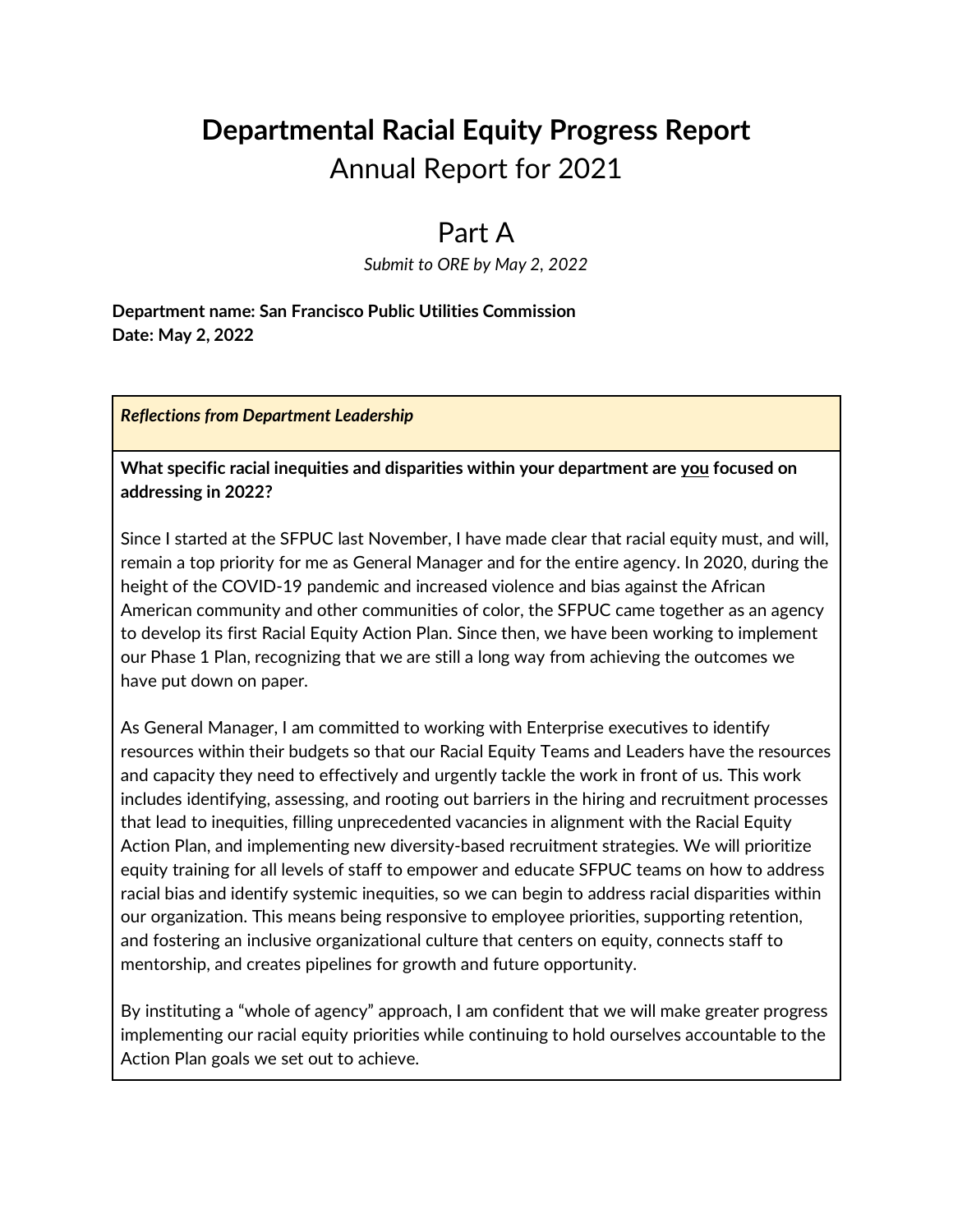**Please describe your engagement to date with your Racial Equity Leaders. What specific types of support are you providing your Racial Equity Leaders and other employees doing this work?** 

As the SFPUC's new General Manager, I have spent a lot of my time over the past few months listening. I have toured SFPUC facilities, spoken with SFPUC frontline employees, and engaged directly with the agency's Racial Equity Leads to hear directly from them about what we need to do and where we need to go further. This is a priority for me, as I believe we cannot truly be a "utility of the future" without addressing long-standing racial inequities and instituting real organizational change that moves the agency forward.

SFPUC's Racial Equity Leads and Working Groups, spread across and throughout our organization, have been shouldering an incredible amount of the work over the past few years. In addition to the day-to-day jobs they hold in service to our ratepayers and City, these SFPUC staff are creating space for feedback, discussion, and action on racial equity. I am grateful for the time they have taken to orient me and my team on the agency's goals and plans and am especially grateful for their dedication and all of the ways in which they have been leading this work.

Racial equity is about making systemic change. It requires real, actionable investments and dedicated capacity to both advance and sustain this work. That is why I have committed to hiring new dedicated SFPUC staff focused on racial equity to ensure we are implementing tangible changes that employees can see, feel, and benefit from. We are also going to advertise a contract to bring in external subject matter experts to support and augment the work and capacity of the Racial Equity Leads and Working Groups.

I am committed to providing resources and support to the Racial Equity Leads and Working Groups to successfully respond to Office of Racial Equity mandates, as well as the SFPUC Commission's Racial Justice Resolution. I know that my role is critical to demonstrate to our employees and the communities we serve that this work is a priority. As General Manager, I will make sure equity is a top priority in decision making processes amongst the Executive Leadership team, and we will make sure our progress remains transparent to our employees and ratepayers. I will continue to provide regular status updates to all our 2,000+ employees on our annual priorities, help fast track initiatives that have faced roadblocks, and work in close partnership with our Racial Equity Leads to champion this work.

**Acknowledged by: Dennis J. Herrera, General Manager 5/2/2022**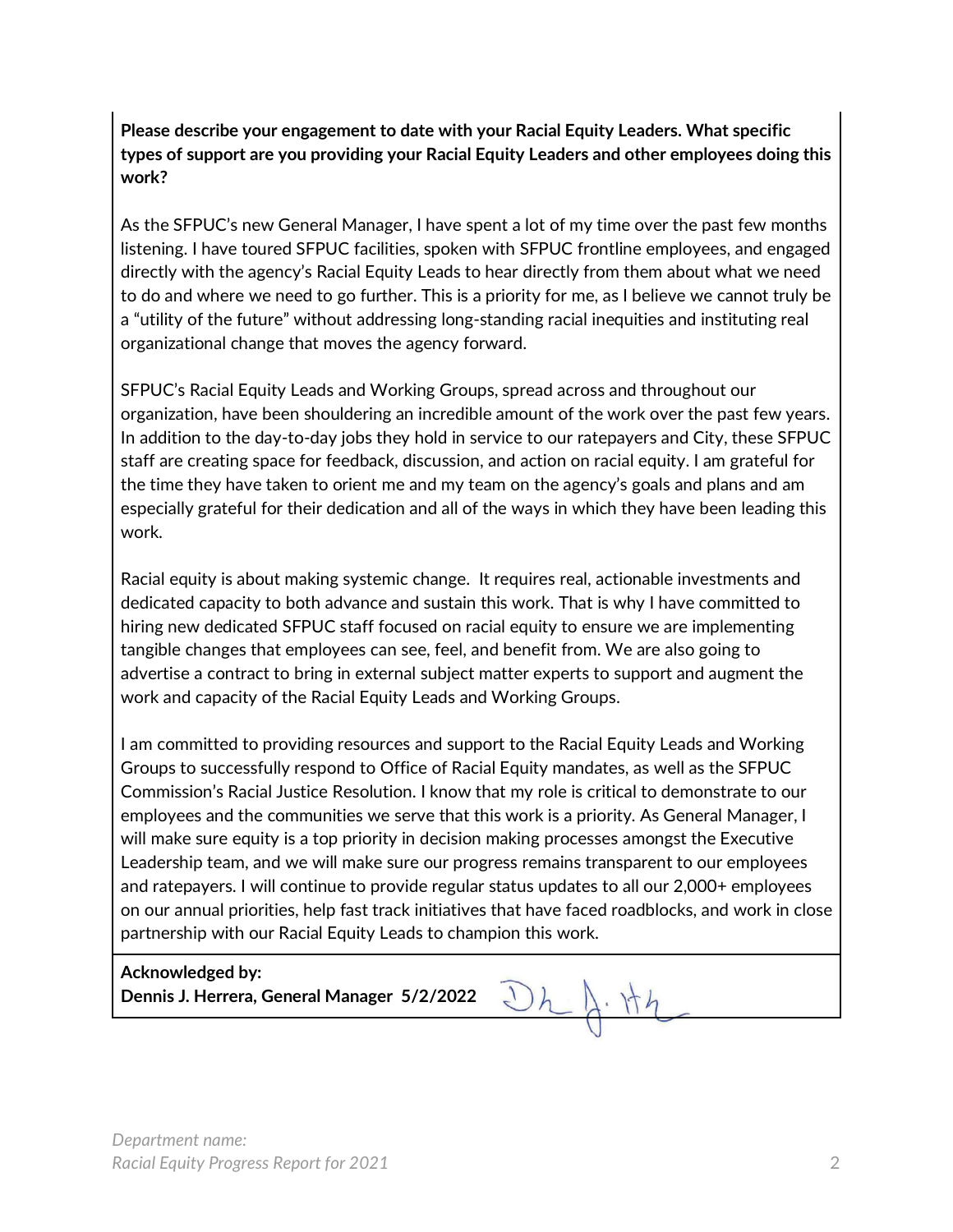#### *1. Hiring and Recruitment*

#### **Goals and performance measures**

- **Goal:** The SFPUC will develop and adopt a holistic recruitment & hiring process that actively engages with our communities to attract underrepresented groups to our stable and lucrative careers and that demonstrates fairness and equity in hiring outcomes to produce a more diverse workforce that reflects the communities we serve.
- **Performance:** The SFPUC is tracking demographic data for its employees over time, including a breakdown of ethnicity and gender overall, as well as an ethnicity breakdown by occupational categories (Job Classification). The SFPUC will compare this data to the larger Bay Area labor market. The SFPUC is tracking demographic data for new hires and employees promoted within the SFPUC. As the SFPUC improves its data analytics maturity and the City fully implements its new applicant tracking system, SmartRecruiters, the SFPUC will be able to track additional diversity metrics and trouble spots throughout the hiring process, including identifying any drop-offs, roadblocks, or bottlenecks in the process, and whether recruitment efforts to reach potential BIPOC applicants have been successful. The SFPUC will also examine qualitative data from its annual racial equity survey to evaluate progress.

#### **Changes implemented over the 2021 calendar year**

*If relevant, include action numbers from the RE Action Plan.* 

- **Human Resource Services Bureau:** Over the last 12-months, SFPUC has continued and expanded efforts to promote more equitable recruitment and hiring outcomes. HRS is working with Professional Diversity Networks, DiversityJobs.com and Handshake—an online recruiting platform targeting college student talent—to increase outreach to more than 70 diverse communities, networks, organizations, and platforms, such as Black Data Processing Associate, and Historical Black Colleges and Universities. HRS also partnered with the City's DHR, using their outreach methods to expand SFPUC's outreach to local and regional community-based organizations. Detailed monitoring and tracking are essential to ensure that these efforts are yielding equitable outcomes. The SFPUC launched the new Citywide applicant tracking system, SmartRecruiters, in November 2021, and this will enable SFPUC to track diversity metrics at various stages throughout the hiring process. HRS also created a new onboarding message and landing page for new employees.
- **Business Services Bureau:** The Business Services Bureau in partnership with HRS is in the process of implementing Visier, an HR data analytics engine and reporting platform, to integrate data from different sources to provide complete and accurate people insights. This single platform will provide the SFPUC with a much more robust data analysis, enabling the SFPUC to use data metrics to help gauge RE within the agency. In addition, the bureau is implementing several workflow enhancements to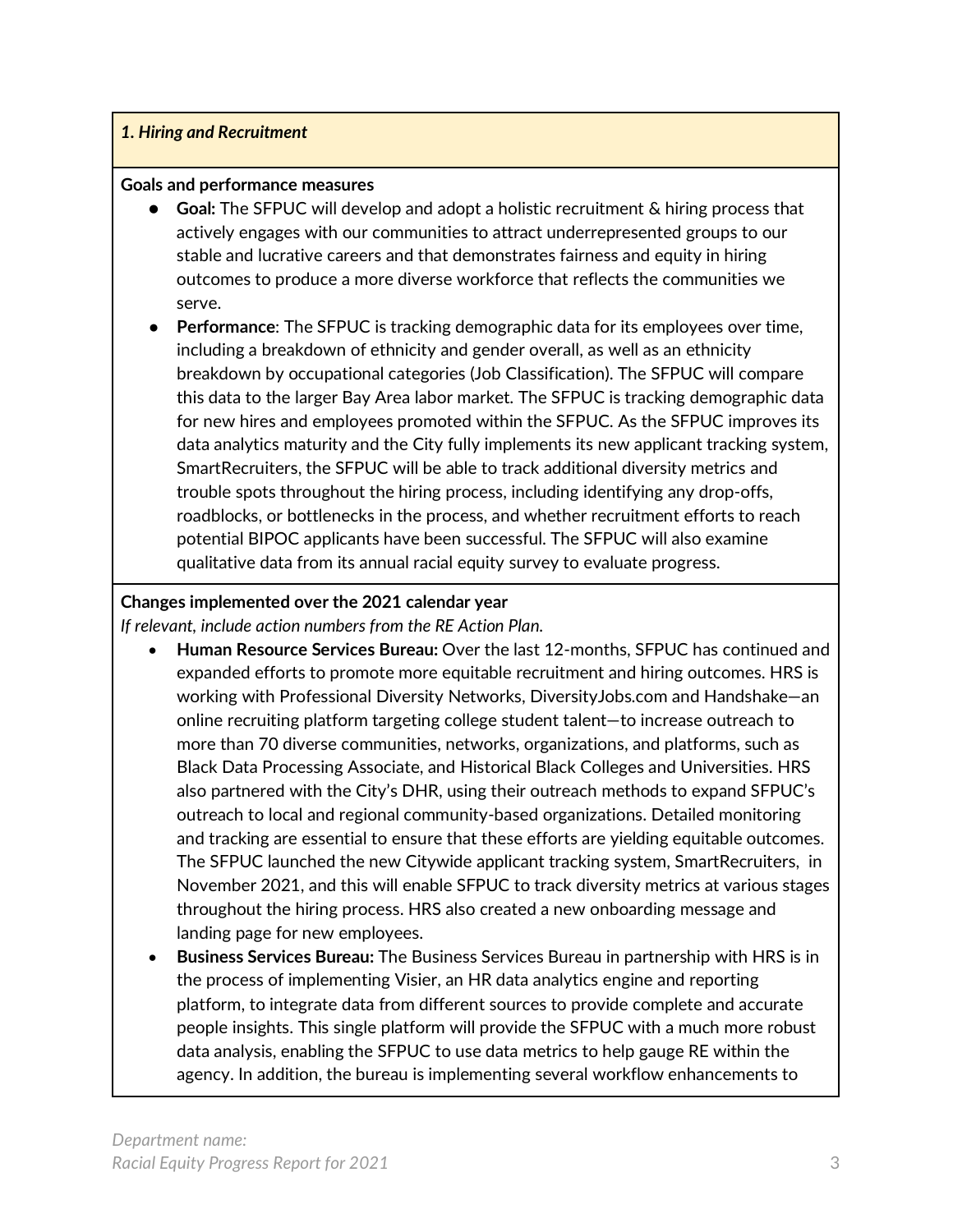existing systems to improve tracking for recruitment and selection activities, provide further insights into time to hire, and make PCS the system of record for employee related attributes.

- **External Affairs Bureau:** EA launched a sub-committee to assess existing equity tools for hiring managers within HRS and identify best practices to develop an equity-based recruitment checklist of diverse networks that hiring managers can reach out to. The sub-committee expects to finish these initial tasks by the end of FY 21-22.
- **Infrastructure Bureau:** The Infrastructure Bureau (INF) collaborated with HRS to provide data on the diversity of staff to support analytic efforts to understand baseline conditions and track changes over time. INF has an established network of educational and professional organizations to recruit from. INF re-evaluated this list of organizations and reinforced the approach to ensure the broadest candidate pool is being drawn from, especially for classifications used extensively within INF, such as Engineers and Environmental Planners. INF also incorporated the use of Handshake, an online recruiting platform targeting college student talent, across its individual bureaus as it was discovered that not all were using the tool. The bureau identified a gap in internship participation—noting a heavier emphasis on engineering—and plans to work with HRS to create opportunities across job classifications. INF has reviewed SFPUC's careers webpage and identified positions needing new or revised job descriptions. In addition, INF began evaluating classification series to identify barriers stemming from MQ requirements. A holistic and comprehensive evaluation will take time. In particular, an initial analysis of the construction management series revealed significant obstacles in hiring and promotion despite high demand for workers.
- **Power Enterprise:** Through strategic engagement, the Power Enterprise identified significant staff interest in supporting HRS in recruitment diversity. Enterprise staff highlighted opportunities to collaboratively identify areas where diversity drops off in the recruitment and onboarding processes and is working collaboratively with SFPUC HRS to conduct diversity drop off studies for large recruitments. Enterprise staff also envisioned expanding opportunities to support diversity efforts through power industry specific knowledge about networks and outlets. Power Enterprise launched an effort to create a database of learning institutions providing power industry relevant degrees, such as Historically Black Colleges and Universities (HBCUs) and Hispanic Serving Institutions (HSIs), as well as increasing efforts to recruit with power industry associations, such American Public Power Association (APPA) and Association of Women in Water, Energy and Environment (AWWEEE). Power Enterprise explored developing an apprenticeship program for its electrical trades positions and worked with HRS to review opportunities and barriers to implementing these programs. Development of an apprenticeship program remains a top priority for the Enterprise, as this is an important step to diversifying the workforce and providing additional pathways to employment for communities of color. The Enterprise continues to advocate for stakeholders (e.g., Department of Human Resources, Local 6) to continue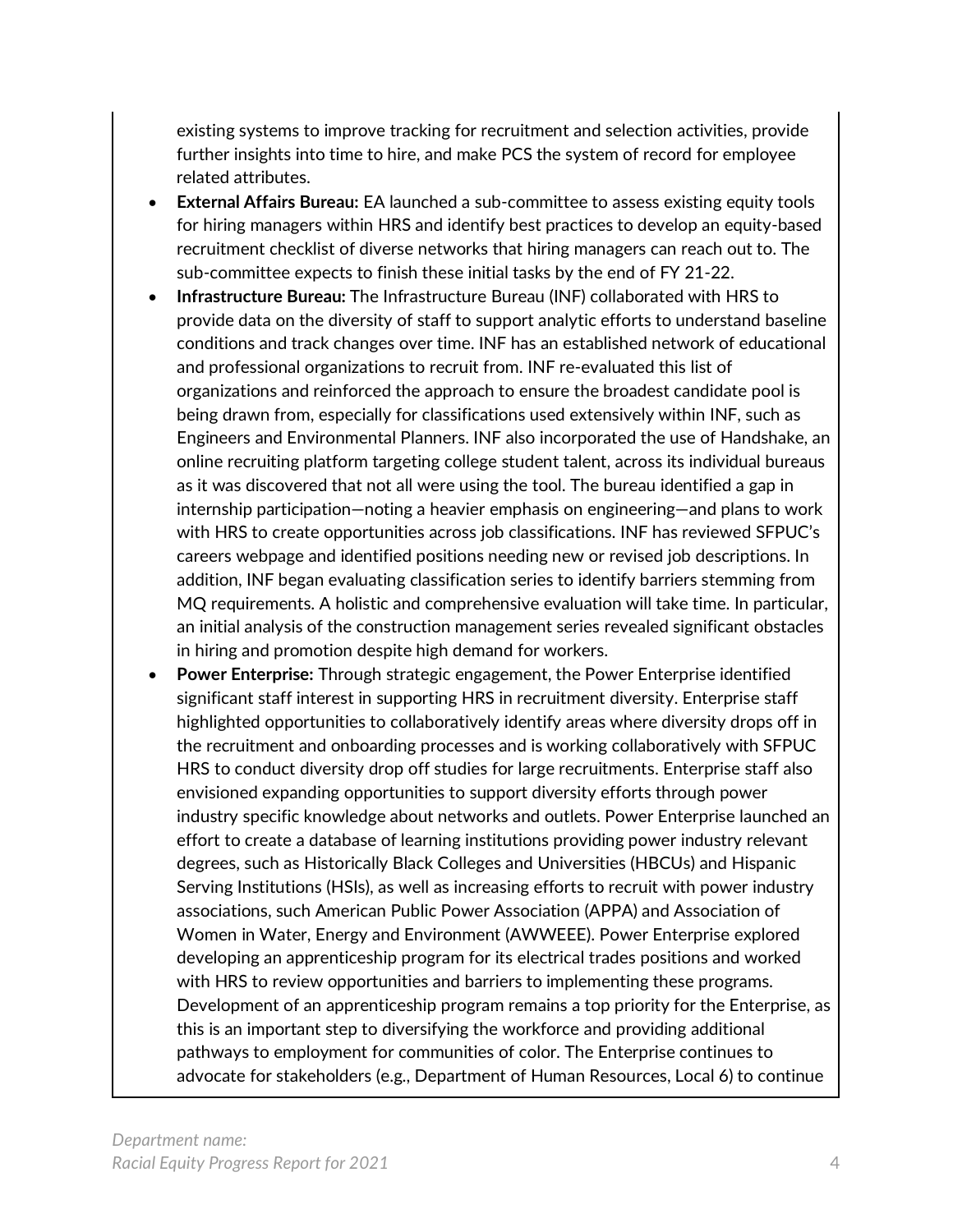developing an apprenticeship program. The Enterprise also developed and completed a survey to assess staff sentiment on industry standard minimum qualifications. The survey provided valuable insight on artificial barriers to the hiring and recruitment process and opportunities to increase access to employment where underprivileged communities typically face systemic discriminatory barriers. The survey asked three questions: 1) how can we increase diversity at the point of recruitment; 2) how can we increase diversity at the point of minimum qualification verification; and 3) how can we increase diversity at the point of the interview. The key takeaways include: broadening minimum qualifications; increasing accessible language in announcements and communications; identifying alternate and diverse recruitment pipelines and outreach efforts; reducing inequitable assessment barriers (such as requirement for verification documents); providing resources to candidates and hiring managers; incorporating interview questions about diversity and candidates' unique qualifications; and conducting diversity drop off hiring analyses for recruitments.

- **Wastewater Enterprise:** The Wastewater Enterprise spearheaded efforts to identify and foster relationships with non-traditional recruitment outlets. Wastewater Enterprise worked with HRS to cross-reference the recruitment distribution list with the Community Benefits Program, which expanded the network to include additional local outlets. Wastewater Enterprise also began a detailed effort to review, simplify, and standardize job descriptions and MQs for certain classifications with the support of HRS. The revision of Wastewater's Stationary Engineer job description covers over 200 positions, which currently accounts for 50% of its staff.
- **Water Enterprise:** The Water Enterprise partnered with HRS and local labor unions to encourage greater diversity in candidate pools. In particular, Water Enterprise received a positive response from Local 38 (a plumbers and pipefitters union) and is already seeing candidate lists with a higher proportion of BIPOC applicants. Water Enterprise is using HRS' new recruitment and job posting channels to reach more diverse applicants and contracted a consultant to expand current outreach channels to local community, religious, and affinity groups. In addition, Water Enterprise is working with BayWork and the Diversity, Equity, and Inclusion committee of the California Urban Water Agencies (CUWA) to expand pipelines within the industry. Water Enterprise is also working with a consultant to review language in job descriptions and postings to eliminate potential hiring barriers.

#### **Priority actions for 2022 calendar year, including opportunities for staff input and decisionmaking**

*If relevant, include action item numbers from the RE Action Plan. Please also highlight any major revisions made to RE Action Plan since first submission.*

● **Human Resource Services Bureau:** Planning is underway to review and assess the agency's internal position classification structure, including job descriptions and MQs, and to identify where employment barriers may exist. Plans are in process to increase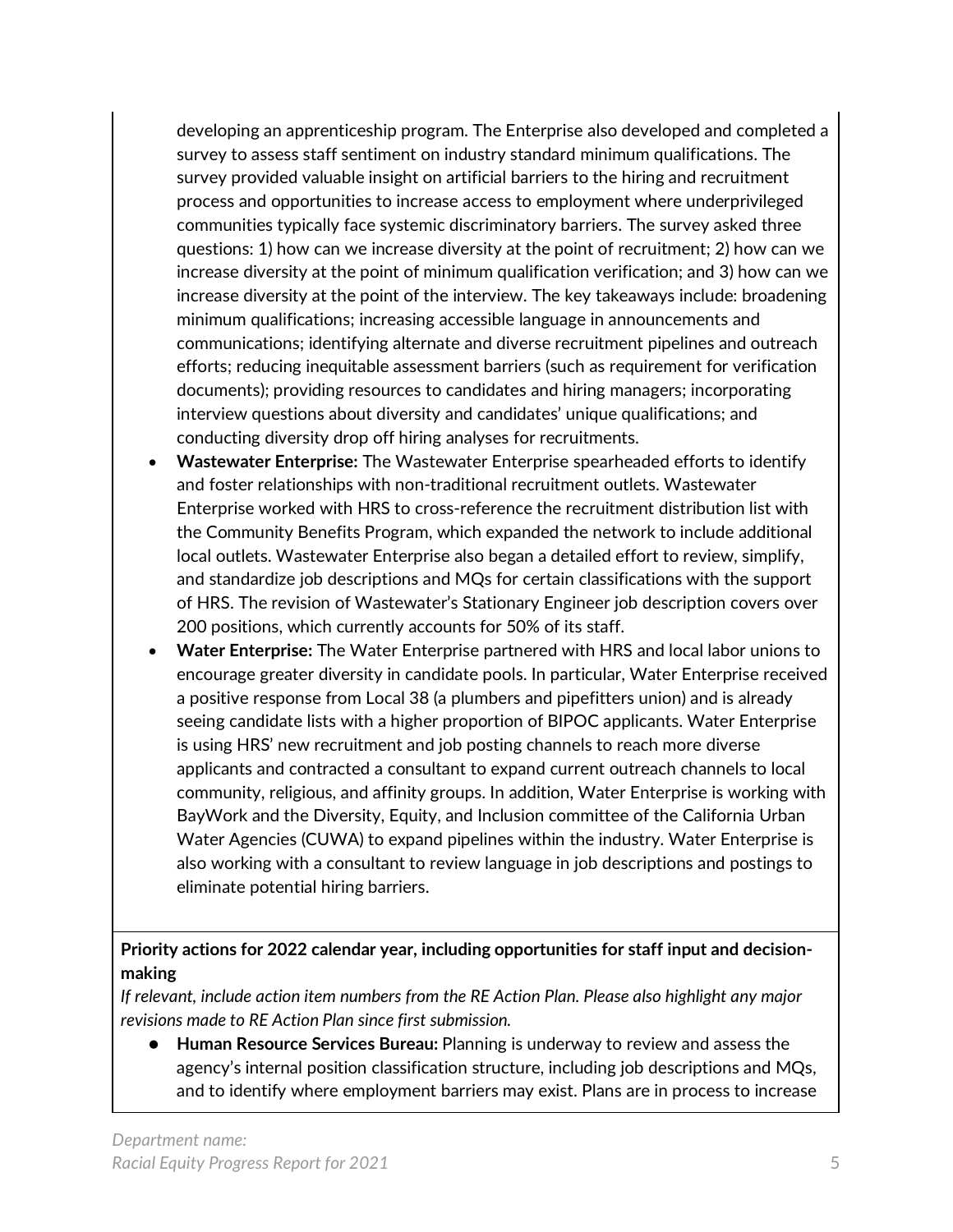participation in job fairs and establish relationships with community organizations to expand the bureau's reach to diverse candidates. In addition, HRS is developing a strategy for workforce forecasting and data-driven decision-making to help guide RE efforts and is seeking new ways to utilize SmartRecruiters to better engage applicants and improve the job application experience.

- **Business Services Bureau:** Business Services anticipates completing its workflow and hiring tracker enhancements in May 2022. Beginning in 2022, Business Services will apply an equity lens to all aspects of the recruitment process—including job postings and MQs—to maximize the diversity of the candidate pool. Business Services is also developing a checklist for hiring managers to consult in all recruitments. In FY23, Business Services plans to assess existing internship programs and develop recommendations to diversify pipelines for future recruitments.
- **External Affairs Bureau:** As a priority project, EA plans to have the equity-based recruitment checklist developed and implemented by June 30, 2022. EA also plans to continue supporting HRS by prioritizing increased transparency in hiring processes and increasing education on advancing RE within those processes.
- **Infrastructure Bureau:** INF is partnering with the City's Department of Public Works (DPW) to develop construction management positions that prioritize on-the-job experience and exposure, with opportunities for education and training further down the line similar to what the United States Army Corps of Engineers has developed. INF will be onboarding a Public Service Aide position to provide dedicated support for INF's REAP.
- Power Enterprise: The Power Enterprise's RE Action Plan subcommittee plans to identify consultant support for developing culturally inclusive interview practices, hiring panel tools, and trainings. In addition, the subcommittee has developed a bank of DEIB interview questions. The Power Enterprise's Organizational Development Manager is working to advance a procedure and resource for diversifying recruitment and advertising.
- **Wastewater Enterprise:** Wastewater will utilize the support of a HRS business partner, a position which has not yet been filled, to begin mapping and tracking network and outreach efforts. Wastewater will continue efforts to review, simplify, and standardize job descriptions and MQs for the Laborer and Sewer Worker classifications.
- **Water Enterprise:** The Water Enterprise continues to work on expanding job positing channels and workforce organizations that target BIPOC candidates. In addition to assessing and identifying MQs in classifications that may be creating barriers to successful candidate applications. Union partnerships continue to be a priority in expanding applicant pools as well as continuing to advance the BIPOC pipeline through existing channels such as community colleges and plans to continue working with its consultant as well as BayWork.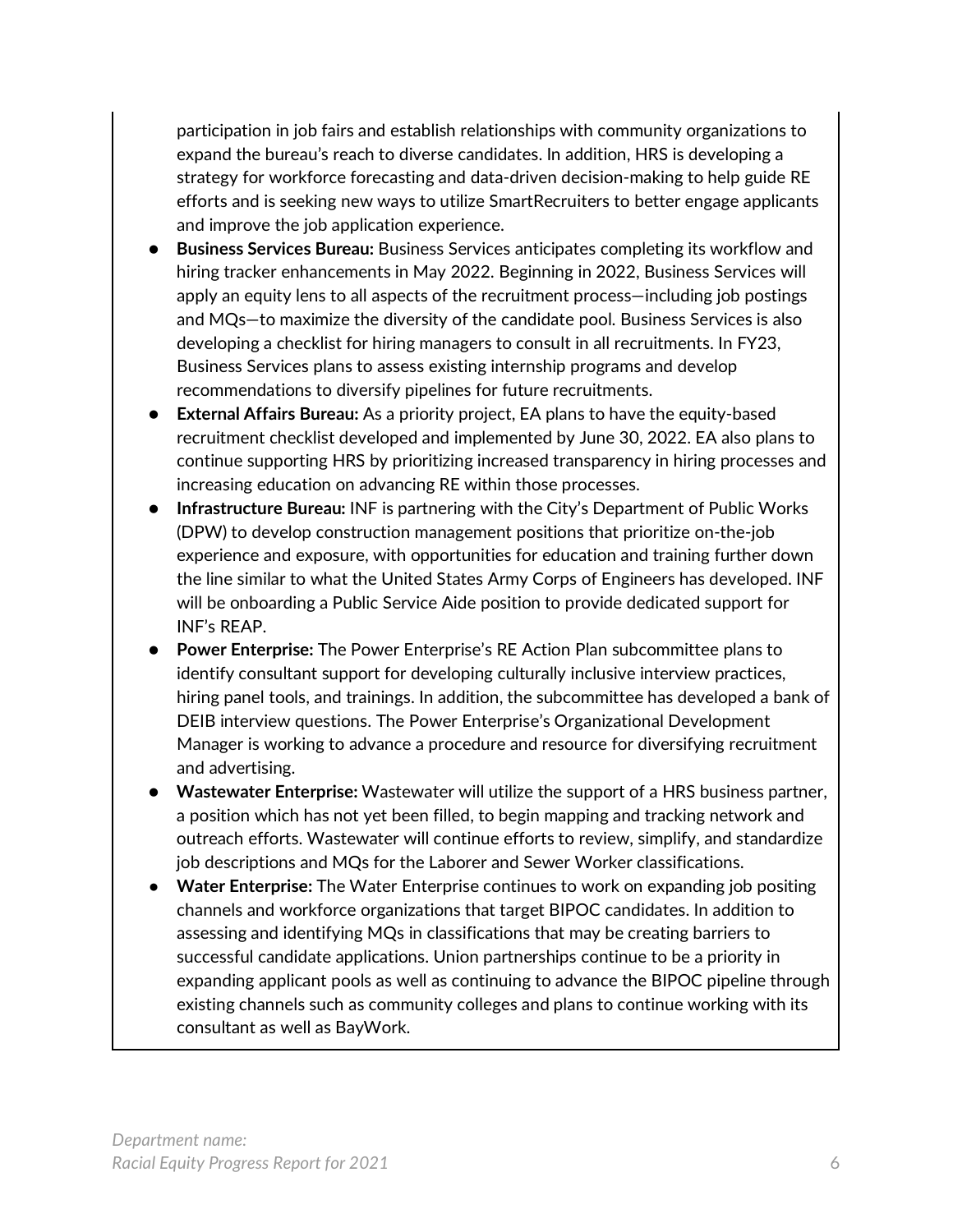#### *2. Retention and Promotion*

#### **Goals and performance measures**

- **Goal:** The SFPUC will work to create a workplace where all employees are supported from day one of their employment to thrive in their current role and advance within their careers, without systemic barriers or bias, and with high retention and engagement.
- **Performance:** The SFPUC is tracking demographic data for new hires and employees who are promoted. Employees that are more engaged are more likely to have higher performance and retention, so the SFPUC is looking at response and favorability rates to our annual racial equity survey by ethnicity and gender, as well as qualitative data from the survey to evaluate our progress. This data is expected to inform SFPUC's strategies to better increase employee engagement and experience, and ultimately retention.

#### **Changes implemented over the 2021 calendar year**

*If relevant, include action numbers from the RE Action Plan.* 

- **Human Resource Services Bureau:** The employee life cycle includes employee turnover within SFPUC. HRS launched an exit survey in October 2021 to begin collecting qualitative data on separation. As of January 21, 2022, there is a 22% response rate. Although overall favorability is reported at 53.7%, favorability for questions categorized under "Career Growth & Development" is reported at 33%. The objective of the exit survey is to: collect actionable data that provides insight on why employees are leaving; use collected data to make changes to address organizational issues; and measure and monitor effectiveness of engagement efforts and other initiatives. The voluntarily provided information will be used to make future business decisions to support current and future employee retention.
- **Business Services Bureau:** Business Services, in partnership with HRS, is in the process of implementing Visier to integrate employee data into a single analytics and reporting platform. A single platform will provide a unified workforce picture that will aid in gathering business and talent insights, and making effective and equitable decisions rooted in data. Having all data in a centralized analytics tool allows for a single dashboard view so that HRS is better able to support the agency's current and future workforce needs.
- **External Affairs Bureau:** EA began exploring options to develop promotional pathways for temporary and non-managerial employees. EA strongly supports employees exploring pathways to promotion, and multiple internal candidates secured promotions in 2021 through competitive hiring processes.
- **Infrastructure Bureau:** INF RE leads developed a list of barriers for multiple positions and classifications and worked with staff to identify measures to overcome them. As discussed above, INF also conducted a barriers assessment of classification series, such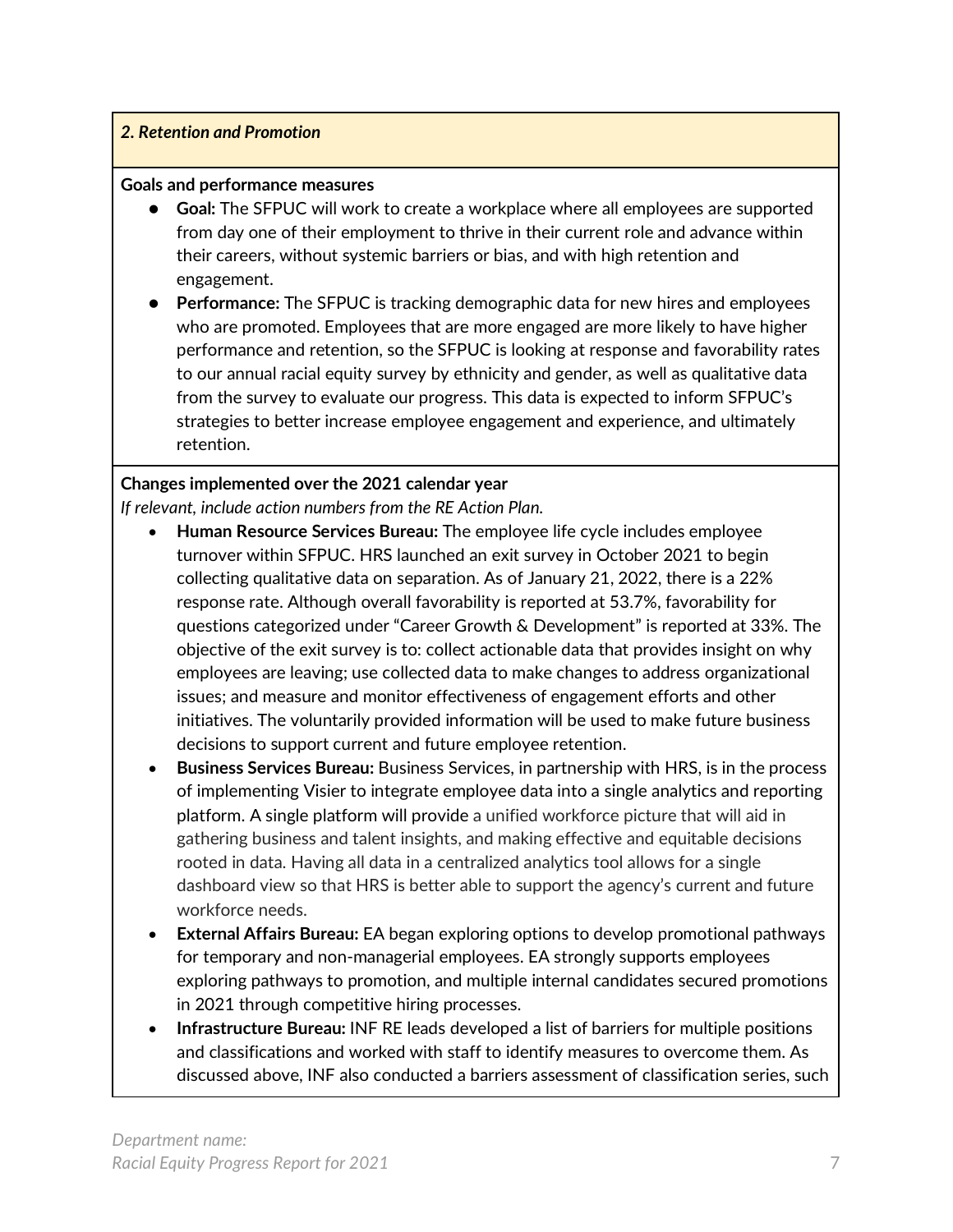as Construction Management, to identify opportunities to provide on-the-job training or flex-up capabilities later in the career path if candidates or employees lack a license or professional certification. The bureau identified that the Planner classification exams are specific to urban planning whereas SFPUC's planners work in environmental planning. As a result, two BIPOC employees did not pass the exam required for promotion from Planner level 1 to level 2, and later left the agency.

- **Power Enterprise:** Power Enterprise launched an employee lifecycle program, led by the Organizational Development Manager, and conducted a survey of staff needs and employment experiences. The employee lifecycle program supports tracking and communicating employment milestones, ensuring that all staff receive the same feedback and opportunities, (e.g., notifying staff of job openings), tracking and planning for milestones (e.g., probation completion, recertifications), and communicating professional development resources. The staff survey referenced above incorporated focus groups to assess staff needs outside of the workplace, understanding that nonwork-related needs contribute to overall work quality (e.g., childcare, alternate work schedules and locations, exercise, and transportation stipends).
- **Wastewater Enterprise:** One of Wastewater's priorities for 2021 was to ensure classifications prominent within the Enterprise have clear promotive pathways and opportunities for development. Wastewater Enterprise started reviewing all acting assignments and confirming that a corresponding plan was in place for addressing a relevant vacancy.
- **Water Enterprise:** Water division managers and staff targeted career ladders for deadend classifications and acting assignments and succession planning. Divisions within the Water Enterprise began evaluating job classifications and categories that experience limited career ladders, however, partnership with HRS will be necessary to continue moving this initiative forward. To address acting roles, division managers and supervisors have been implementing rotational assignments to provide opportunities for multiple staff to experience next-level assignments.

**Priority actions for 2022 calendar year, including opportunities for staff input and decisionmaking**

*If relevant, include action item numbers from the RE Action Plan. Please also highlight any major revisions made to RE Action Plan since first submission.*

- **Human Resource Services Bureau: HRS is planning to increase exit survey** participation by working with HRS' Analytics/Technology Solutions team to formally incorporate the survey into the separation process. In addition, HRS is planning to develop an analysis strategy, including cadence, standard reports, and potential actions resulting from collected data, to identify where there may be barriers to employment retention within position classification structures, job descriptions, and MQs.
- **Business Services Bureau:** The Bureau anticipates completing its workflow and hiring tracker enhancements in May 2022.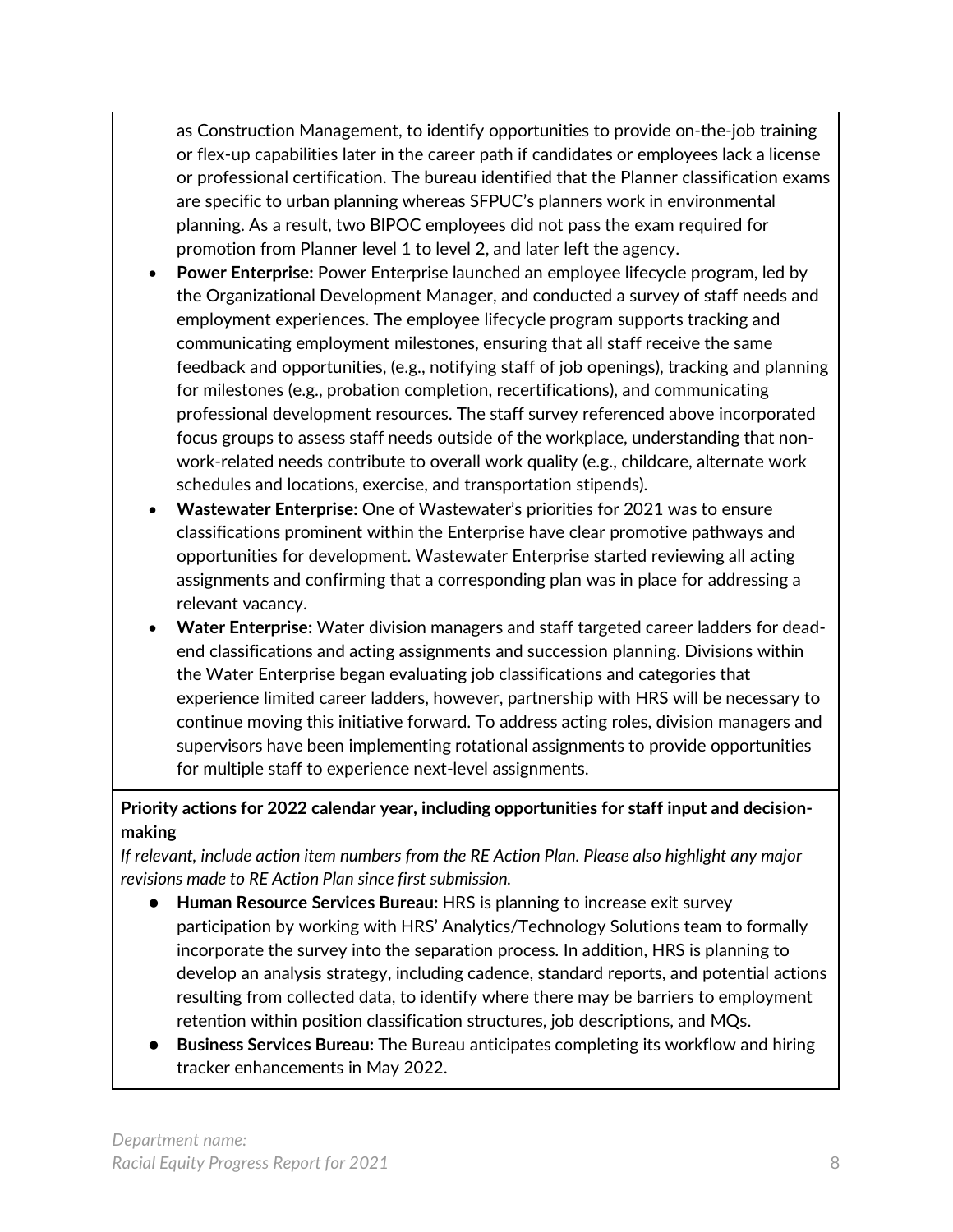- **External Affairs Bureau:** As a priority project, EA plans to shift efforts to increasing transparency and education on pathways and fostering growth by providing postinterview feedback for internal applicants. This project is planned for delivery by June 2022. In addition, EA seeks to better understand the possibilities around compensation inequity analysis, exit analytics, and related retention consultation support services.
- Infrastructure Bureau: INF will use the barriers assessment to evaluate improvements for retention and promotion, which may include developing more transparent competency-based career pathways. INF will work with DHR to revise the Planner classification exams to support environmental planning. INF will also work with DPW to redevelop the construction management series.
- **Power Enterprise:** Power Enterprise plans to continue extending the components and impact of the employee lifecycle program. Power Enterprise has shared the survey of staff needs findings with the Office of Racial Equity.
- **Wastewater Enterprise:** With acting assignments identified in 2021, Wastewater Enterprise will embark on the next step by prioritizing these vacancies in the Wastewater Hiring Plan for the following quarter. The WWE also plans to conduct an analysis to identify classifications that do not currently have a clear pathway to promotion. This effort will involve collaboration with managers and supervisors to better understand and identify "dead end" classifications. WWE is also working with a consultant to develop a current conditions report based on focus groups and staff interviews within each division to get additional staff input and better understand staff experiences and needs.
- **Water Enterprise:** Water Enterprise expects to launch a pilot mentoring program in 2022 in response to staff input regarding creating more opportunity for career growth. In addition, Water Enterprise is working to establish a more structured and transparent process for acting assignments so opportunities and expectations are clear for all staff.

#### *3. Discipline and Separation*

#### **Goals and performance measures**

- **Goal:** The SFPUC will identify and address inequities in our discipline and separation practices by providing leadership and management training and support to all supervisors/managers so that they set clear, reasonable job expectations; provide continuous feedback and coaching, and recognize implicit bias in making personnel decisions.
- **Performance:** The SFPUC is tracking the severity and rate of discipline and employment actions by ethnicity and gender. The SFPUC is also reviewing involuntary and voluntary separations by ethnicity and gender.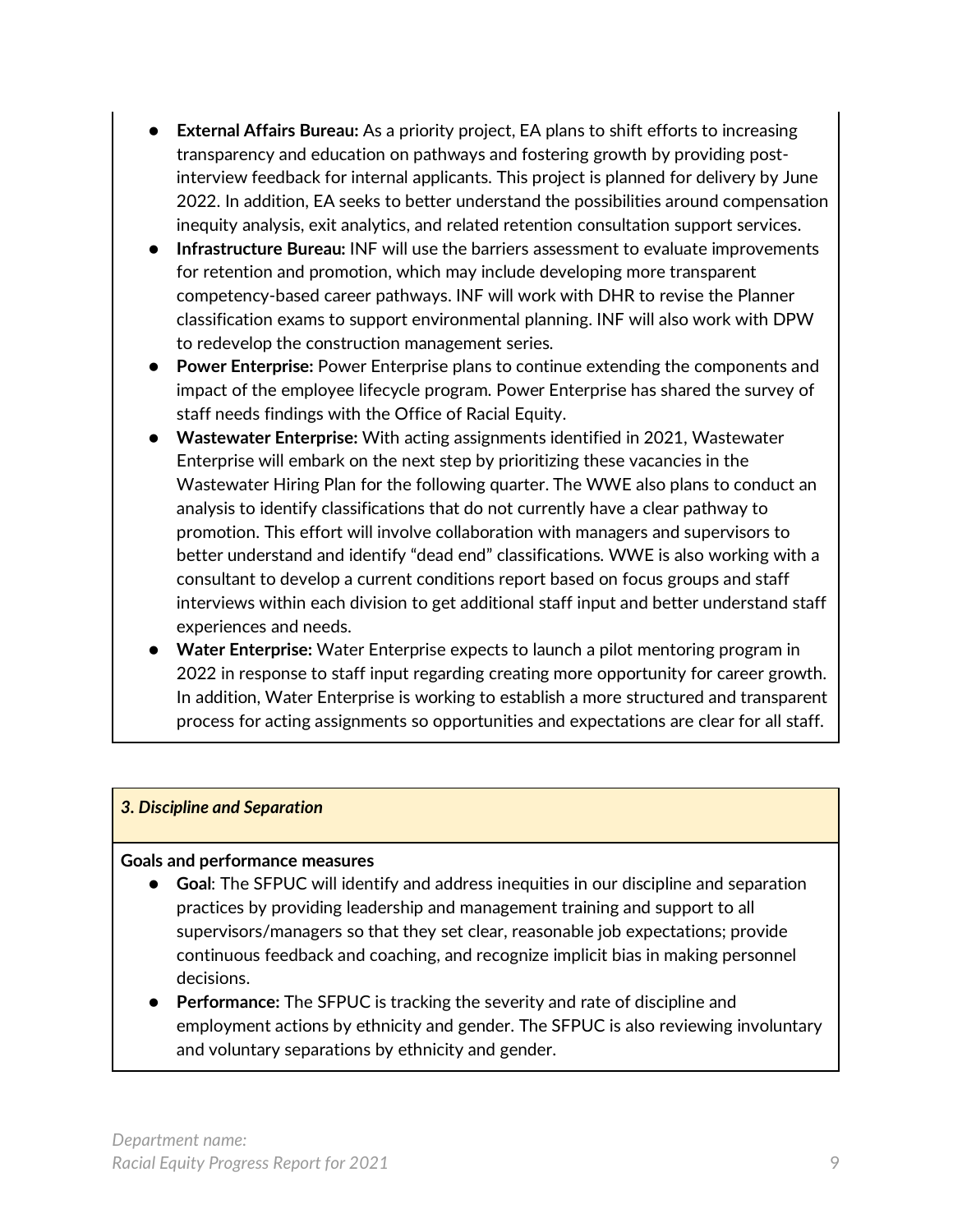#### **Changes implemented over the 2021 calendar year**

*If relevant, include action numbers from the RE Action Plan.* 

- **Human Resource Services Bureau:** In the fall of 2021, HRS—in partnership with Wastewater Enterprise—contracted Cornerstone Consulting to develop and launch an agencywide Leadership Development Program training for front-line supervisors. The focus of the Leadership Development Program training is to equip supervisors with the skills and knowledge to manage employees and support employee development as leaders within the organization. HRS is working to develop and train a diverse pool of Skelly officers to ensure impartial investigations of disciplinary charges. In addition, the ELR team implemented a quarterly audit of data collected from discipline tracking to monitor for potential biases against BIPOC employees.
- **Business Services Bureau:** Business Services partnered with HRS to procure and implement ServiceNow to manage ELR related cases.
- **Power Enterprise:** Led by the Organizational Development Manager, the Power Enterprise launched an exit survey to assess separation and collect employee sentiment on job training, expectations, and decisions to leave. Preliminary findings, based on a small pool of respondents (<10), have indicated potential positivity towards organizational fit and inclusion, and a high percentage of respondents leaving for employment outside the City organization. As more data is collected, the enterprise can target improvement efforts on specific aspects of the employee experience. The enterprise also began building an employee lifecycle program to support RE in employment milestones.
- **Wastewater and Water Enterprises:** In partnership with HRS, the Wastewater and Water Enterprises contracted Cornerstone Consulting to support the development of the Leadership Development Program, including potential topics such as bias, conflict resolution, sensitive or difficult conversations, and microaggressions.

#### **Priority actions for 2022 calendar year, including opportunities for staff input and decisionmaking**

*If relevant, include action item numbers from the RE Action Plan. Please also highlight any major revisions made to RE Action Plan since first submission.*

- **Human Resource Services Bureau:** HRS resumed the ServiceNow implementation at the end of January 2022 and at the same time, will be participating in the Citywide ServiceNow EEO case management implementation. Overall, ServiceNow (within SFPUC and Citywide) will enhance organizational efficiencies of ELR workflows and case management. The platform will also allow ELR to identify emerging trends and trouble spots so that the team can be proactive, rather than responsive.
- **Business Services Bureau:** The ServiceNow project is resuming 2022, with an estimated 1-year implementation timeline.
- Power Enterprise: Power's Organizational Development Manager is working to advance the development of the employee lifecycle program, continue the collection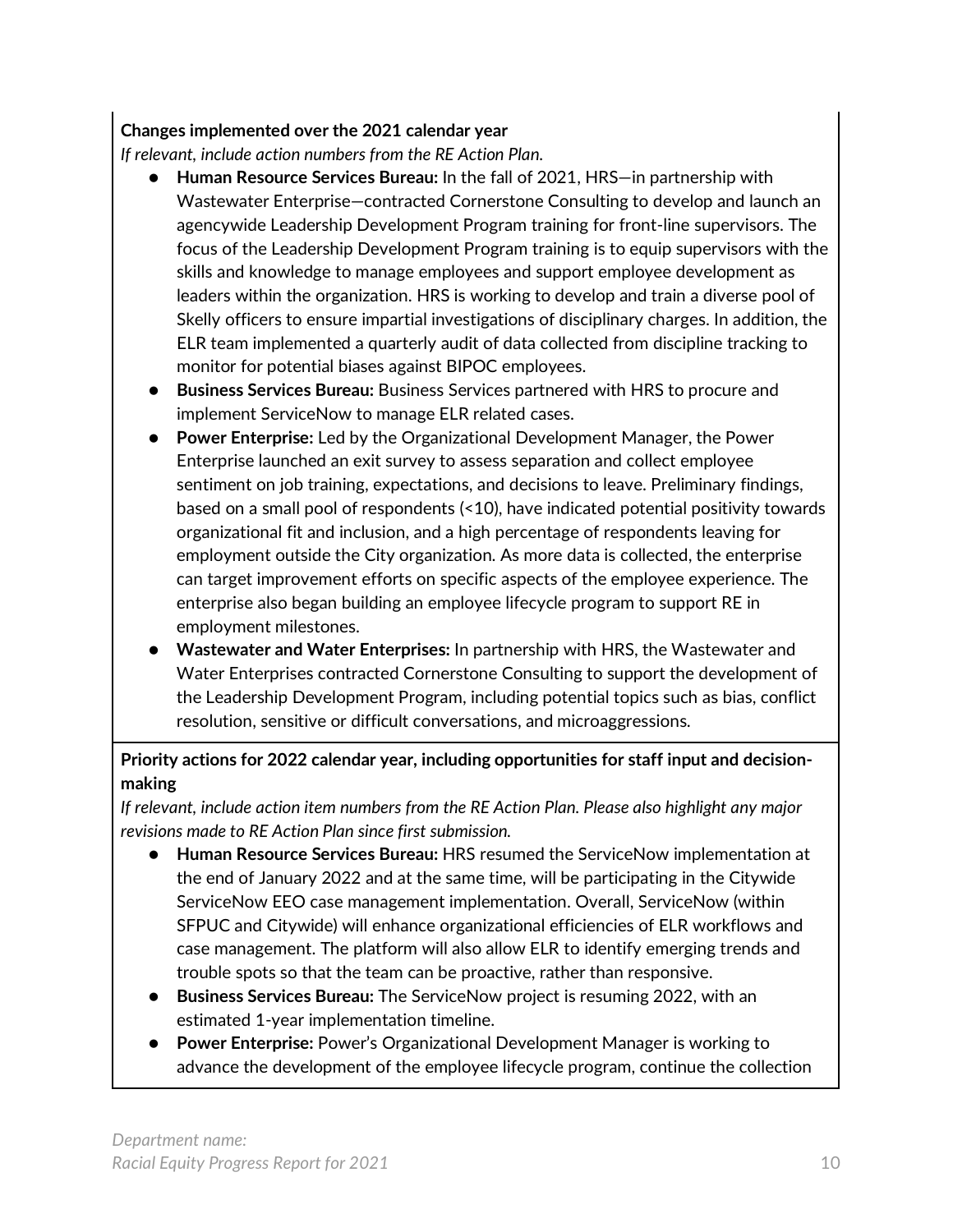of exit survey data, and incorporate exit survey findings with employee sentiment survey findings to better identify areas for improvement.

- **Wastewater Enterprise:** At the start of Jan. 2022, the Wastewater Enterprise racial equity working group reconnected with Cornerstone to re-initiate this training work and other activities Cornerstone is supporting. Cornerstone subsequently presented on the work they will be doing to the management team, and the initial training development and provision of training is currently expected to be complete by July 2022.
- **Water Enterprise:** The Water Enterprise will continue to work with Cornerstone, its consultant, to implement a comprehensive training plan, including leadership development, restorative practices, and a train the trainer model for managers and supervisors at Hetch Hetchy as well as City Distribution Division (CDD). These trainings will be eventually extended to all Water divisions.

#### *4. Diverse and Equitable Leadership*

#### **Goals and performance measures**

- **Goal:** The SFPUC will adopt objective and holistic standards that expand our criteria for what successful leadership looks like, integrating these standards in the hiring process to open the door to more diverse candidates and enabling individual contributors to gain leadership competency on the job to strengthen and diversify our internal leadership bench.
- **Performance:** Historically, BIPOC employees have been underrepresented in management and executive leadership at the SFPUC. As part of SFPUC's tracking of demographic data for our employees over time, the SFPUC is tracking ethnicity breakdown by occupational categories (Job Classification), including management and executive leadership roles. The SFPUC will also compare this data to the larger Bay Area labor market. The SFPUC is also tracking demographic data for employees promoted into management and executive leadership roles within the SFPUC.

#### **Changes implemented over the 2021 calendar year**

*If relevant, include action numbers from the RE Action Plan.* 

- **Human Resource Services Bureau:** HRS worked with the Wastewater Enterprise to kick off a consulting contract for Leadership Development training.
- **External Affairs Bureau:** EA boasts an extremely diverse leadership team, inclusive of Black, Latinx, Middle Eastern, Asian, LGBTIQA, and women employees. EA strongly supports employees exploring pathways to promotion, and multiple internal candidates secured promotions in 2021 through competitive hiring processes.
- **Power Enterprise:** The Power Learning Subcommittee sought to identify appropriate industry relevant leadership trainings, and compile RE training resources for all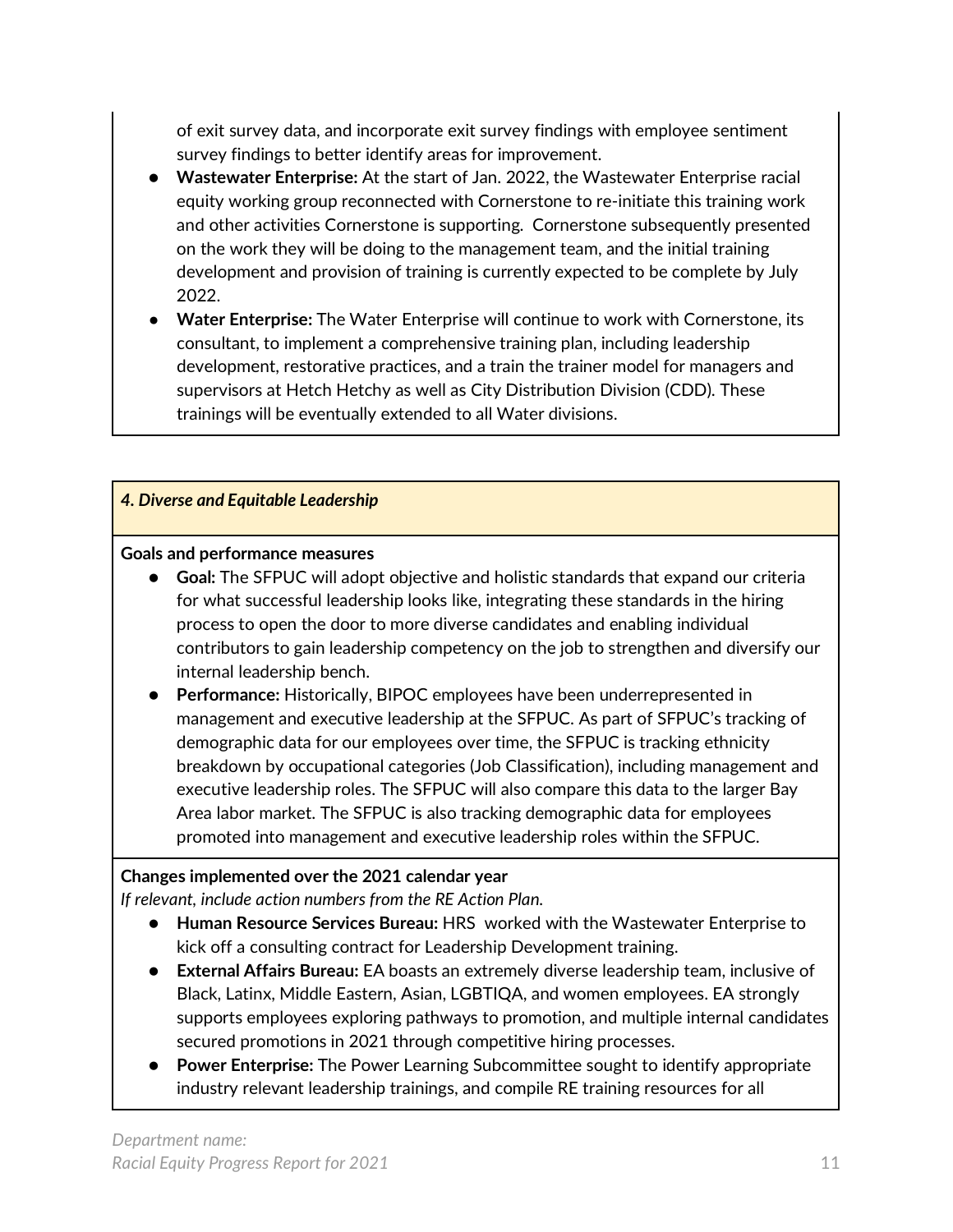enterprise staff. Training topics were developed during 2021. Additionally, the Learning Subcommittee launched a learning snippets program to identify themes for learning about racial equity (e.g., defining diversity, exploring microaggressions). Power Enterprise shares YouTube videos and uses breakout rooms, with moderators and guiding questions, to facilitate learning about and exploring these learning snippet themes. Previous themes, videos, and guiding questions have been shared with other Enterprises and Bureaus.

- **Wastewater Enterprise:** Wastewater Enterprise partnered with HRS and Cornerstone Consulting to develop and launch a series of agency wide leadership training targeting different management groups. The training will include content on bias, conflict resolution, difficult and sensitive conversations, and microaggressions.
- **Water Enterprise:** Water Enterprise RE leads and division managers hired a consultant to implement a cultural competency and racial equity training that was tailored to enterprise staff. The City Distribution Division began the cultural competency training, which is a several month training. The cultural competency training is also being provided to other divisions in the enterprise. The cultural competency trainings are initially focused on managers and supervisors. Water Enterprise is also working to create equitable leadership within the hiring process. Division managers and hiring managers have been using new interview questions regarding experience in RE. These questions were instituted in 2021 specifically for management positions, however many divisions within the Water Enterprise are including these questions for nonmanagerial positions.

#### **Priority actions for 2022 calendar year, including opportunities for staff input and decisionmaking**

*If relevant, include action item numbers from the RE Action Plan. Please also highlight any major revisions made to RE Action Plan since first submission.*

- **Human Resource Services Bureau:** HRS and WWE will continue to engage with Cornerstone Consulting to develop a similar leadership training for frontline supervisors, followed by mid-level managers. In addition, HRS is developing a strategy for developing and implementing microaggression training.
- Business Services Bureau: Business Services is planning to assemble a list of all available RE trainings from the City College of San Francisco for leaders and managers, and to set timelines for completion.
- **External Affairs Bureau:** As EA develops work plans for future implementation of Diverse and Equitable Leadership-related action items, the Bureau hopes to partner with HRS in the future around workforce planning to assist managers and staff in developing strategic workforce plans, measuring workforce gaps, developing action plans to address gaps, and tracking progress of action plans. A partnership with HRS could support EA in furthering leadership development and focused small-group trainings that engage on a deeper level to further the bureau's competency framework.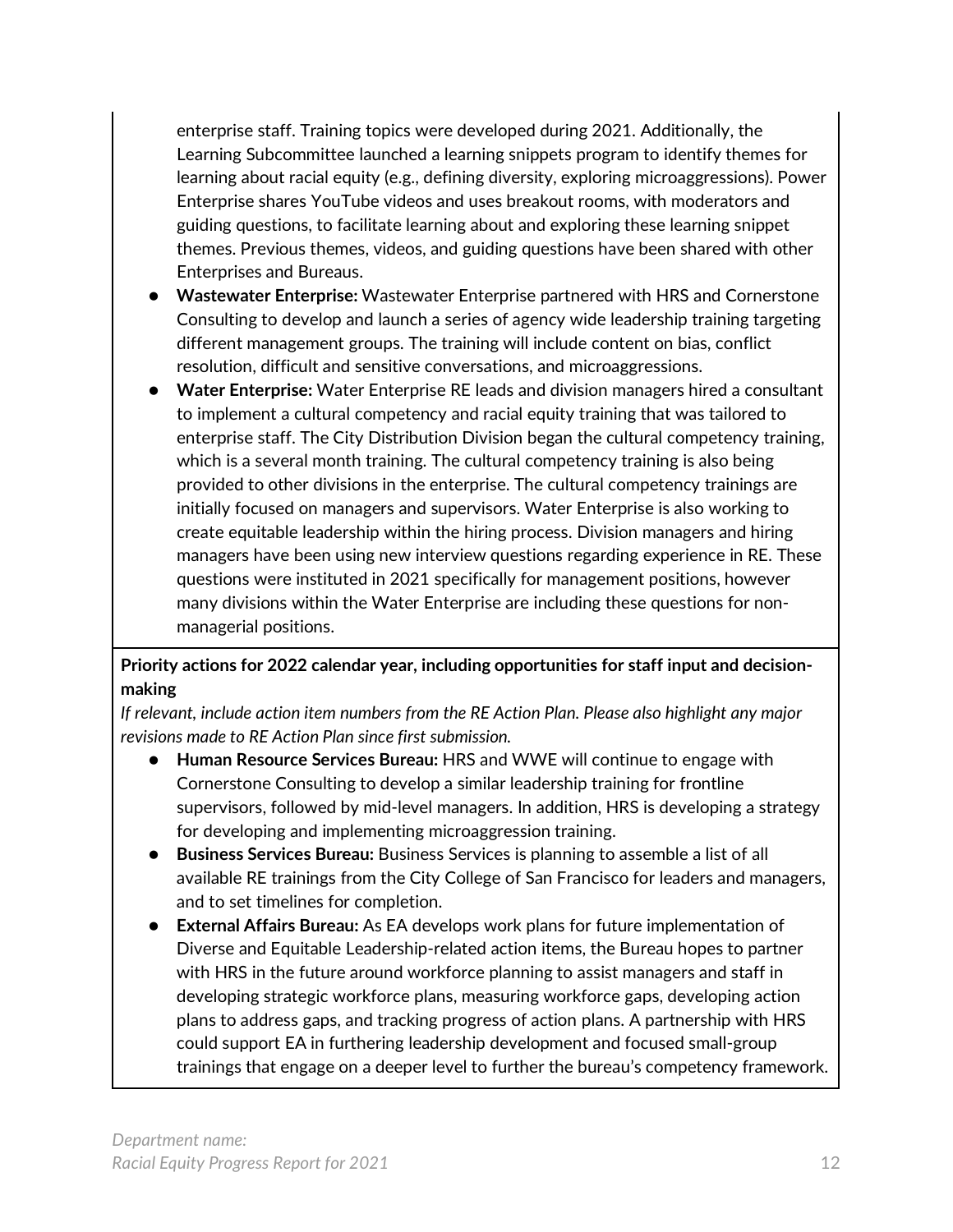Such a partnership could also support better performance management tools and process development, implementation, tracking, and reporting.

- **Power Enterprise:** Power Enterprise plans to finalize the training plan and to contract with a consultant for implementation.
- **Wastewater Enterprise:** At the start of Jan. 2022, the Wastewater Enterprise Racial Equity working group reconnected with Cornerstone to re-initiate this training work and other activities that Cornerstone is supporting. Cornerstone subsequently presented on the work they will be doing to the management team, and the initial training development and provision of training is currently expected to be complete by July 2022.
- **Water Enterprise:** The enterprise will be moving forward with their consultant, Cornerstone, to implement a cultural competency training across multiple additional divisions in Summer 2022. The enterprise will also be working with Cornerstone Consulting to develop a RE training program specific to frontline staff.

#### *5. Mobility and Professional Development*

#### **Goals and performance measures**

- **Goal:** The SFPUC will equip managers and supervisors to set clear expectations for staff and provide active coaching to meet performance goals, ensure staff have development plans and equitable access to development resources, assignments, and mentors, and use quantitative and qualitative competency data to illuminate viable and sustainable career paths and eliminate racial inequity and systemic barriers to mobility.
- **Performance:** The SFPUC is tracking demographic data for employees promoted into management and executive leadership roles within the SFPUC. SFPUC is looking at response and favorability rates to by ethnicity and gender to questions regarding career growth and development in our annual racial equity survey, as well as qualitative data from the survey to evaluate our progress. The SFPUC will also collect data regarding communication streams to our employees, as well as utilization of professional development opportunities, and will disaggregate this data by ethnicity to identify patterns of inequity.

#### **Changes implemented over the 2021 calendar year**

*If relevant, include action numbers from the RE Action Plan.* 

● **Human Resource Services Bureau:** HRS improved the Performance Plan and Appraisal (PPAR) process by providing resources on best practices for goal setting and performance planning. In addition, an electronic submission process was developed for PPARs and a 1-on-1 module using Quantum Workplace—an employee engagement software—was launched. Paperless PPAR submissions modernized the appraisal process. The module enables multiple sources, such as engagement surveys and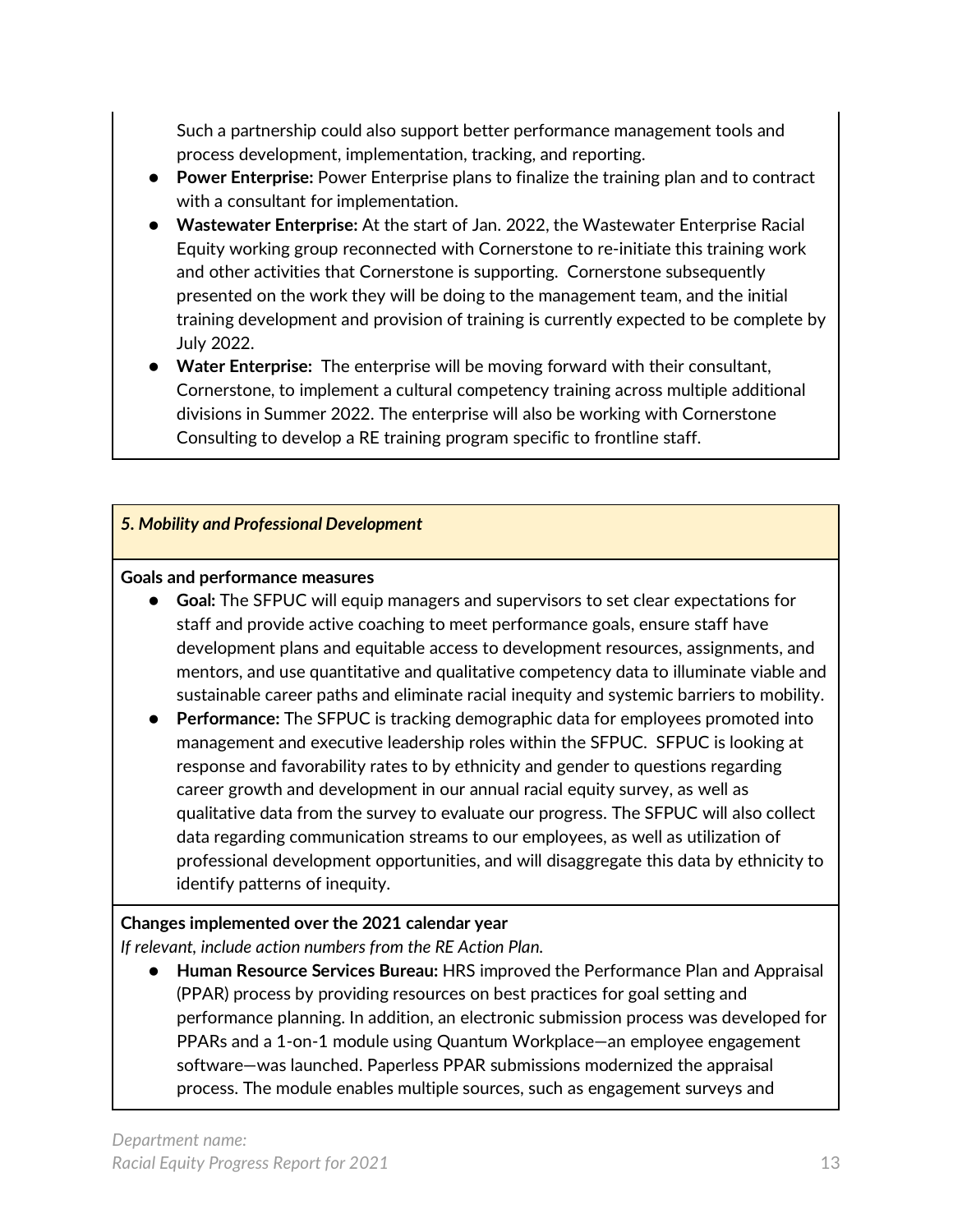turnover data, to be included in performance data to help identify trends. The module also allows ongoing check-ins on projects, performance, career goals and aspirations, and documents these conversations to aid with mid-year and annual reviews. These meetings are an important way to engage employees and invest in their long-term happiness within the organization. PPAR compliance has increased from 18% to 38% over the last two fiscal years, and performance data dating back to 2015 has been onboarded into Visier People to help drive analytics and insights. HRS worked with other SFPUC teams to encourage the use of competency models to help employees define and measure skills using a common language, align and optimize talent management, and provide a scaffolding for strategic workforce planning. HRS has already integrated competencies into PPARs within the bureau. HRS' goal is to establish and execute an agency-wide competency model framework in recruitment/selection, development, and performance management in partnership with HRS and SFPUC managers. Competencies have been added to job announcements and are used to develop interview questions and candidate rating scales. Competencies have also supercharged performance management and professional development by providing clear expectations, quantifiable aps, and a roadmap to advancement. During 2021, the People Science and Strategy (PSS) team increased email communication on employee engagement to at least once per month to encourage open communication on employee concerns, improve engagement between managers and their teams, and share resources rooted in best practices and research.

- **Business Services Bureau:** Business Services began assessing and re-defining the appropriate distribution of hardware and software by user group with an equity lens in mind. The Bureau plans to distribute resources based on a new plan and roll out training to ensure a common competency baseline for hardware use across all user groups. The bureau developed a process for DPLs to track professional development training and participation to provide insight on training gaps and participation rates.
- **External Affairs Bureau: EA launched a sub-committee to conduct research, and to** develop recommendations for an employee advocacy and mentorship program. Collaboration with other City departments and enterprises/bureaus within the SFPUC that are developing, or already have a mentorship program, may provide opportunities to learn from best practices or participate in existing programs.
- **Infrastructure Bureau: INF** performed a barrier assessment on opportunities for staff to gain additional experience, exposure, and education. INF's Mobility and Professional Development subcommittee met with SFPUC's Chief Learning Officer and staff from the People Science and Strategy (PSS) team to better understand SFPUC's training programs and policies for participation and tuition reimbursement to identify opportunities to increase staff participation. INF also identified internal and external opportunities for education and exposure through brown bag presentations, attending meetings with other bureaus, and engaging in professional organizations. The Professional Development and Mobility subcommittee also worked with the Water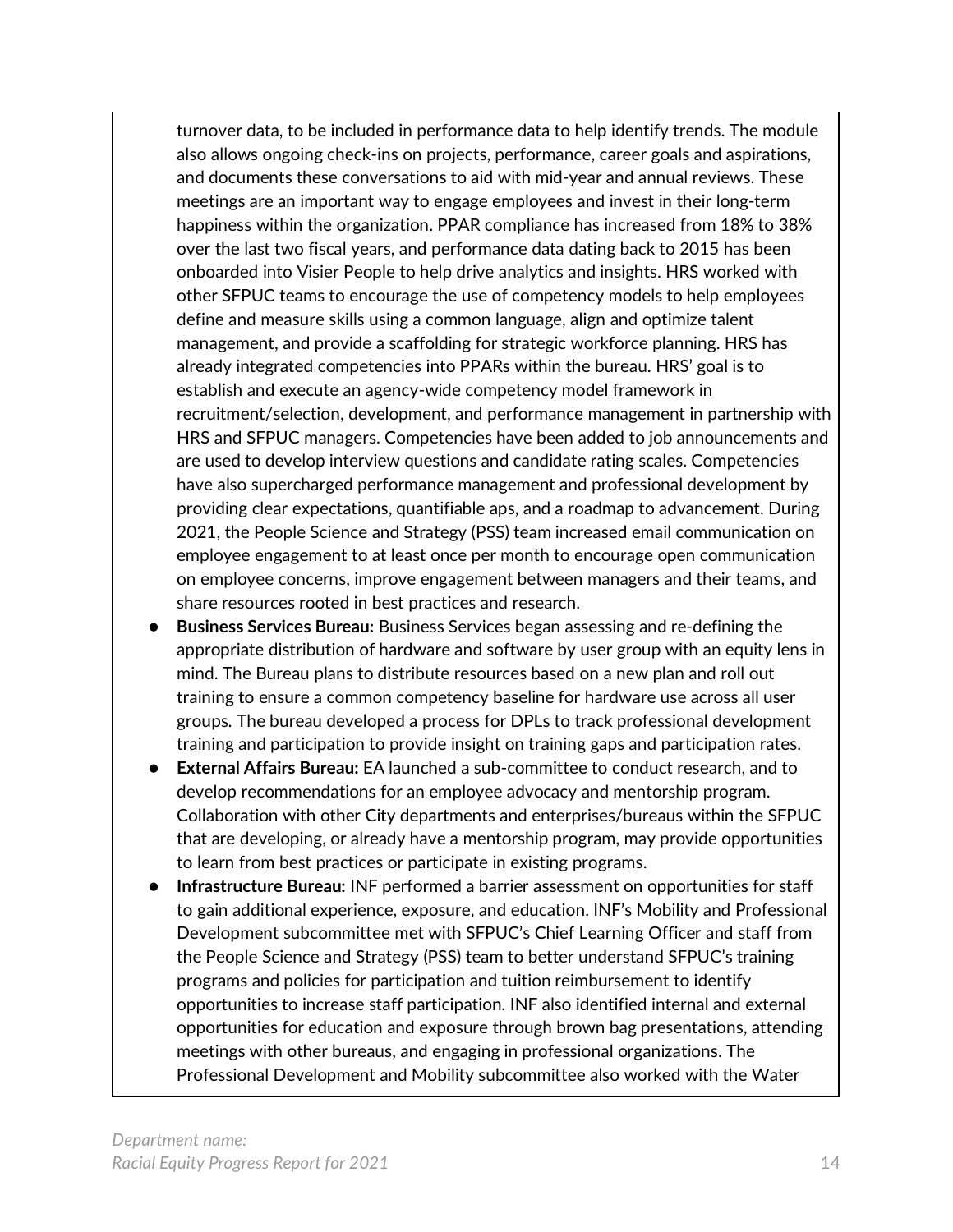Enterprise on developing a mentoring program framework to enhance experience and exposure.

- **Power Enterprise:** Led by the Organizational Development Manager, the Power Enterprise conducted focus group surveys to assess staff needs outside of the workplace, understanding that non-work-related needs contribute to overall quality of work. After assessing the survey results, Power Enterprise shared findings with ORE and with staff at a recent Power Racial Equity Workgroup meeting.
- **Water Enterprise:** One of Water Enterprise's priorities is to develop a formal mentorship program, and initial research was conducted to identify an appropriate mentoring platform. The intent is to team senior and junior staff to guide career paths and assist in soft skill development. This is in addition to an acting-rotational assignment program that gives staff experience in next-level duties and assignments.

#### **Priority actions for 2022 calendar year, including opportunities for staff input and decisionmaking**

*If relevant, include action item numbers from the RE Action Plan. Please also highlight any major revisions made to RE Action Plan since first submission.*

- **Human Resource Services Bureau:** HRS is developing a strategy for workforce forecasting and data-driven decision making to help guide RE efforts. The onboarding of performance data in Visier People will help provide insights and drive strategy around performance, engagement, and retention. It will be important to maintain a cadence for performance appraisals and mid-year reviews and increase the awareness and desire for 1-on-1s.
- **Business Services Bureau:** Business Services anticipates that the equitable hardware distribution and training project will require 2 years for full implementation. In 2022, Business Services plans to analyze outcomes and define training gaps from the professional development training tracker. The analysis is projected to be completed by the second quarter of FY23. In addition, the bureau plans to review the Quantum Workplace platform (currently in use by SFPUC) for existing performance acknowledgment options and to train managers to use these options more regularly.
- **External Affairs Bureau:** As a priority project, EA plans to have mentorship program recommendations finalized by June 30, 2022. Although not a focus for 2021, improving the clarity and employee experience related to the City-wide employee evaluation process, as well as exploring a 360-feedback tool for all employees remains a priority.
- **Infrastructure Bureau: INF will use the barriers assessment to evaluate improvements** for mobility and professional development (together with retention and promotion), which may include developing more transparent competency-based career pathways. The Mobility and Professional Development subcommittee plans to partner with HRS to develop a more formal and transparent process for participation in external opportunities (such as conferences and seminars), including processes for eligibility and reimbursement. The subcommittee plans to support the development and launch of a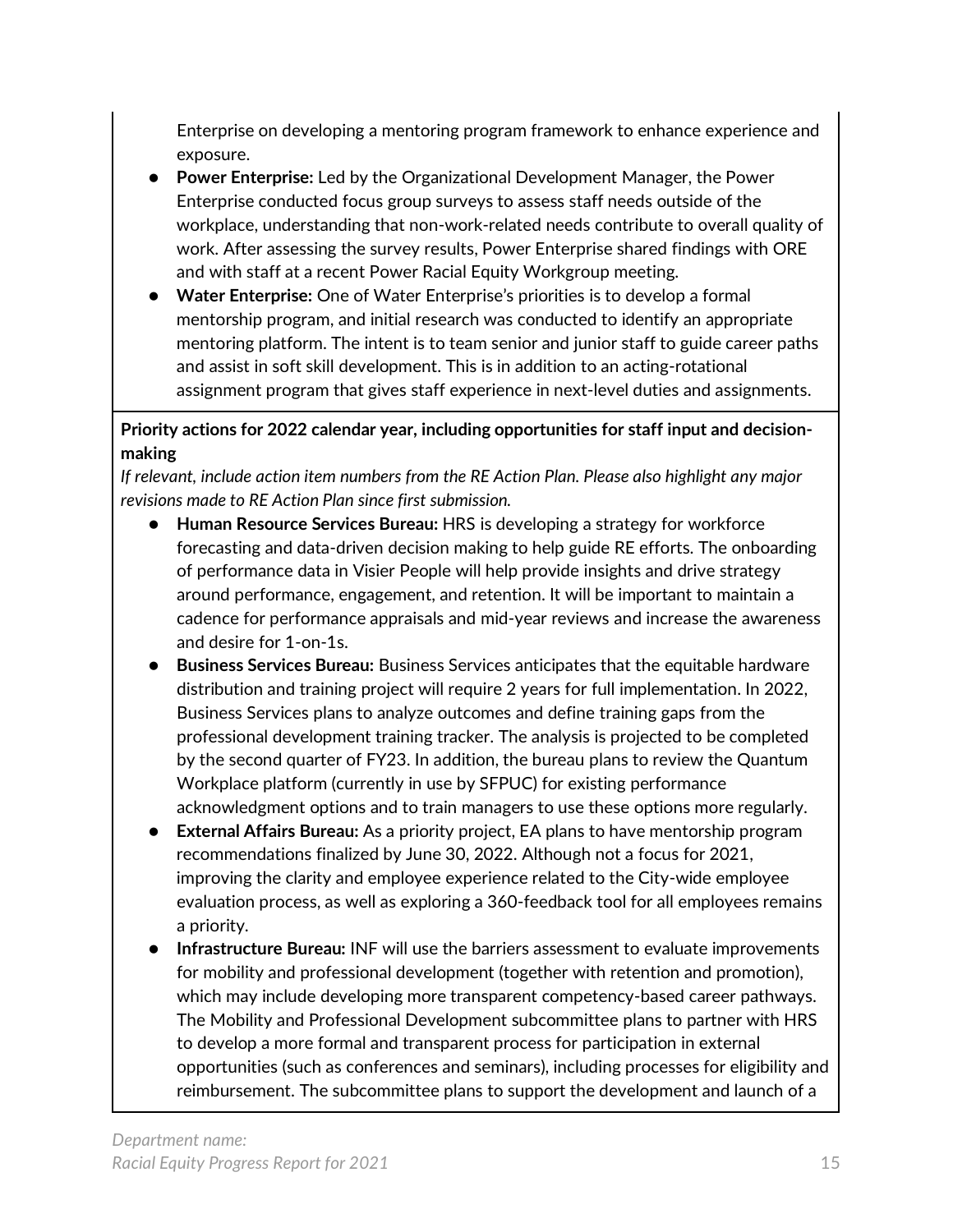mentoring program by evaluating available tools and lessons learned from other programs. The subcommittee will meet with San Francisco Airport staff who are successfully using a mentoring software platform, to assess its functionality and potential application within SFPUC.

- **Power Enterprise:** Power Enterprise is in the process of developing next steps for mobility and professional development related RE action items.
- **Wastewater Enterprise:** The Wastewater Enterprise is also working to complete a more formal Probation evaluation process with additional supports for supervisors and managers in supporting and coaching new employees during their probation period. Wastewater Enterprise plans to return to the topic of mentorship programs in July 2022 and use information gained from other enterprises' piloting of mentorship program approaches to determine its approach and next steps, with support from Cornerstone Consulting.
- **Water Enterprise:** RE leads and division managers, in collaboration with the Infrastructure Bureau, are working on procuring a software platform to beta test a mentoring "match-making" program. Water Enterprise expects to have the mentoring program in place late summer.

#### *6. Organizational Culture of Belonging and Inclusion*

#### **Goals and performance measures**

- **Goal:** The SFPUC will work to continuously understand and address the unique needs and experiences of employees and implement programs so that every employee feels a sense of inclusion and belonging.
- **Performance:** SFPUC is looking at responses to and favorability rates for questions regarding workplace culture and fairness in our annual racial equity survey, as well as qualitative data from the survey to evaluate our progress. All data is disaggregated by ethnicity and gender.

#### **Changes implemented over the 2021 calendar year**

*If relevant, include action numbers from the RE Action Plan.* 

● **Human Resource Services Bureau:** HRS is focused on fostering an intentional organizational culture that is committed to inclusion and belonging begins with communication and transparency. The RE Quarterly Newsletter launched in April 2021 and provides employees with a snapshot of what each enterprise and bureau is currently prioritizing and their progress on RE-related initiatives. Because it is important that staff have a baseline understanding of SFPUC's culture, new employees are met with a revamped on-boarding site that includes DEIB resources and video messaging. To continue the conversation, HRS has expanded the RE Resource Library available to staff via SFPUC's intranet. The RE Resource Library is a space where all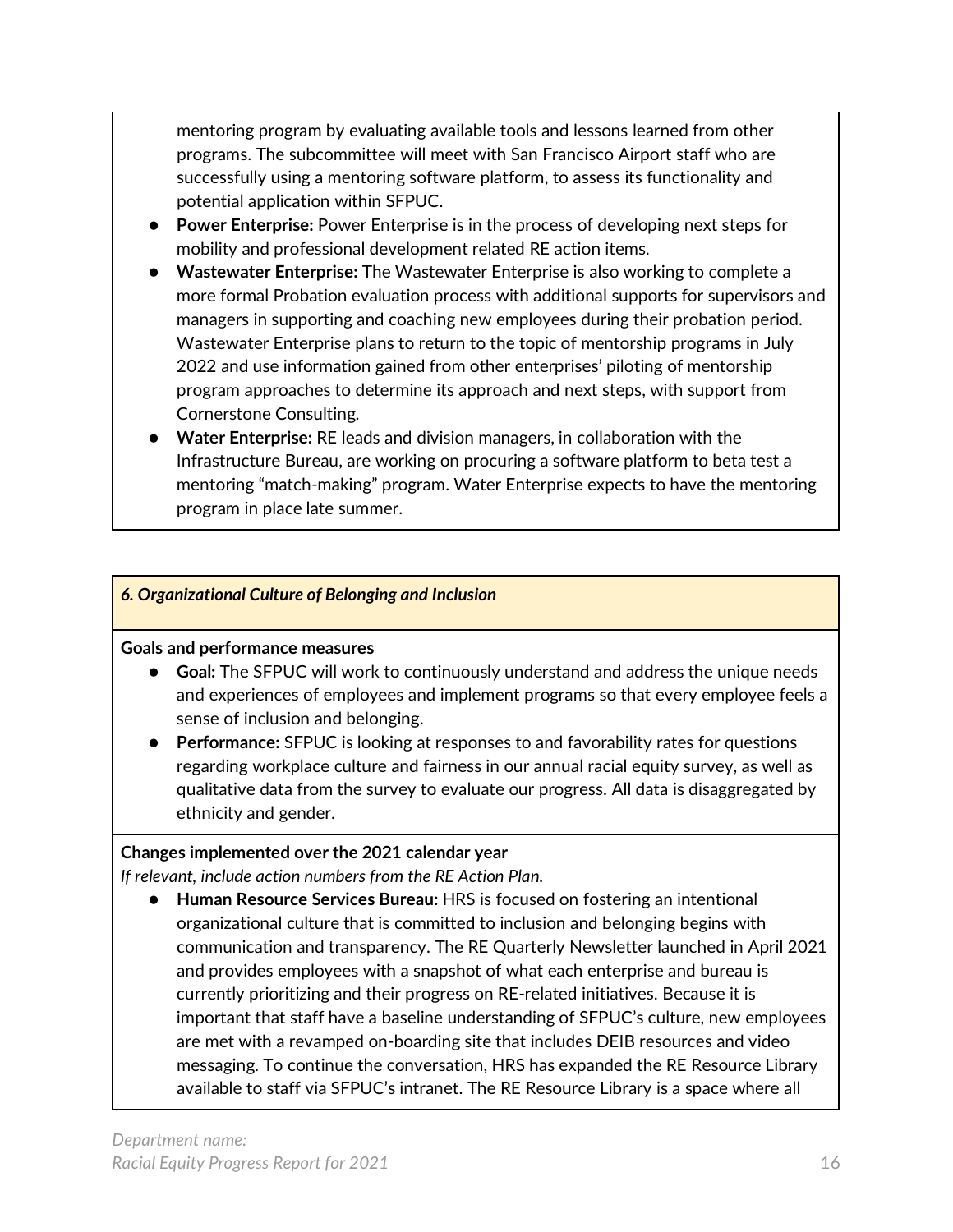employees can find learning resources or information related to RE at SFPUC, City College of San Francisco, and in the community. To continue to foster a space for learning, online training courses have been made easily accessible to all employees through the SFPUC's e-learning platform, Percipio. These courses, under the category called Fostering Diversity, Equity & Inclusion, invite staff at all stages in their DEIB journey and cover topics related to DEIB in the workplace, DEIB for leaders, and DEIB and the future of work. HRS is committed to continuously understanding and addressing the unique needs and experiences of its employees. HRS values the importance of implementing programs and fostering environments that help every employee feel a sense of inclusion and belonging. HRS rebranded the annual employee engagement survey (which was initiated in 2018) as the Employee Voice Survey. In March 2021, the Employee Voice Survey was distributed electronically to all SFPUC employees. HRS worked with executive leadership to review results and create commitments that address employee feedback, including: Ensuring messages from senior leadership are understood by teams, and making employee recognition a part of every meeting agenda. In addition, all managers and supervisors were given access to their team-specific results and an action-planning platform so that they had the tools and support to take action and improve employee experience at every level of the organization. HRS continues to strive toward making data-based decisions in all areas. HRS reviewed and analyzed existing employee survey data through a RE lens to better understand how different ethnic and gender groups perceive SFPUC, discover equity and inequity in responses between groups, and provide recommendations for how SFPUC leaders, managers, and employees can help improve DEIB at SFPUC. HRS found that in 2018, inclusion was an issue for employees. Data showed that only 52% of employees felt like their opinions counted at work, and 33% felt that if they contributed to SFPUC's success, they would be recognized. The 2021 Employee Voice Survey introduced DEIB-related questions, and results showed that 51% of employees believe SFPUC is prepared to effectively manage a diverse workforce and 52% feel that they are included in decisions that affect their work. As HRS continues to champion transparency with employees, all current survey analyses are published on SFPUC's intranet. Employees will find two types of reports for each SFPUC RE analysis: a summary report that includes key findings along with recommendations for improving DEIB, and a data report that includes ethnicity and gender data broken down for each enterprise and bureau. As each enterprise and bureau works on implementing their RE action plans, the demand for data and analyses continues to grow. HRS launched a data request process for groups to submit requests for data to support these growing needs. As of January 20, 2022, five requests were submitted. Throughout 2020 and 2021, HRS shared resources focused on mental health and wellbeing with employees. Discussion templates were created and provided as a tool for managers and supervisors to use during 1-on-1s with employees, and other City resources were shared, such as Employee Assistance Program resources which include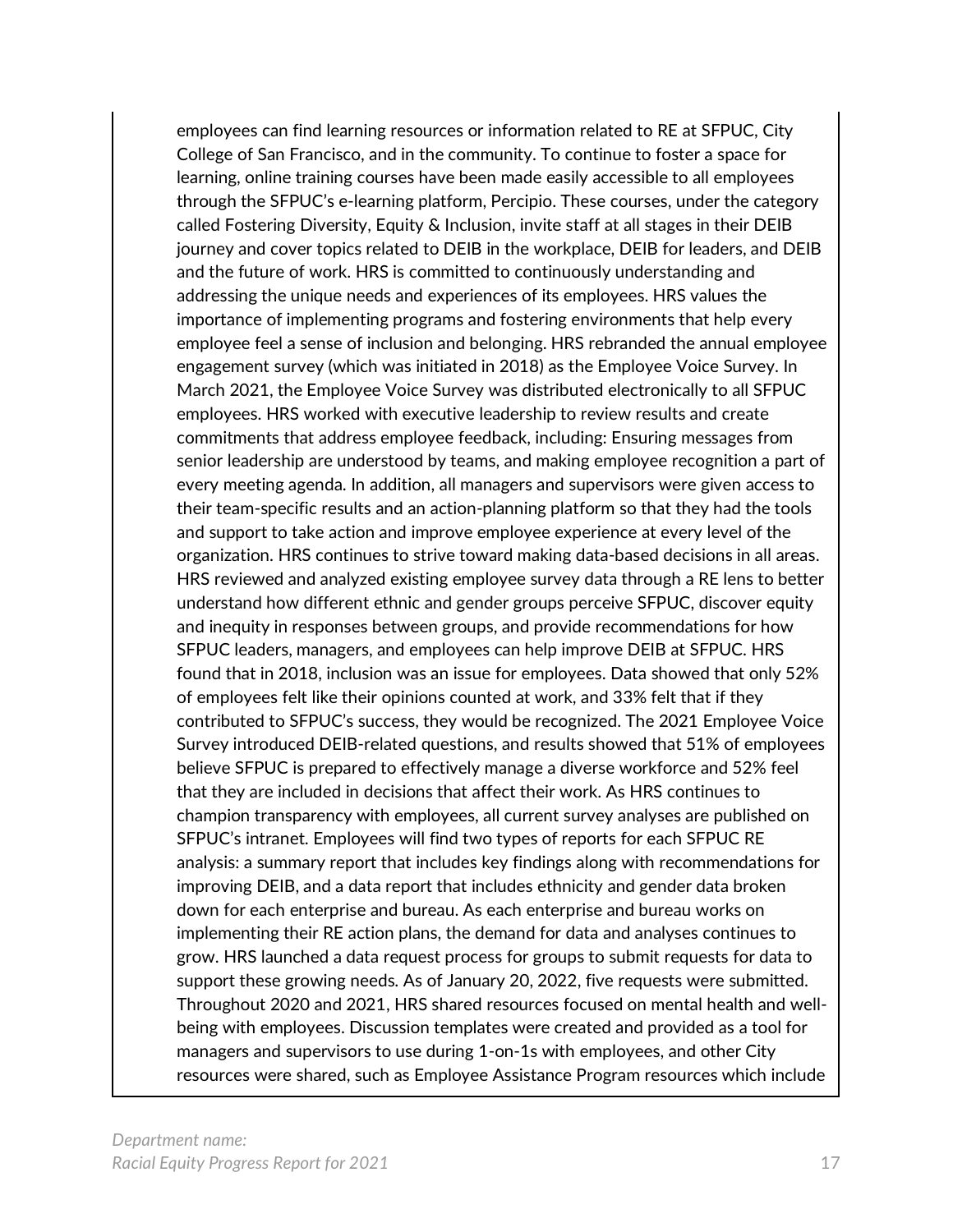counseling and tele-counseling. Guest speakers have also been invited to provide all-HRS trainings, such as Transgender 101, and informal presentations on well-being from Kaiser Permanente.

- **Business Services Bureau:** To support RE efforts, Business Services developed a RE Program Charter for FY21-22 outlining the Bureau's current projects and focus areas over the next few years. Business Services is committed to continuous improvement in RE and plans to continue attending peer agency learning groups coordinated by ORE and SFPUC RE Leads to gather insights to share within the bureau.
- **External Affairs Bureau:** Most EA efforts during 2021 were directed toward refining EA's RE Action Plan and identifying the action items that staff viewed as priorities through a survey and several engagement sessions. The survey yielded an 87% response rate, and the engagement sessions had a 50% employee participation rate. The Working Group expended significant effort in ensuring robust participation, particularly from BIPOC employees. Both methods of engagement yielded insightful qualitative data regarding employee experience, assessment of racial disparities, priorities regarding tangible actions to take, and more. This input will continue to guide the EA RE Working Group in ongoing implementation efforts.
- **Infrastructure Bureau:** During meetings with the SFPUC's Chief Learning Officer, the Mobility and Professional Development Subcommittee reviewed City-provided RE trainings and discussed pathways to encourage and increase staff participation. Infrastructure's RE leads met quarterly with Commissioner Sophie Maxwell to provide updates on the Bureau's progress. Infrastructure also began to identify opportunities to promote equity externally, and developed draft diversity, equity, inclusion, and belonging (DEIB) language for inclusion in the bureau's request for proposals (RFPs) for some professional service and alternative delivery contracts.
- **Power Enterprise:** The External Equity Subcommittee focused efforts on assessing current external customer programs addressing RE, to identify any perceived gaps. In addition, the subcommittee worked to identify City BIPOC customer needs and energy equity issues, as well as assess community engagement gaps. Power's Customer Programs group worked to pilot and refine tools and processes to screen for equity gaps and impacts in our Power customer programs planning and implementation.
- **Wastewater Enterprise:** The Black Phoenix Alliance (BPA) was developed during 2021 and is Wastewater Enterprise's first employee-focused resource group. The BPA met regularly during most of 2021 and is a main conduit to collect feedback from the Enterprise's frontline staff. The BPA also aims to provide resources that will help with RE issues that are raised and provide information on topics of interest such as estate planning, retirement, mental health, and education. The BPA regularly shares information with the larger Wastewater Enterprise BIPOC population and aims to connect more broadly across SFPUC.
- Water Enterprise: Water Enterprise engaged with consultants to develop a cultural competency training and a RE-specific training program. RE Leads and division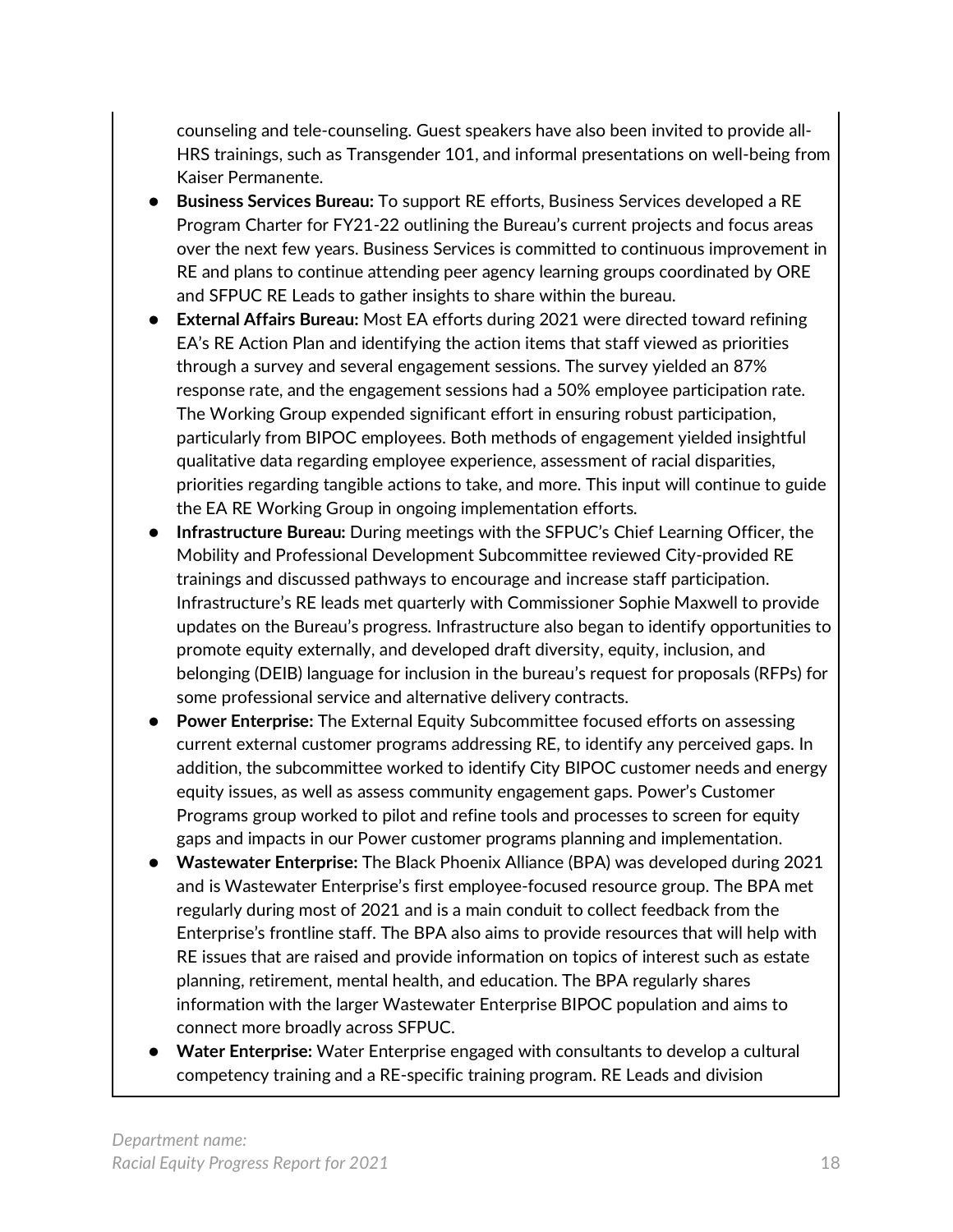managers will work with managers and supervisors to tailor the trainings to their individual team needs. Additionally, Water Enterprise is emphasizing the development of opportunities for staff input, particularly with frontline staff. For example, City Distribution Division began forming a Racial Equity Alliance and Hetchy-Hetchy Water and Power has been conducting small group meetings with all employees to receive feedback on racial equity initiatives. Other divisions are also conducting informal discussions with staff to receive such feedback. Water Enterprise is also collaborating with the Communications and Outreach Committee to develop a program to improve engagement with frontline staff.

#### **Priority actions for 2022 calendar year, including opportunities for staff input and decisionmaking**

*If relevant, include action item numbers from the RE Action Plan. Please also highlight any major revisions made to RE Action Plan since first submission.*

- **Human Resource Services Bureau:** As mentioned above, a RE survey was developed to assess progress on RE Action Plan commitments and identify barriers or challenges within implementation efforts. The survey will be distributed electronically and through hard copies to increase accessibility to the survey and engagement, particularly from frontline workers. To ensure SFPUC's missions, policies, and procedures reflect an ongoing commitment to an organizational culture of inclusion and belonging, HRS is publishing recommendations for RE initiatives that follow best practices and are embedded in research that will support SFPUC as it continues to implement its RE Action Plan. In addition, HRS is developing a strategy to collaborate and work with a consultant to better organize RE priorities and progress.
- **Business Services Bureau:** Business Services is planning to identify and create a space on the Bureau's website to provide visibility on its RE program and enable information sharing with its employees. A broader communications program will be defined with the engagement program consultant.
- **External Affairs Bureau:** Once the implementation of EA's three priority projects is complete, the RE working group will begin developing the next set of priority projects in direct response to employee feedback.
- **Infrastructure Bureau:** Infrastructure plans to increase communication about upcoming trainings and available resources. Infrastructure will collaborate with SFPUC graphics personnel to develop simple, eye-catching flyers to inform staff about SFPUC processes, such as attending trainings and receiving reimbursement. Beginning in February 2022, DEI language will be included in RFPs.
- **Power Enterprise:** The External Equity Subcommittee plans to first work with individual teams within Power to better understand current trends in BIPOC engagement and expand to additional SFPUC programs such as Water and Community Benefits. In addition, the Subcommittee is working to identify City BIPOC customer needs and energy equity issues by conducting a community engagement assessment and identification of gaps.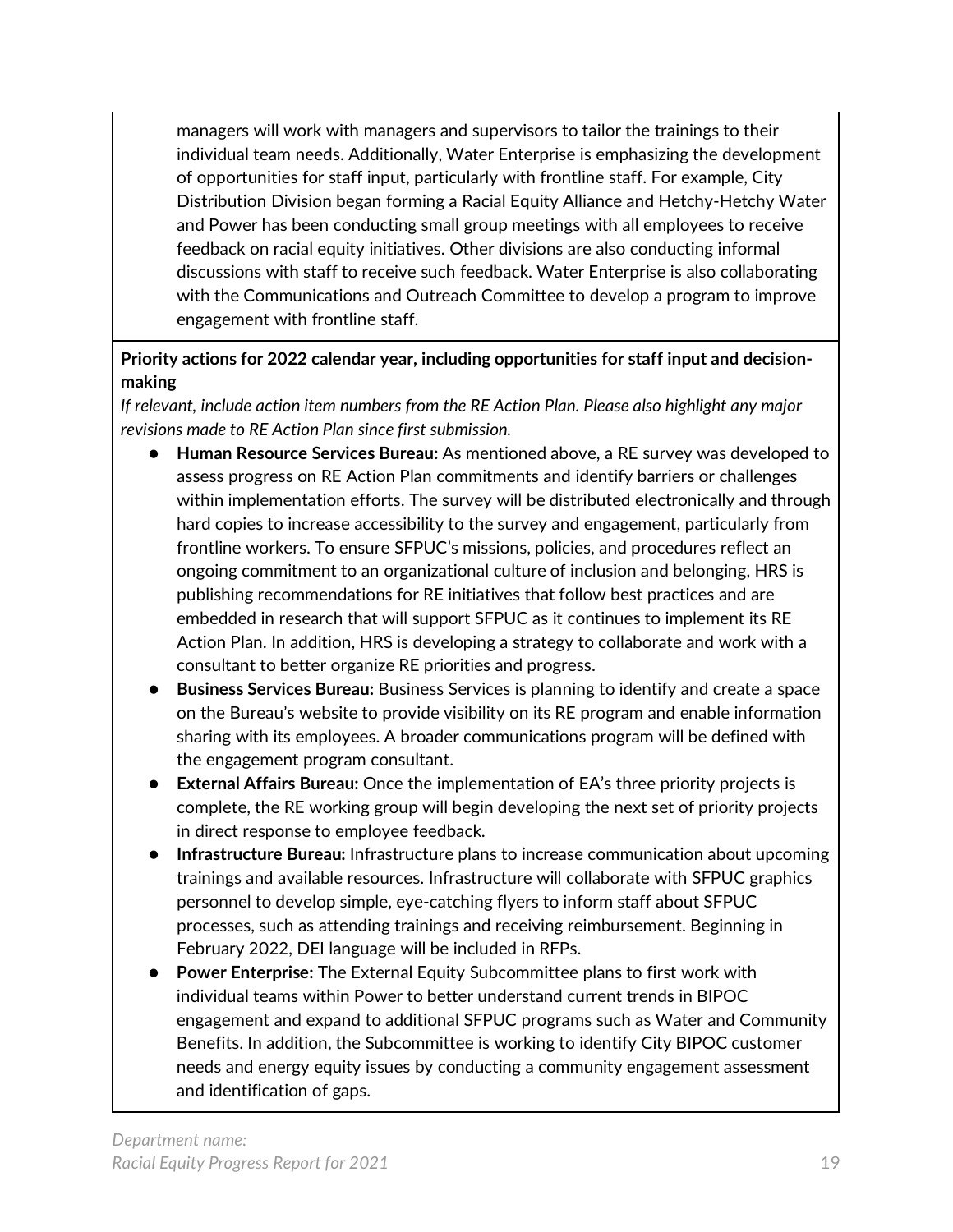- **Wastewater Enterprise:** Wastewater Enterprise plans to continue prioritizing this area in 2022 and will be using support from Cornerstone Consulting to further formalize the BPA and create a template for other employee resource (affinity) groups.
- **Water Enterprise:** The Divisions will continue rolling out RE-focused working groups to continue collecting input on RE issues facing SFPUC. Divisions will share with each other what is working and what is not as effective in receiving input from staff.

#### *7. Boards and Commissions*

#### **Goals and performance measures**

- **Goal:** The SFPUC will be fully dedicated to prioritizing and advancing racial equity and provide the required support to achieve our commitment to advancing racial equity by leveraging the Commission's authority to hold the agency accountable to the diverse communities we serve.
- Performance: The SFPUC is tracking the ethnicity and gender demographics of SFPUC Commissions, in addition to actions taken as identified in the RE Action Plan.

#### **Changes implemented over the 2021 calendar year**

*If relevant, include action numbers from the RE Action Plan.* 

- The Commission maintained active involvement with SFPUC's RE Action Plan efforts throughout 2021. RE items were included in several of the Commission meeting agendas throughout the year. Due to COVID-19, meetings were held via teleconference, and the Commission continued to offer meeting materials in alternative and accessible formats. Beginning in February, the Commission reviewed and approved SFPUC's proposed mid-cycle budget adjustments, which included a new investment of \$2.9 million for RE efforts. During the following six months, the Commission heard presentations on each enterprise and bureau RE action plans, priorities, efforts to date, and plans moving forward. The Commission engaged in thoughtful discussion with RE leads and provided strong support of staff's dedicated efforts to implementing the RE Action Plan. In addition to regular meetings, the Commission hosted special workshops throughout the year that included presentations and participation from local community groups and non-governmental organizations. The Commission also incorporated a Land Acknowledgement into the roll call at the beginning of meetings. This Land Acknowledgement was developed by the Muwekma Ohlone Tribe in partnership with key SFPUC staff and was in parallel with efforts led by the City and ORE to develop and adopt a Ramaytush Ohlone land acknowledgement.
- **Business Services Bureau:** Business Services collaborated with other enterprises and bureaus to develop a mid-cycle budget adjustment proposal. The budget was reviewed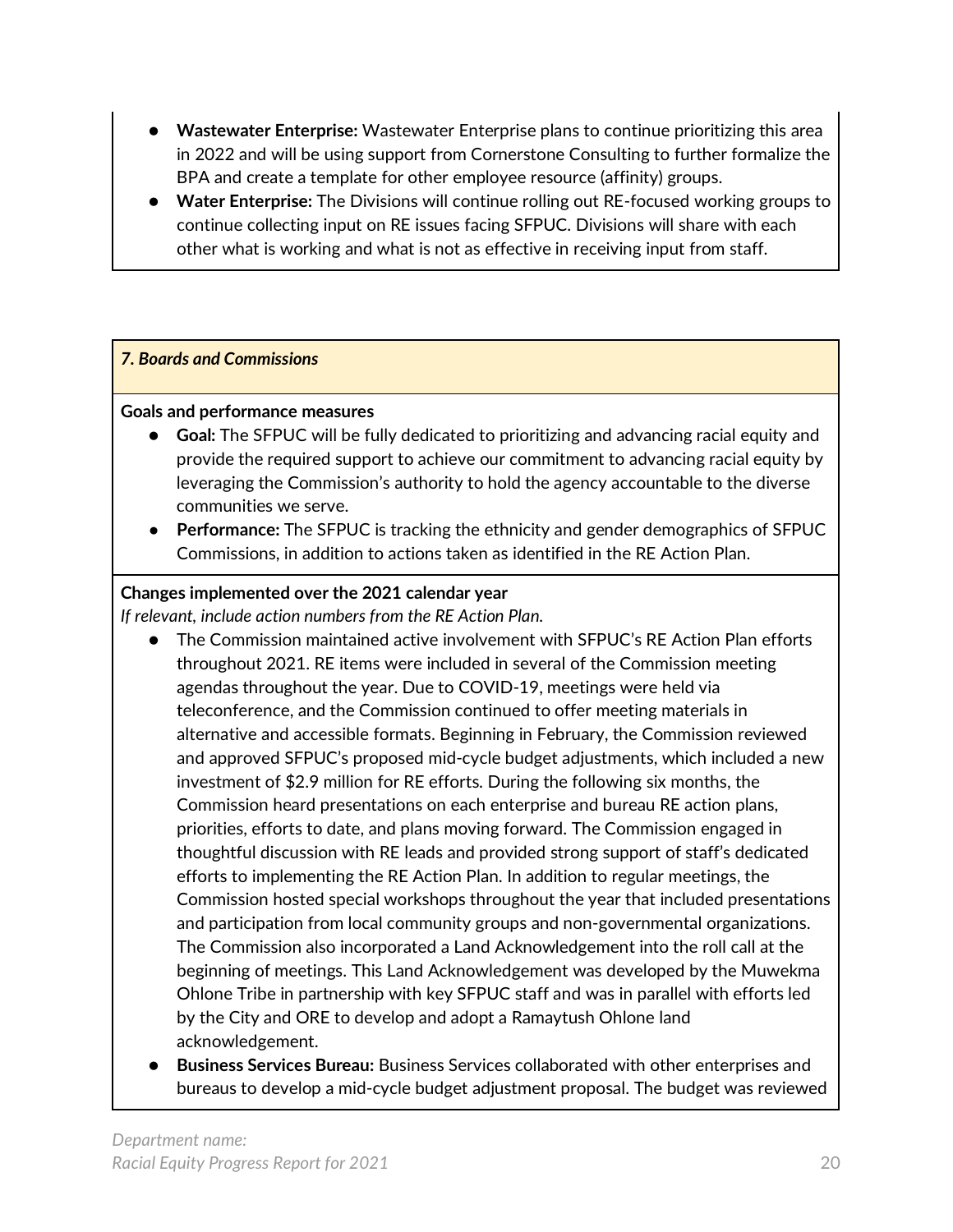with a RE lens and revised to prioritize the critical RE work outlined in SFPUC's RE Action Plan and required by the Commission's Racial Justice Resolution. The budget adjustment secured dedicated funding for SFPUC staff and contract hours that will enable SFPUC to continue its momentum on RE work. Business Services worked to formalize RE in the budget process. The Bureau developed a RE tool that was piloted in the 2-year budget cycle development for FY22-23 and FY23-24. The tool involved a set of questions to guide departments in analyzing how budget requests can advance SFPUC's commitment to the RE Action Plan. The bureau received positive response and documented lessons learned for improvement in the next budget cycle.

- **External Affairs Bureau:** One of the two original RE Leads, who became the Assistant General Manager for EA, worked closely with the Commission Secretary to support the Commission's RE efforts. RE staff collaborated with the Commission Secretary on initial efforts to collect updated Commissioner data in the preparation of SFPUC's annual report. The Bureau expects that efforts will continue for the Commission in demographic data collection and reporting and offer services to support additional action items within Section 7 of the RE Action Plan.
- **Water Enterprise:** The Water Enterprise has developed a relationship with the Muwekma Ohlone Tribe through its water infrastructure projects, such as the Alameda Creek Watershed Center (Center). Since 2014, Water Enterprise has prioritized dedicating space for the Muwekma Ohlone Tribe at the Center, working with the Tribe to provide accurate information, and compensating Tribal members for their services. The Center's mission is to educate the public about the Watershed, the SFPUC's regional water system, and the history and heritage of the Muwekma Ohlone people through interpretive and interactive exhibits. The project also incorporates the Chochenyo language in signage and plans to develop curriculum and programming to provide education and resources to community members on the Tribe's history and culture. In addition, the San Francisco Arts Commission and SFPUC have selected an artist, musician, and educator Walter Kitundu to create a multimedia public art installation for SFPUC's new Center in Sunol. Titled Ruupaywa, after the Ohlone Chochenyo word for "the eagle," Kitundu's proposal pays tribute to the history of the Muwekma Ohlone people while recognizing their continued presence and power. A sculpture taking the form of a Golden Eagle, a significant figure in the Muwekma Ohlone creation story, will be sited at the entrance of the Center's gardens, which is just 16 miles from one of the most significant Golden Eagle breeding areas in the world.

#### **Priority actions for 2022 calendar year, including opportunities for staff input and decisionmaking**

*If relevant, include action item numbers from the RE Action Plan. Please also highlight any major revisions made to RE Action Plan since first submission.*

● The Commission Secretary will collaborate with EA and the bureau's new Environmental Justice Manager to expand the Land Acknowledgement to include all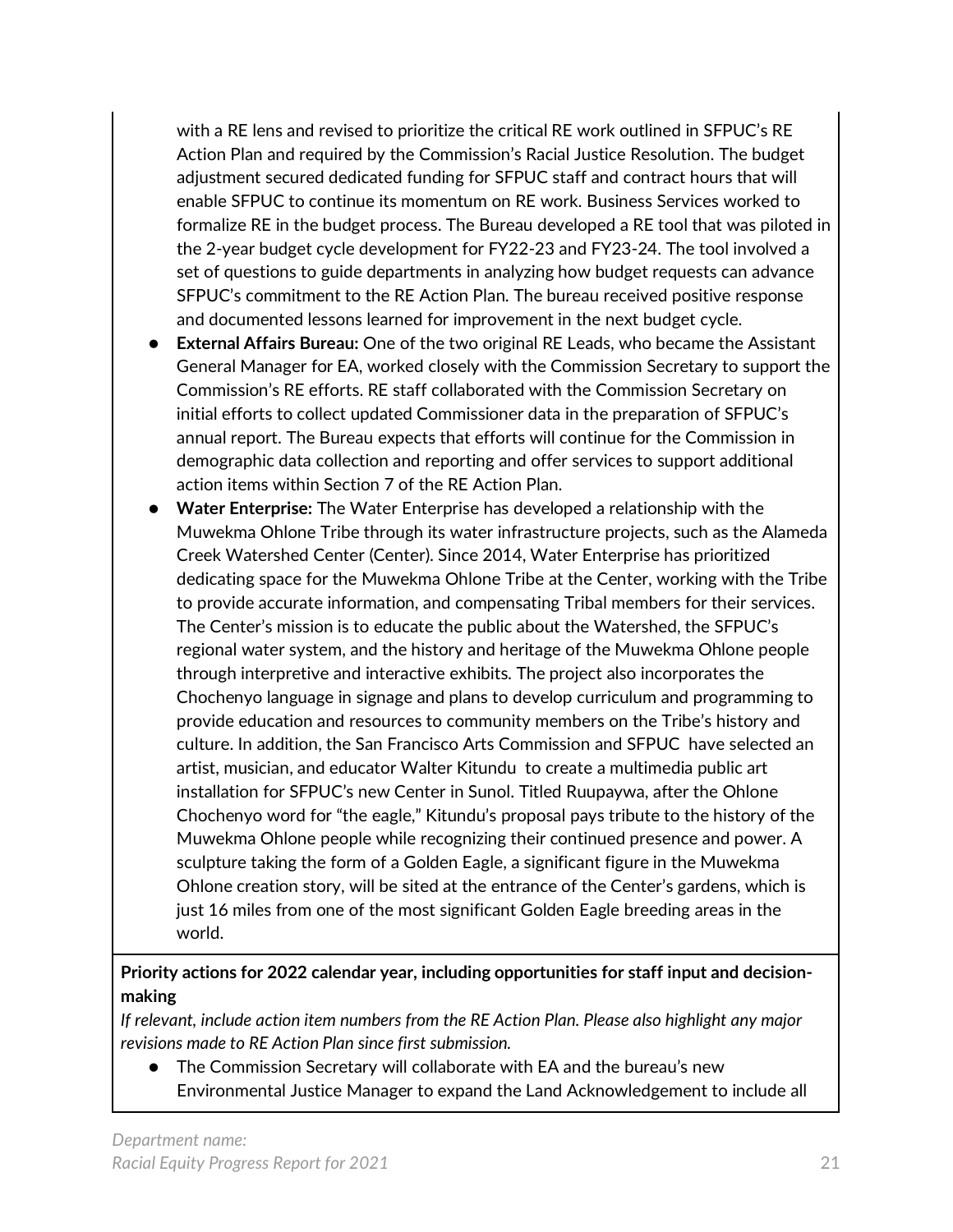SFPUC service and operation areas. In addition, the Commission Secretary will evaluate potential next steps for the remaining action items throughout 2022.

- **Business Services Bureau:** Business Services plans to launch the RE budget tool by spring 2022.
- **External Affairs Bureau:** EA, largely through the Environmental Justice Manager, plans to support the Commission in engaging additional Tribal Elders to expand the Land Acknowledgment to additional service areas.
- **Water Enterprise:** Water will continue its work on the Center and engaging with the Muwekma Ohlone Tribe.

*Department Resourcing for Phase 1 RE Action Plan* 

**Please describe your department's resourcing for Phase 1 RE Action Plan implementation in 2021.** *Include employee names, titles, and organizational chart. Note the designated Racial Equity Leader(s) with an asterisk. Please clearly distinguish between:*

- Staff who were assigned full-time (all responsibilities were directly related to Phase 1 RE *Action Plan and other departmental racial equity work)* 
	- In 2021, our organization did not have any FTE whose time was 100% dedicated to implementing racial equity. During this time, we assessed staffing resource needs and planned accordingly.
	- Through the fiscal year (FY) 2022-2023 budget process, SFPUC was able to secure new staff positions that will be dedicated to RE work, to directly support HRS and other enterprises and bureaus to implement the RE priorities identified in the Racial Equity Action Plan and the Commission's Racial Justice Resolution.
- *Staff who were assigned part-time (had responsibilities not directly related to racial equity, which were reduced for them to take on racial equity work)*
	- Each enterprise and bureau had a dedicated Racial Equity lead/representative to implement priorities within their respective division and coordinate efforts agency wide. This responsibility was in addition to their regular duties. There were also two agency-wide RE Leads for SFPUC during 2021.
- *Staff who were voluntary (had responsibilities not directly related to racial equity, which were not reduced for them to take on racial equity work)*
	- The following enterprises and bureaus created working groups within their divisions for staff to support the implementation of priorities: Human Resource Services Bureau, Business Services Bureau, External Affairs Bureau, Infrastructure Bureau, Power Enterprise, Wastewater Enterprise.
	- In addition to the enterprises and bureaus forming their own racial equity working groups, the SFPUC created the following agency-wide racial justice working groups: Contracting Equity, Outreach and Engagement, Water, Power,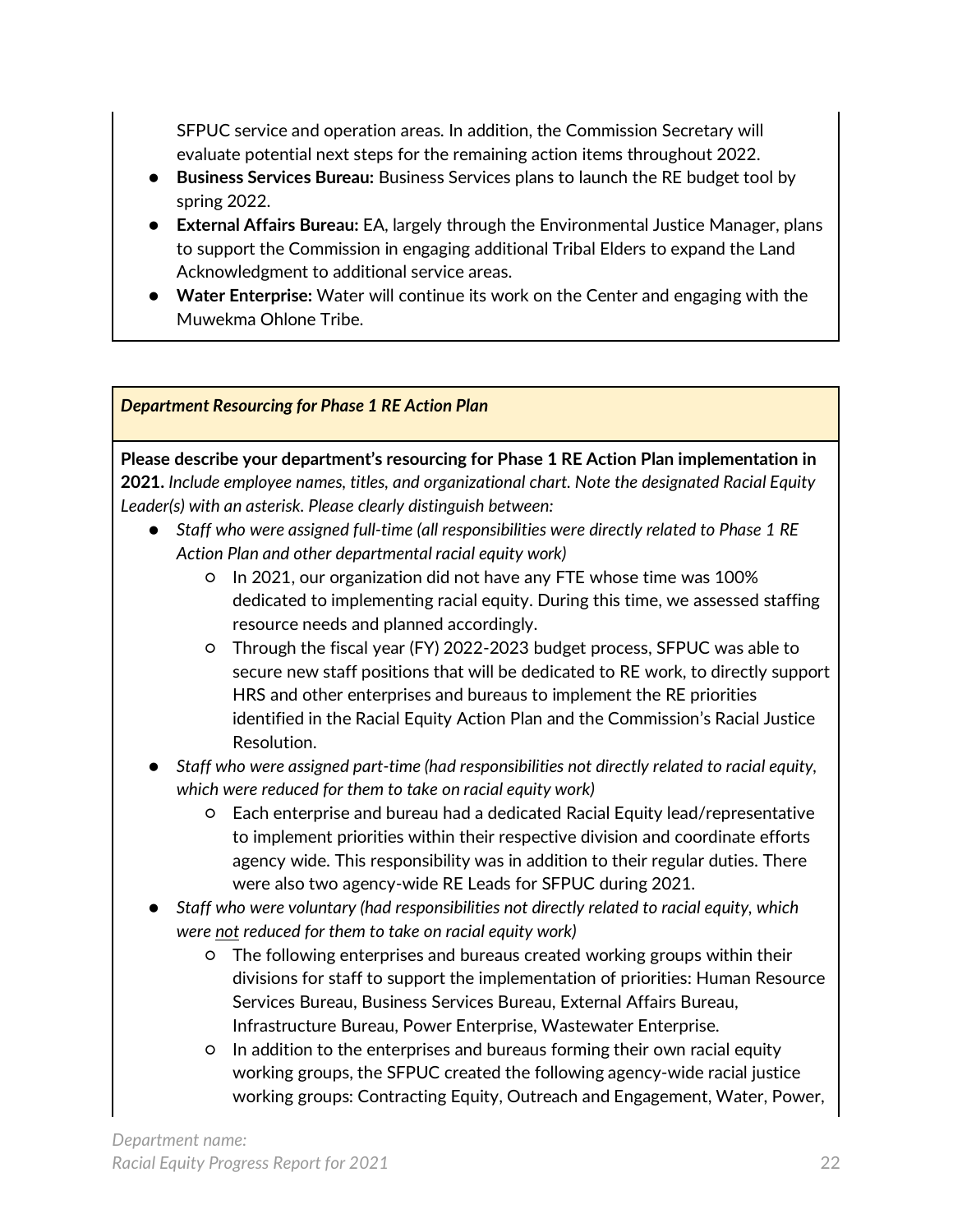and Sewer and a Human Right, COVID-19 Response, Department of Public Health (DPH) Trauma Informed Systems, Land Use and Environmental Justice.

- *Consultants/vendors (including firm name and contract number, if applicable)*
	- The SFPUC partnered with Brown and Caldwell under PRO.0019A for workforce racial equity action plan project management support.

#### **What changes, if any, do you plan for 2022?**

• To increase SFPUC's capacity to support racial equity work related to the RE Action Plan and Commission resolution, it is a priority to hire the new dedicated RE positions included in the FY 21-22 budget, as well as bring on consultants to address specific needs. This includes consultants coming on through a new Task Order for racial equity action plan project management support, and a new RFP to be released later this year for racial equity consulting that will address comprehensive needs across the agency.

#### *Attachments*

#### **Workforce and board/commission demographic data**

*Include relevant data on status of racial equity within department, such as race/ethnicity by job classification, average pay, discipline and separation, promotions, and changes over the last calendar year.* 

*Attached.*

#### **Racial Equity Action Plan**

*Link to or attach current version of department Racial Equity Action Plan*

*Attached.*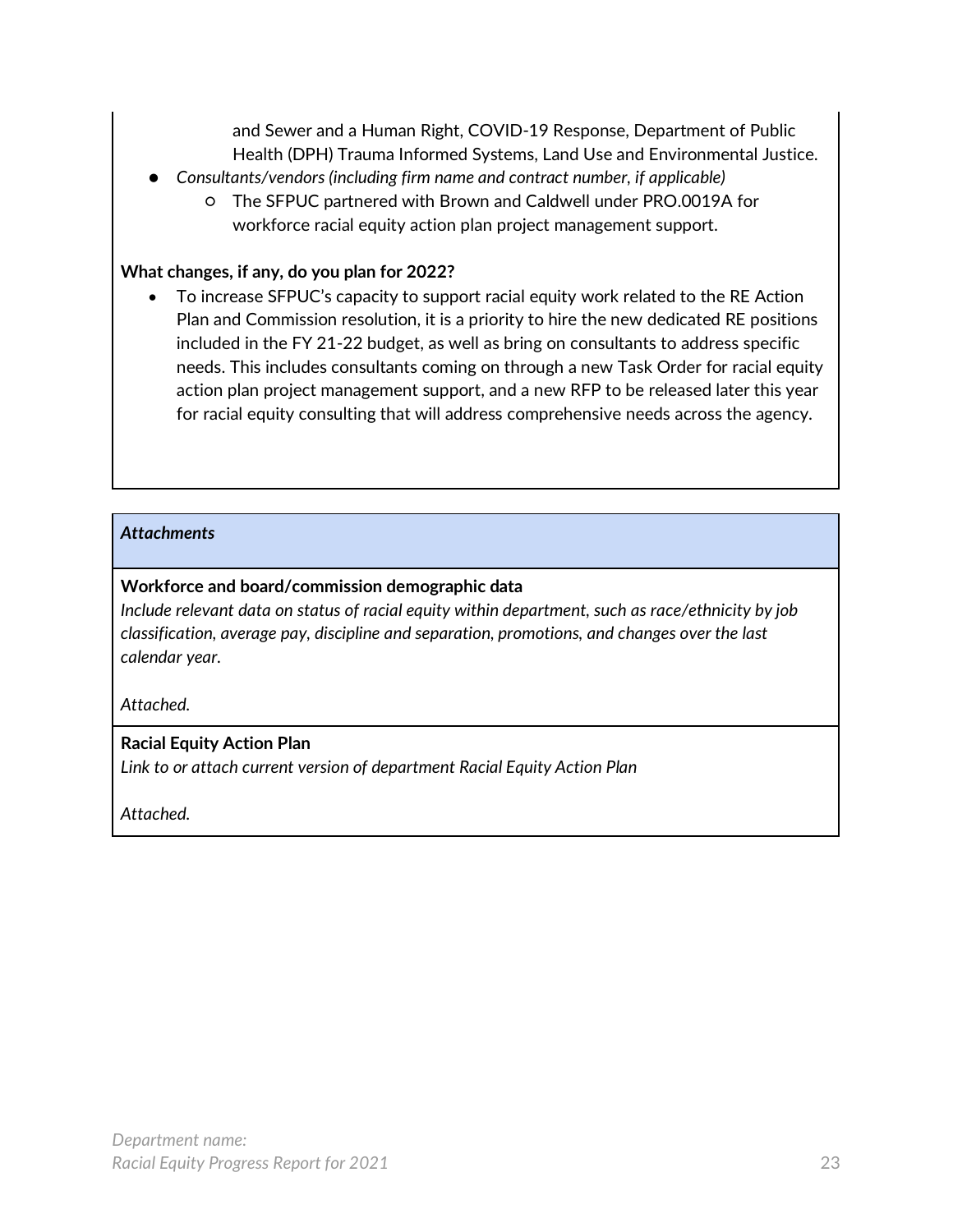### **Departmental Racial Equity Progress Report** Annual Report for 2021

### Part B

*Submit final to ORE by April 1, 2022 Attend ORE working sessions in January-February 2022 to develop Part B.* 

*Attachment*

**Budget Equity Tool: Department Inventory** *Completed department inventory spreadsheet*

*Attached.*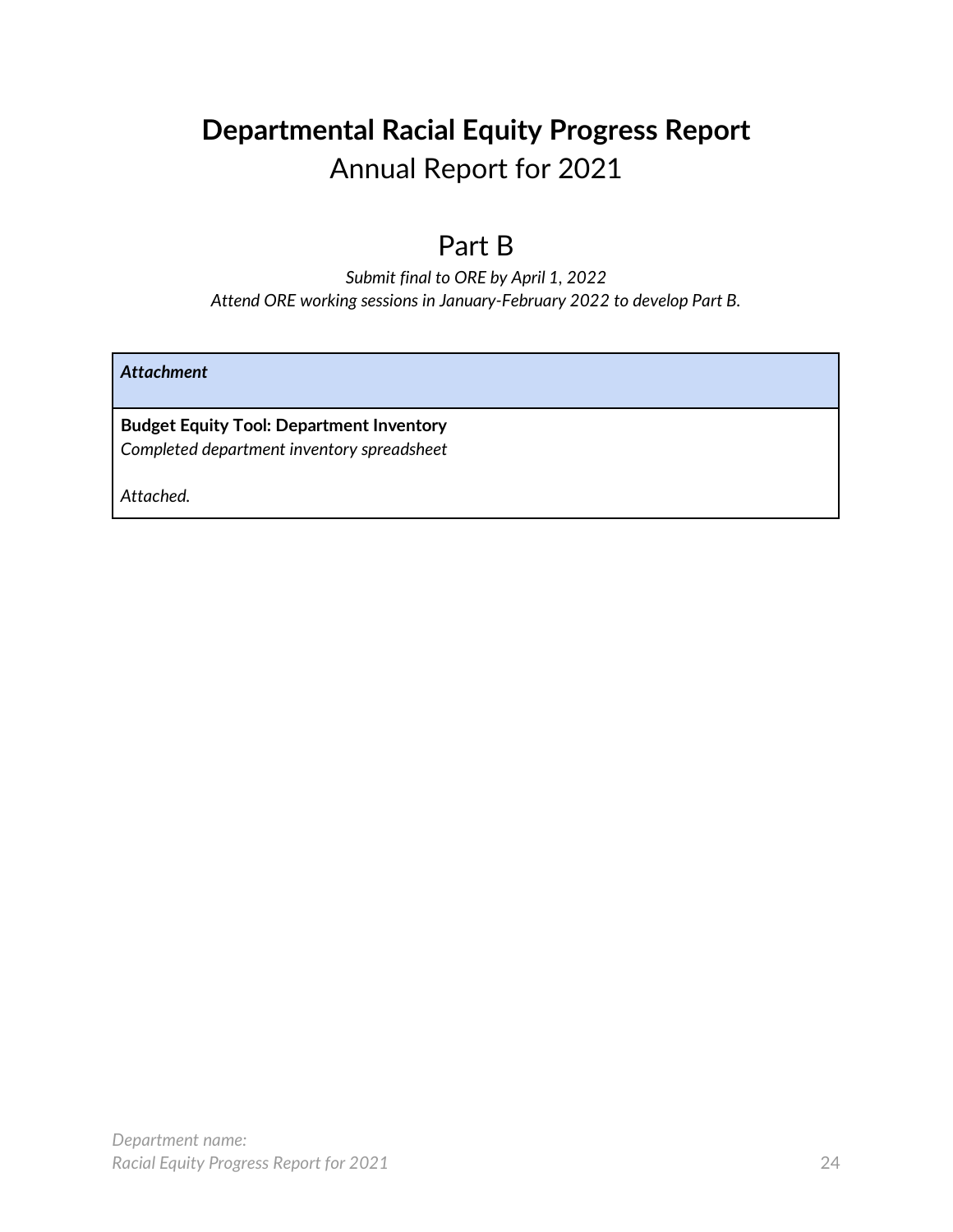# SFPUC Workforce Equity Analysis

Submitted to the Office of Racial Equity

May 2, 2022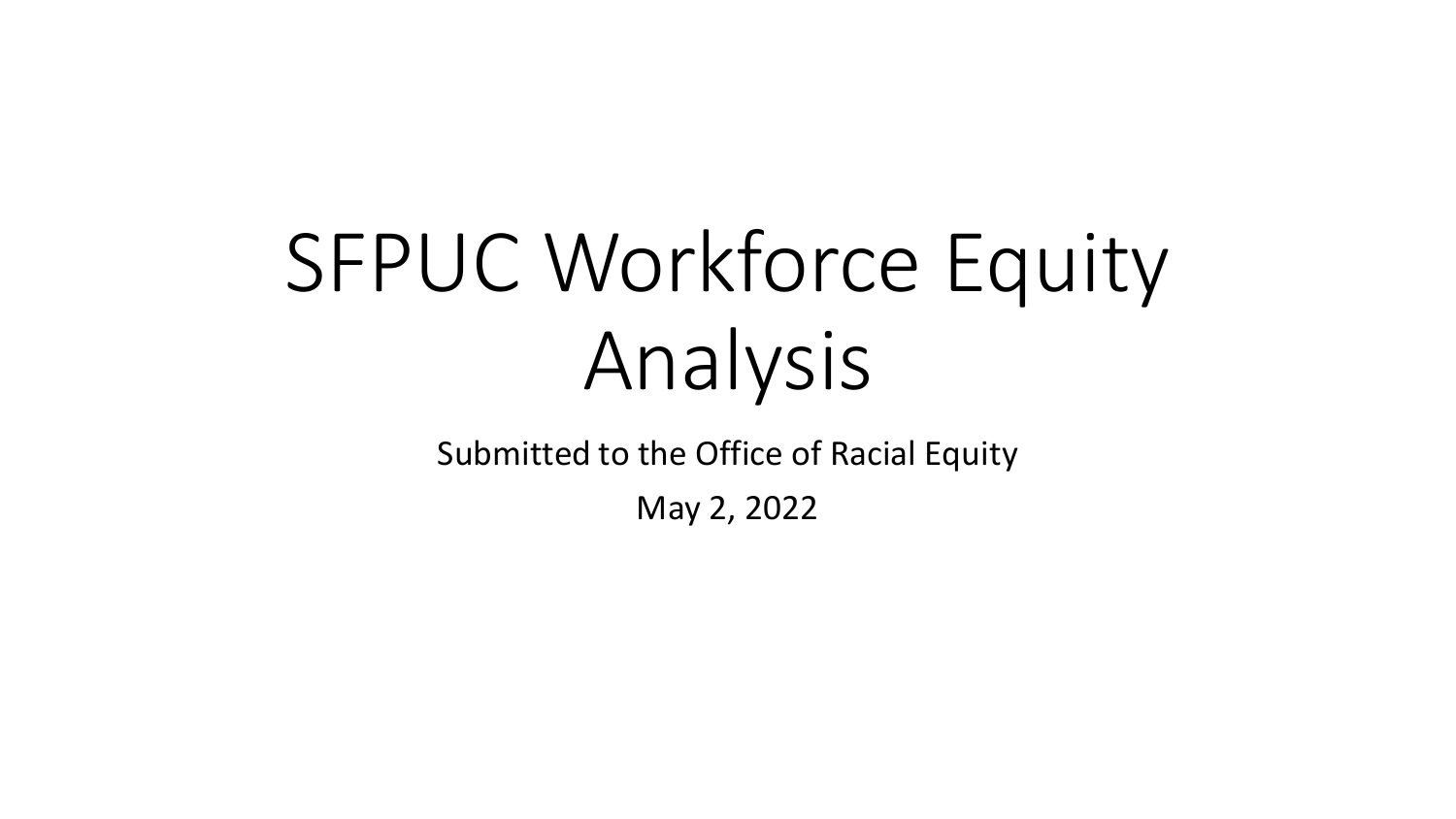## Workforce and board/commission demographic data

*Guidance from ORE:*

*"Include relevant data on status of racial equity within department, such as:*

- *race/ethnicity by job classification*
- *average pay*
- *discipline and separation*
- *promotions*
- *and changes over the last calendar year"*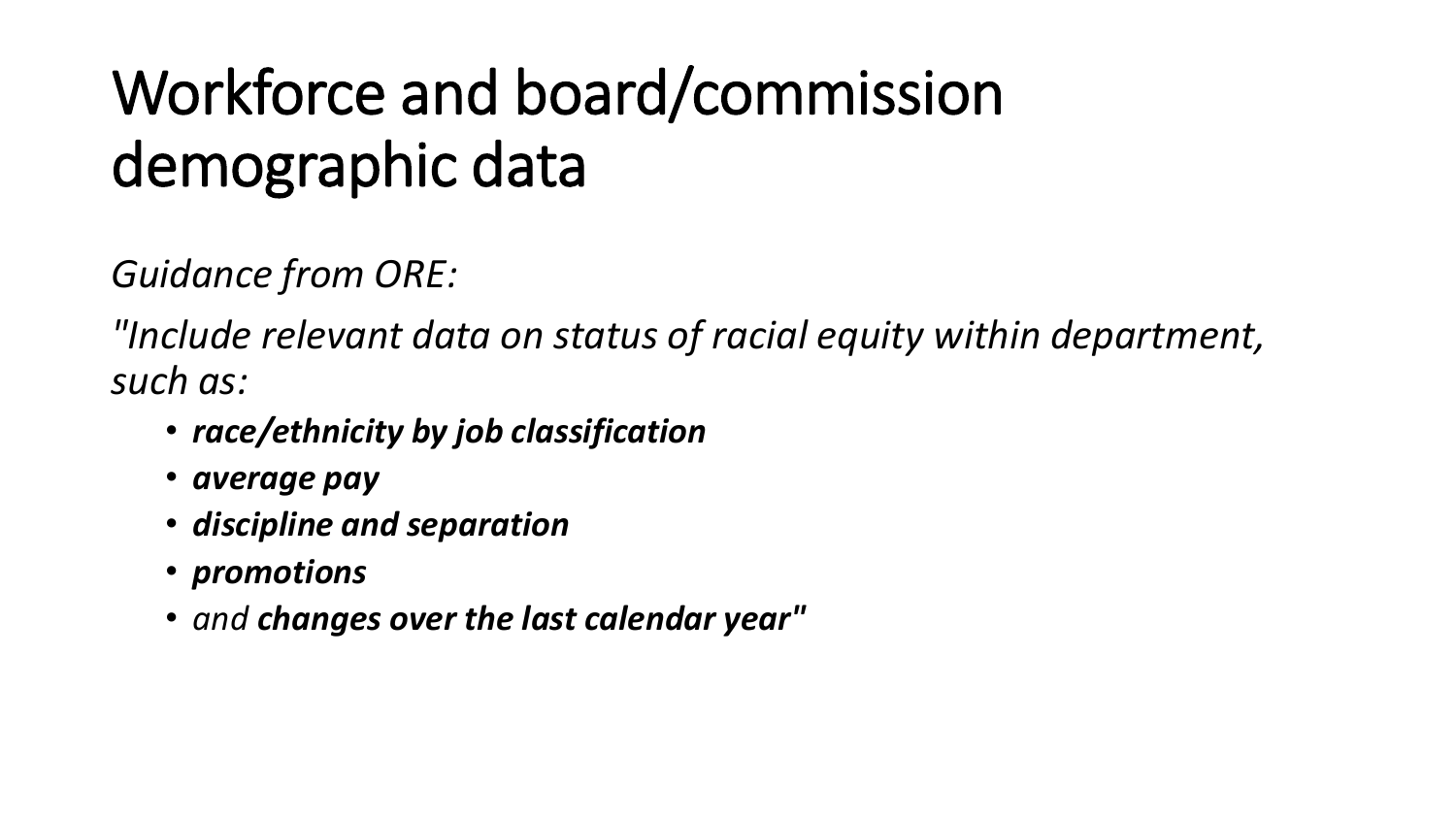## Overview of Key Findings

- Overall Demographic Breakdowns for the SFPUC are relatively stable over the 2021 Calendar year
- New Hires and Promotions demonstrate a recent initial trend towards more diversity for the organization over the 2021 calendar year
- Breakdown of both ethnicity and gender vary by Job Classification, and these differences may inform differences in engagement survey response rates
- Group differences may persist in employment actions and severity, while potential insight and confidence in our results will continue to improve with more data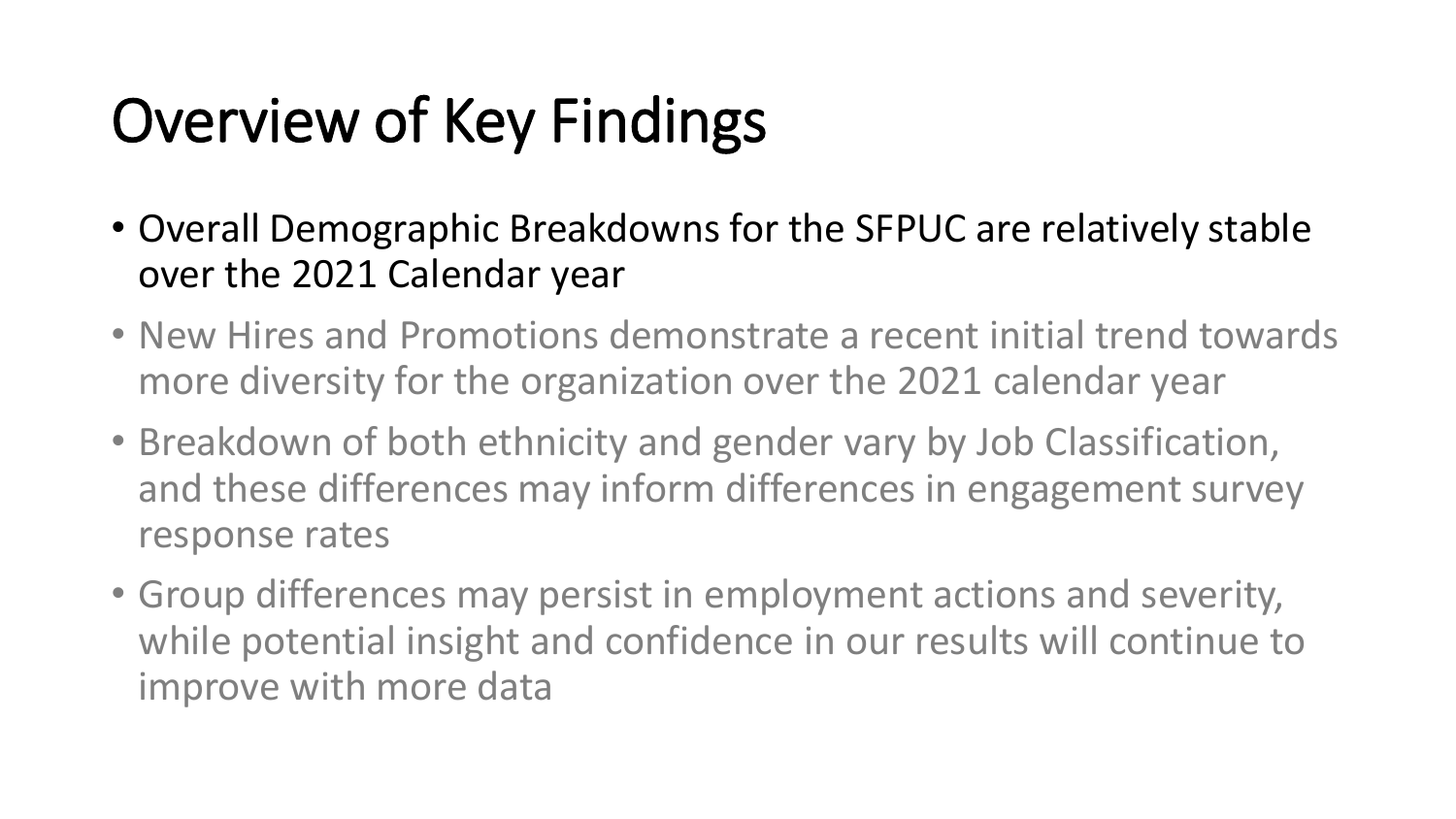### Overall Ethnicity Breakdown, 2021



The overall racial/ethnic makeup of the organization has been relatively stable over the 2021 calendar year, despite an overall decline in total headcount.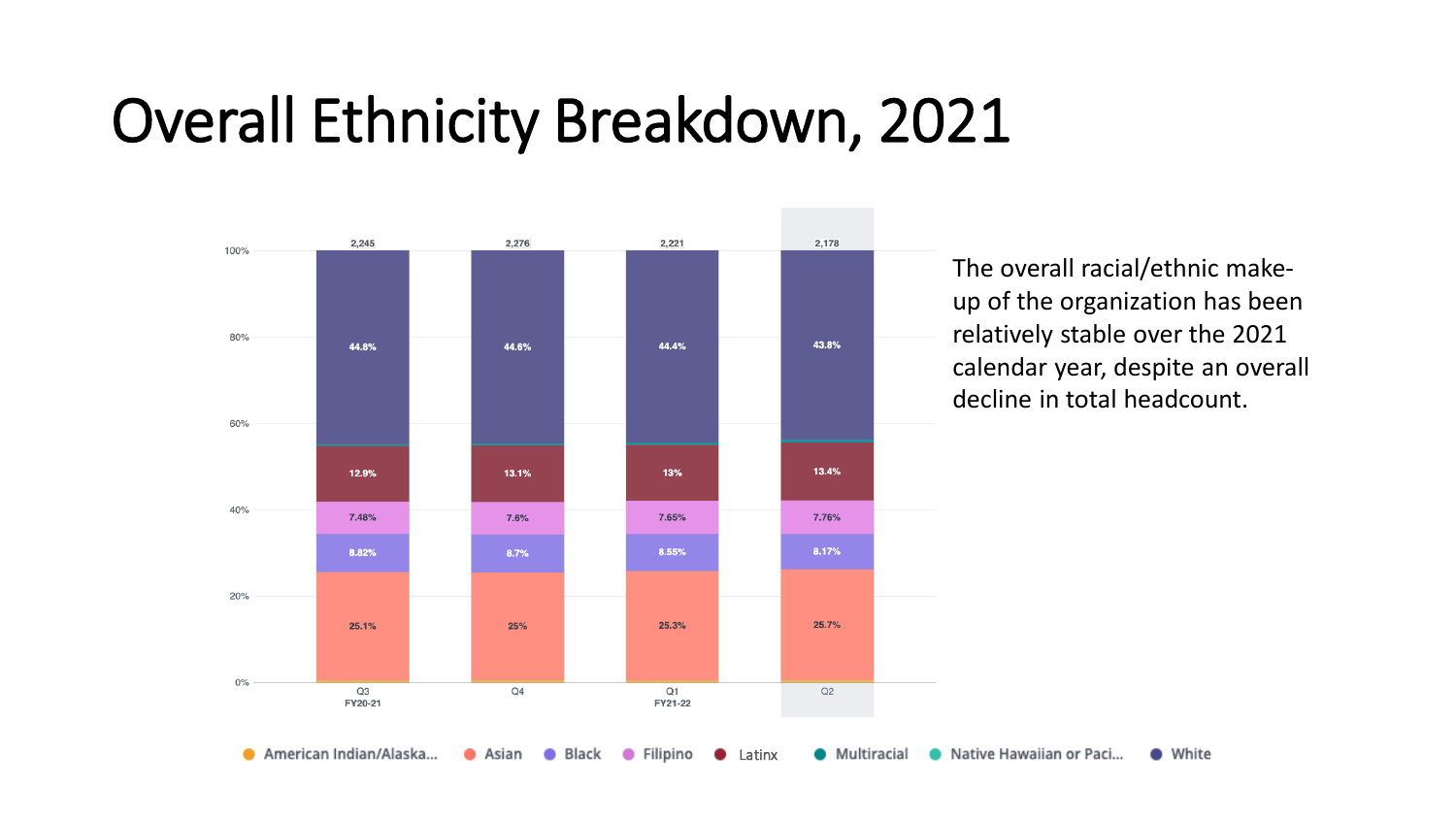### Overall Gender Breakdown, 2021



The gender representation in the workforce has also been mostly stable over the 2021 calendar year.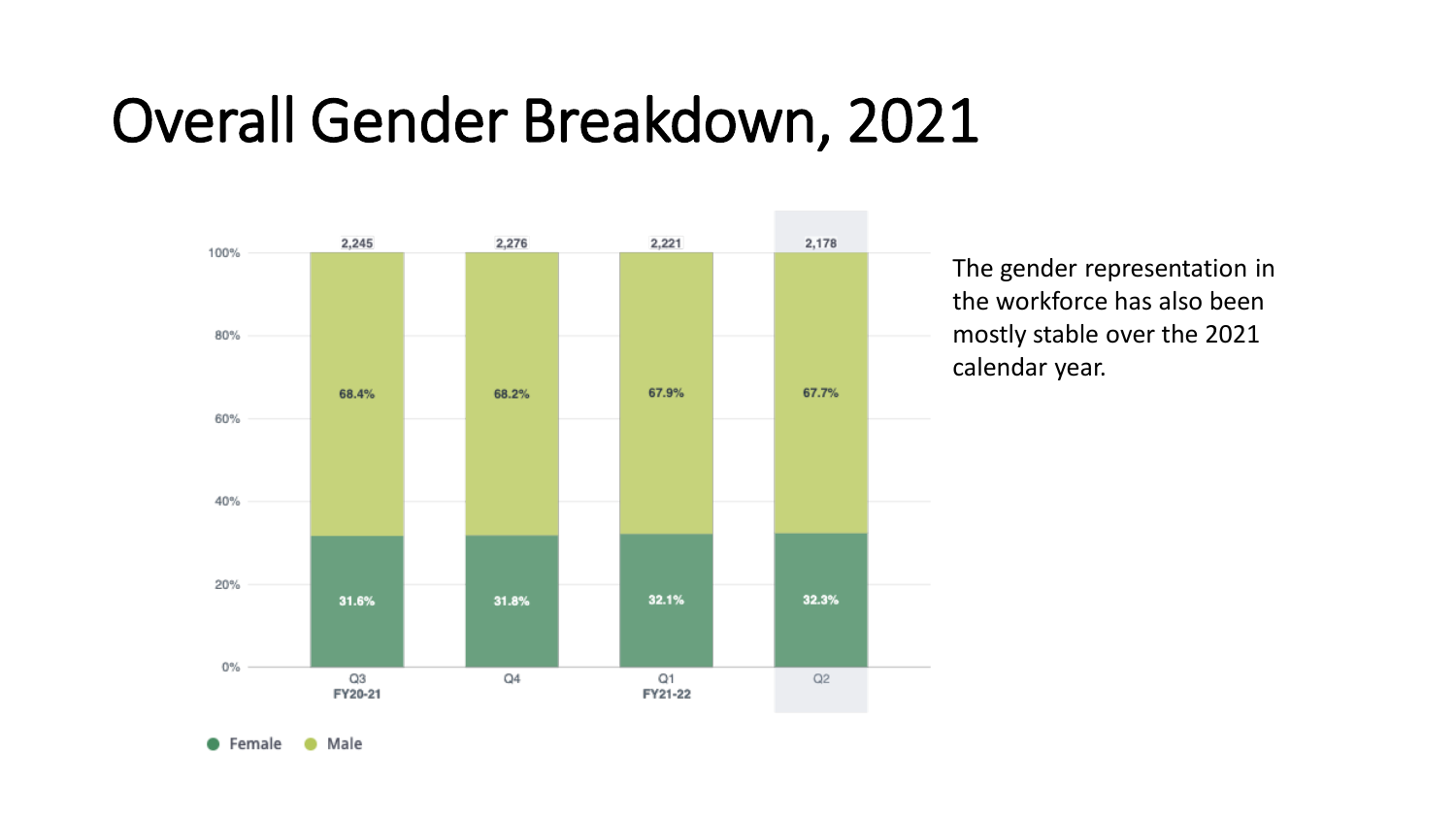### New Hire and Promotion Findings

- Overall Demographic Breakdowns for the SFPUC are relatively stable over the 2021 Calendar year
- New Hires and Promotions demonstrate a recent initial trend towards more diversity for the organization over the 2021 calendar year
- Breakdown of both ethnicity and gender vary by Job Classification, and these differences may inform differences in engagement survey response rates
- Group differences may persist in employment actions and severity, while potential insight and confidence in our results will continue to improve with more data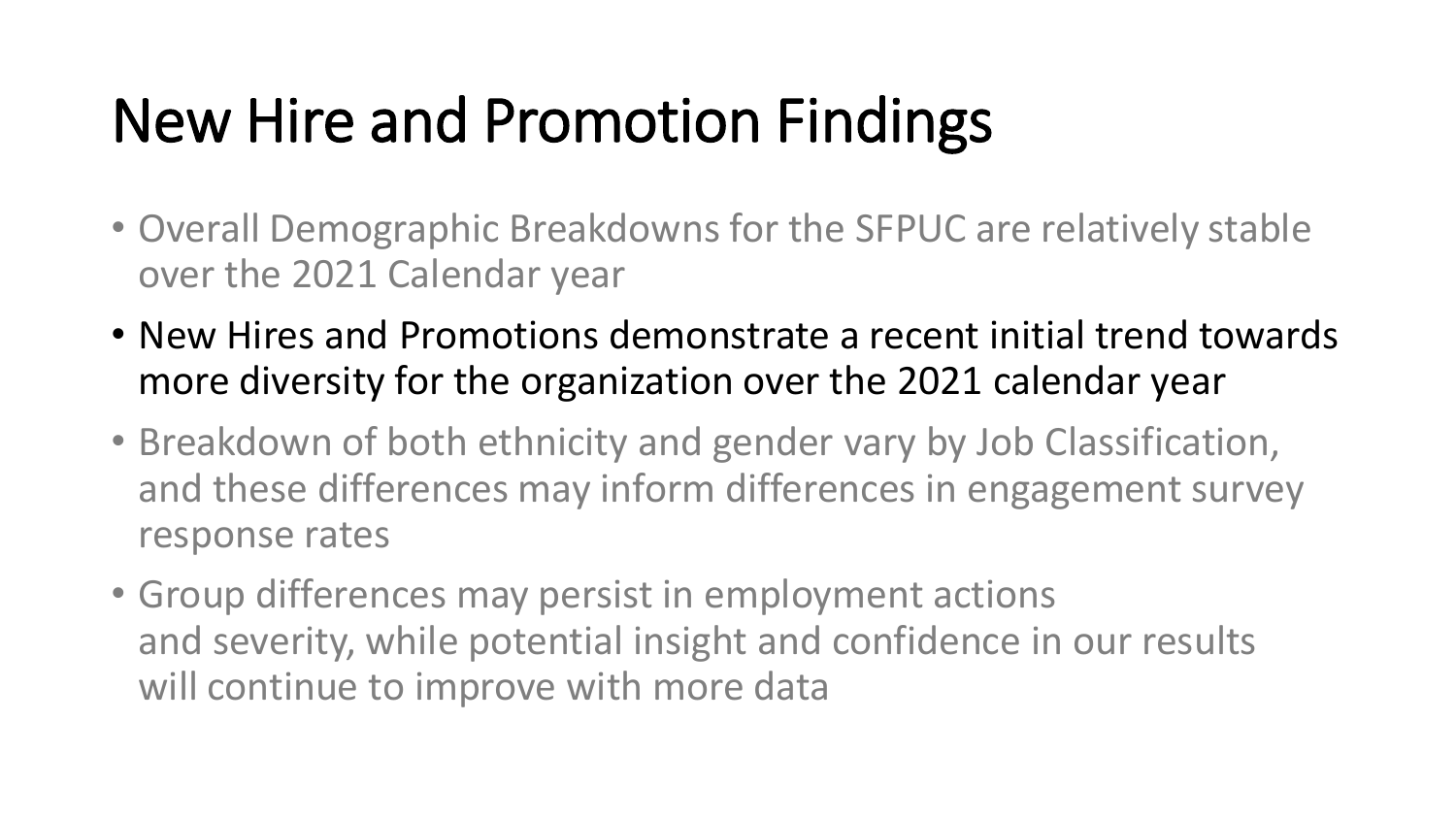## New Hires and Promotions by Race/Ethnicity

Over 2021, new hires and promotions are overall trending towards more diversity, defined as more dispersed representation across all ethnic groups.

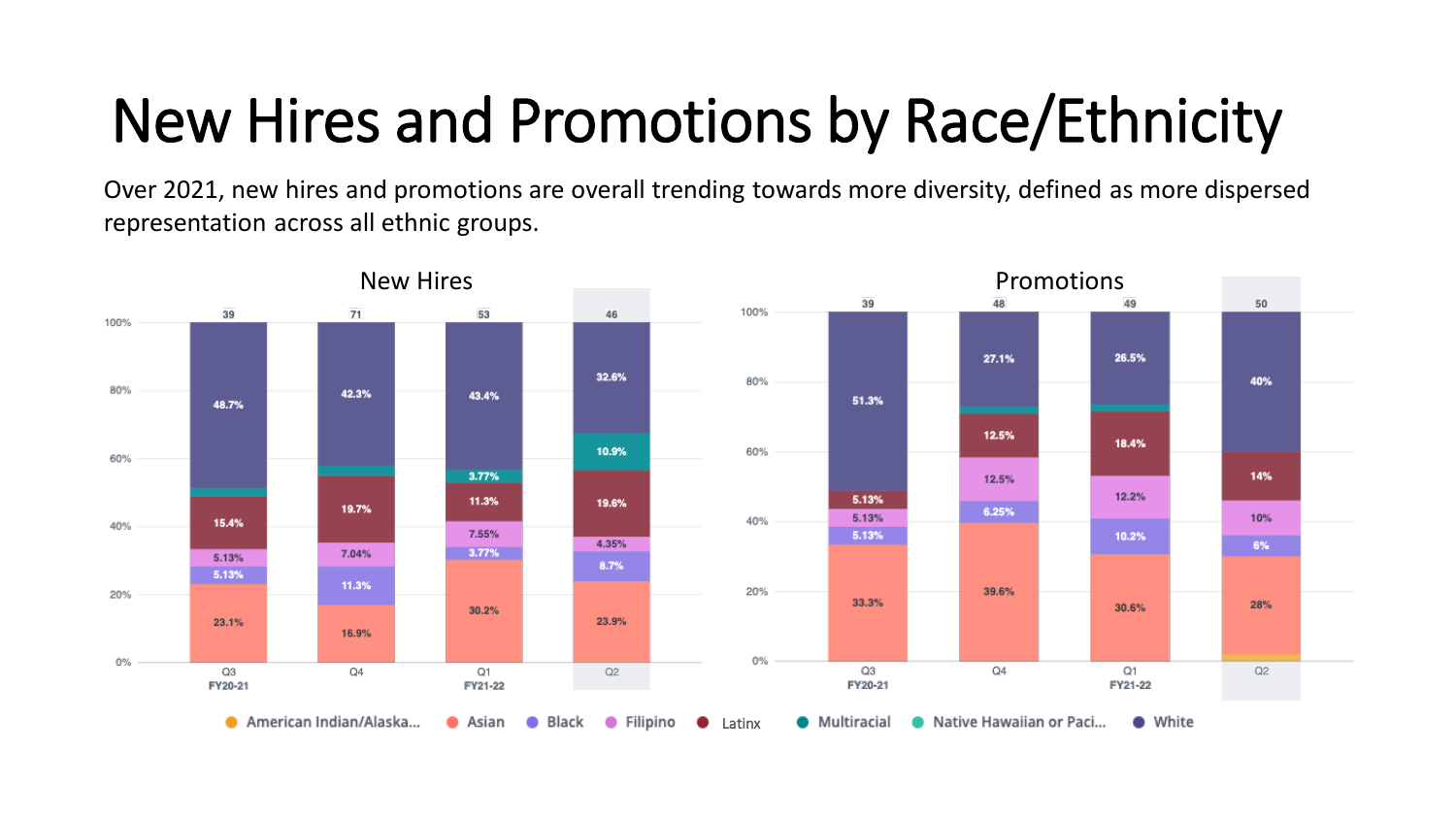## New Hires and Promotions by Gender

The gender representation of new hires and promotions is somewhat more equitable than overall workforce breakdown.

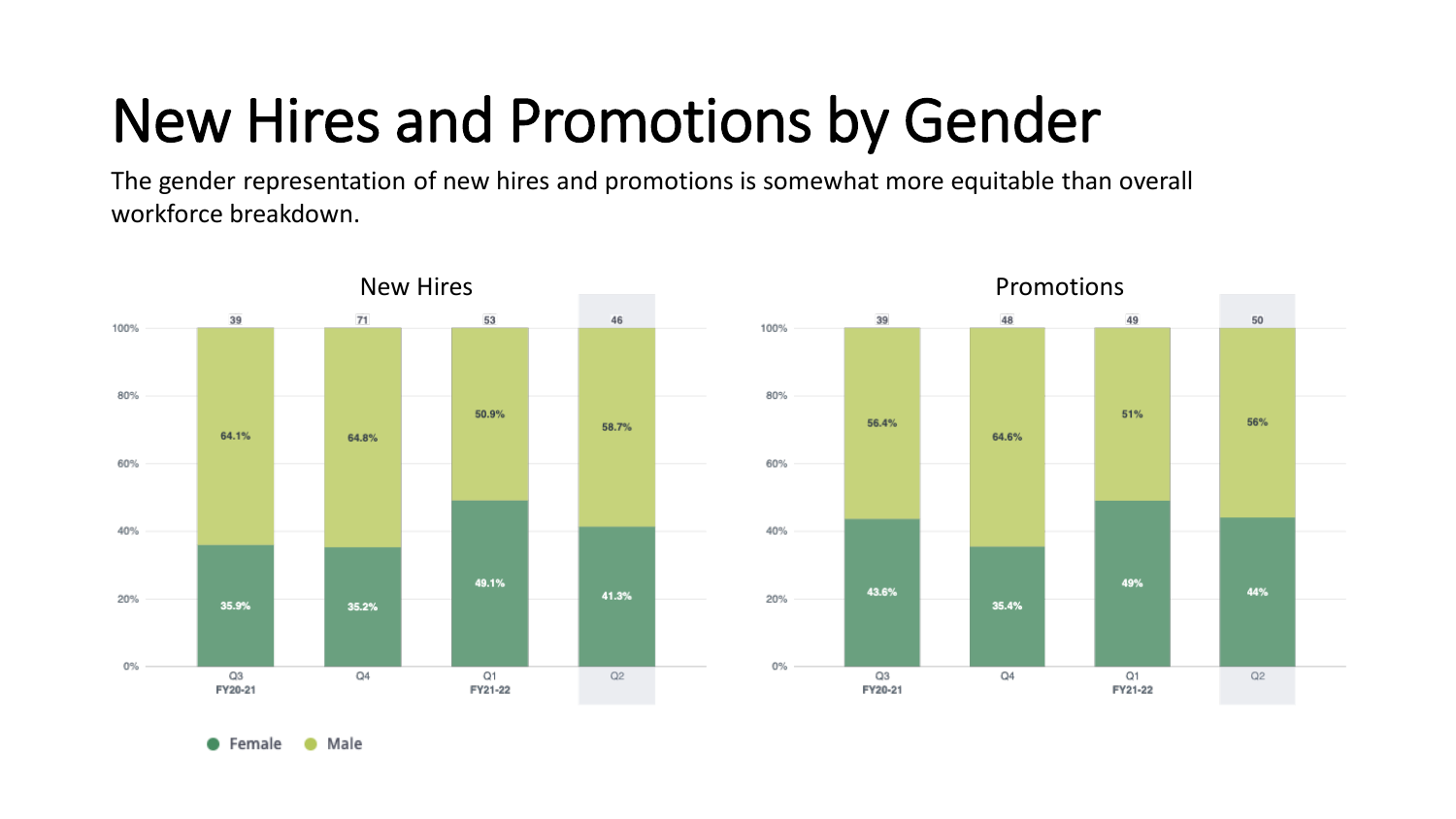## Job Classification and Engagement Findings

- Overall Demographic Breakdowns for the SFPUC are relatively stable over the 2021 Calendar year
- New Hires and Promotions demonstrate a recent initial trend towards more diversity for the organization over the 2021 calendar year
- Breakdown of both ethnicity and gender vary by Job Classification, and these differences may inform differences in engagement survey response rates
- Group differences may persist in employment actions and severity, while potential insight and confidence in our results will continue to improve with more data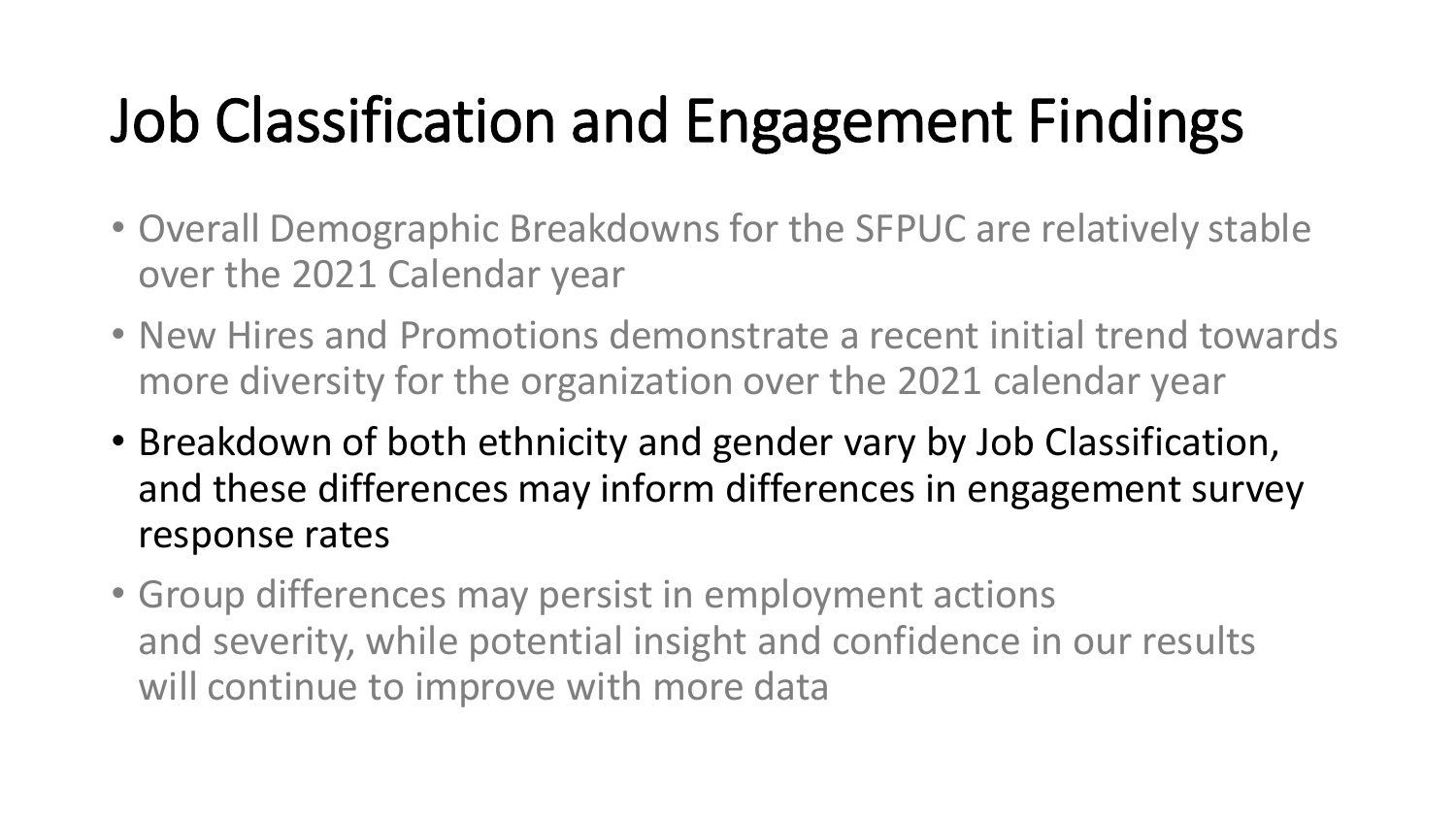### Race/Ethnicity Breakdown by Job Classification

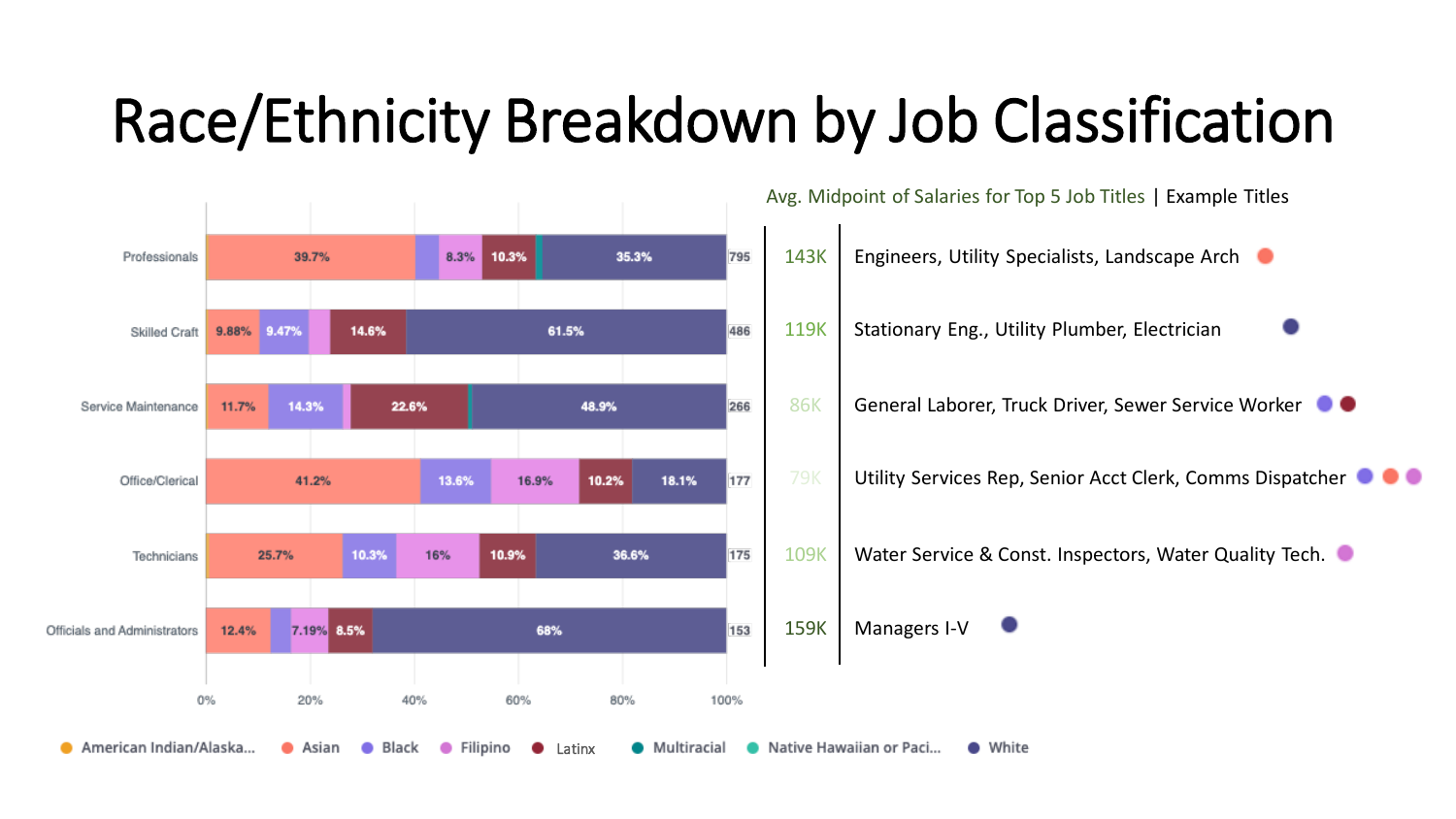### Race/Ethnicity Breakdown by Job Classification



Female Male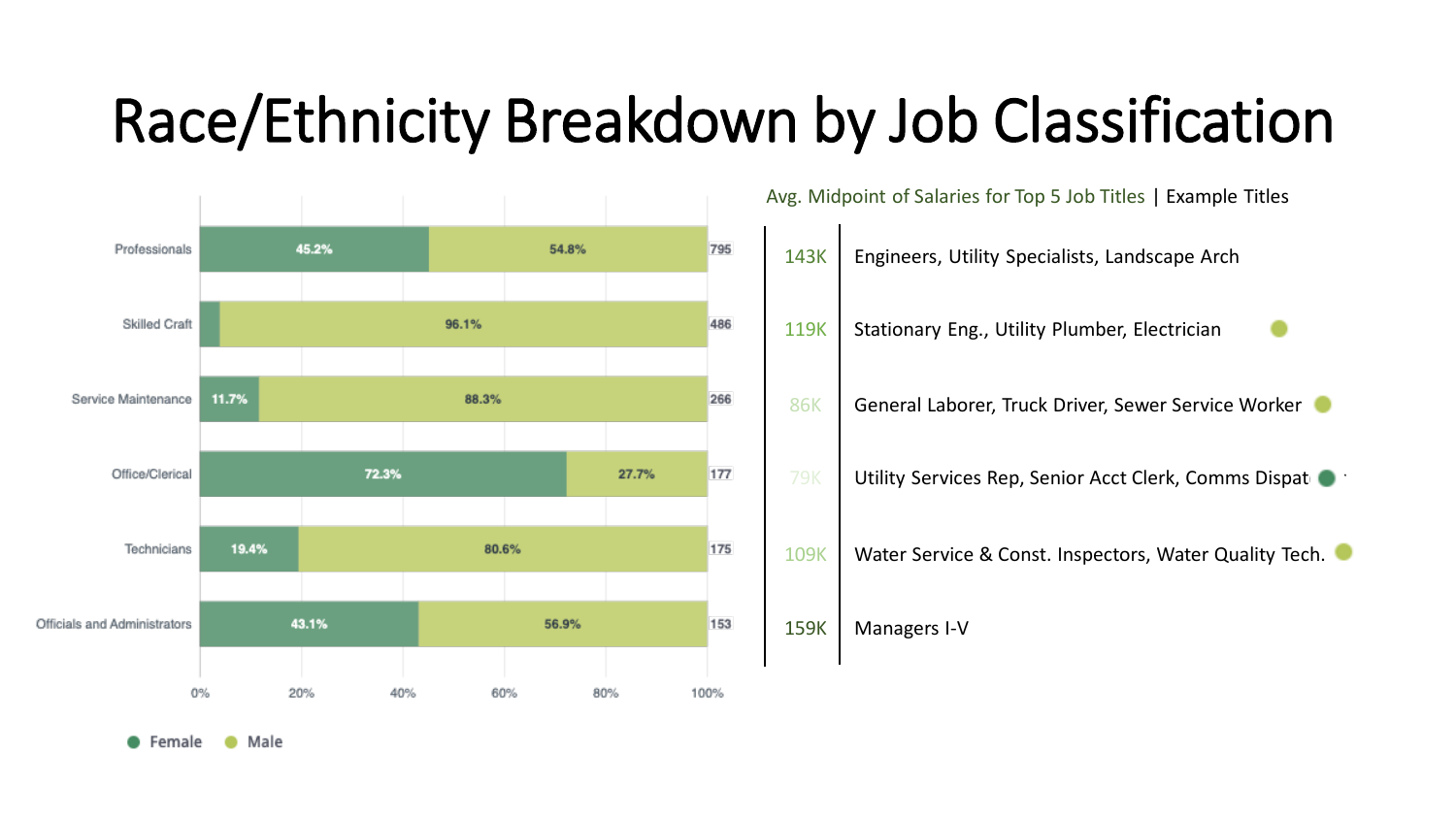### Engagement Survey Indicators

40% 50% 60% 70% 80% Lower Response Rates from Frontline Workers than Office Workers, Although Average Engagement Scores Are Similar Among All Groups Asian, Filipino, Female Black, Latinx, White, Male **Engagement Avg** 

2018 2019 2021

From employees who respond to our surveys, average engagement scores are comparable.

However, groups that are more prevalent within Frontline occupations (Black, Latinx, White, Male) respond at lower rates than groups that more commonly represent Office employees

(Asian, Filipino, Female).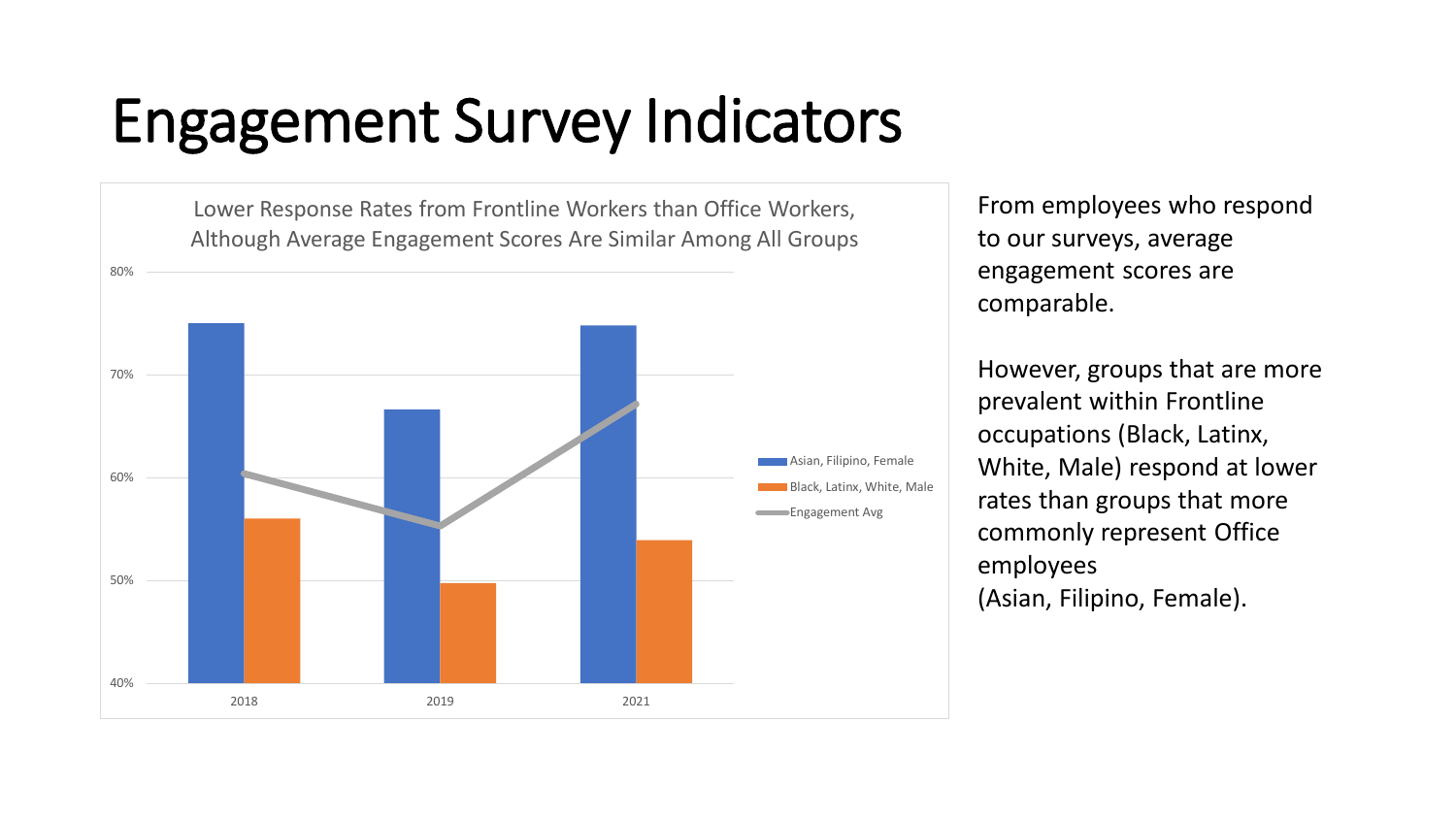## Discipline and Employment Findings

- Overall Demographic Breakdowns for the SFPUC are relatively stable over the 2021 Calendar year
- New Hires and Promotions demonstrate a recent initial trend towards more diversity for the organization over the 2021 calendar year
- Breakdown of both ethnicity and gender vary by Job Classification, and these differences may inform differences in engagement survey response rates
- Group differences may persist in employment actions and severity, while potential insight and confidence in our results will continue to improve with more data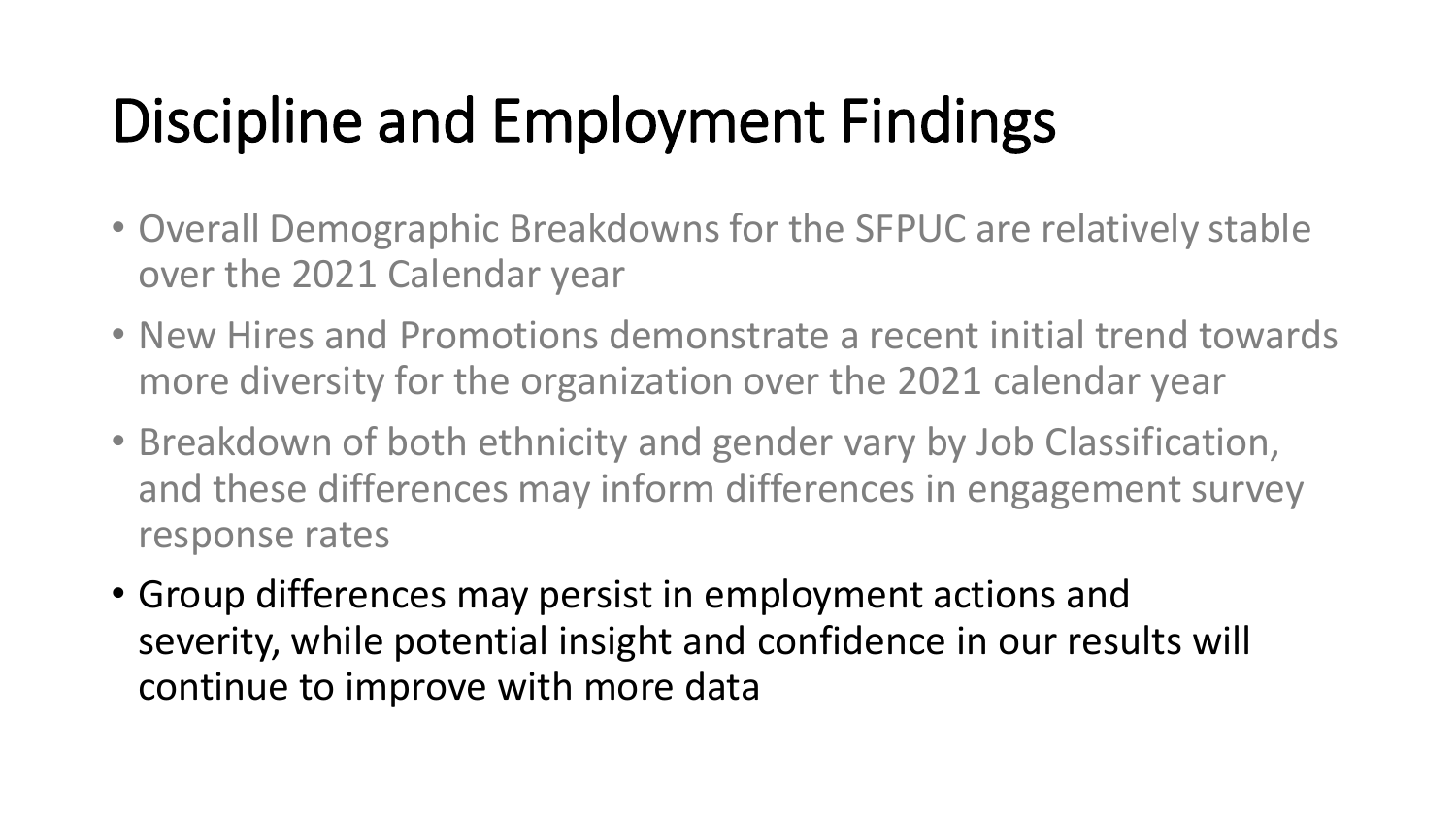### Discipline and Employment Action Frequency



Data from January 2019 – March 2022 shows potential over-representation of Black and Latinx employees in overall employment and disciplinary actions.

Although total sample size (and therefore statistical power) remains limited, the effect size and direction of these differences warrant further exploration.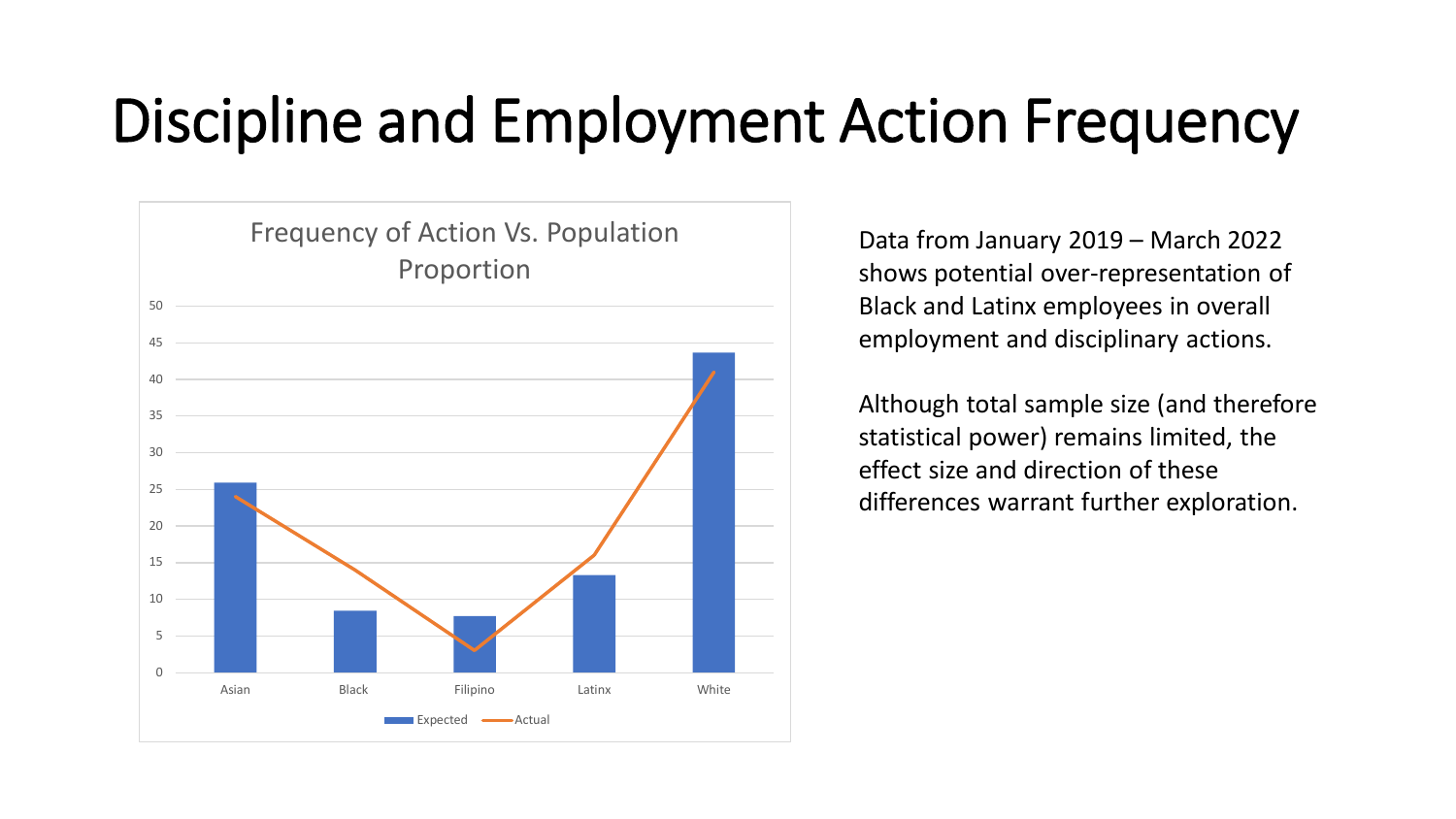### Discipline and Employment Action Severity



As noted in the chart, there exist differences in average severity of employment actions and discipline among racial and ethnic groups.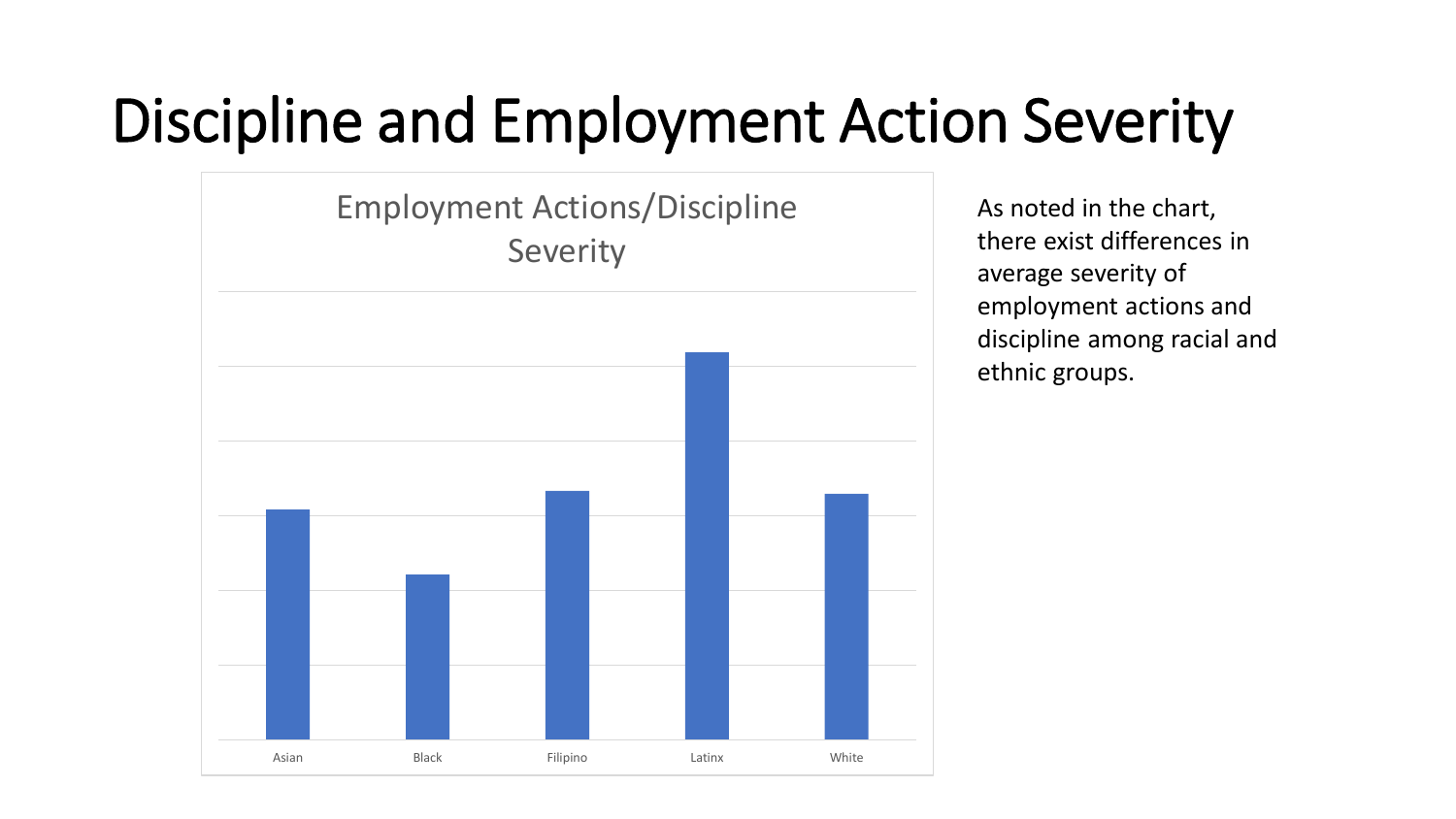### Discipline and Employment Actions: Gender



More men than women receive employment actions and discipline, although the difference in their severity is not statistically different.

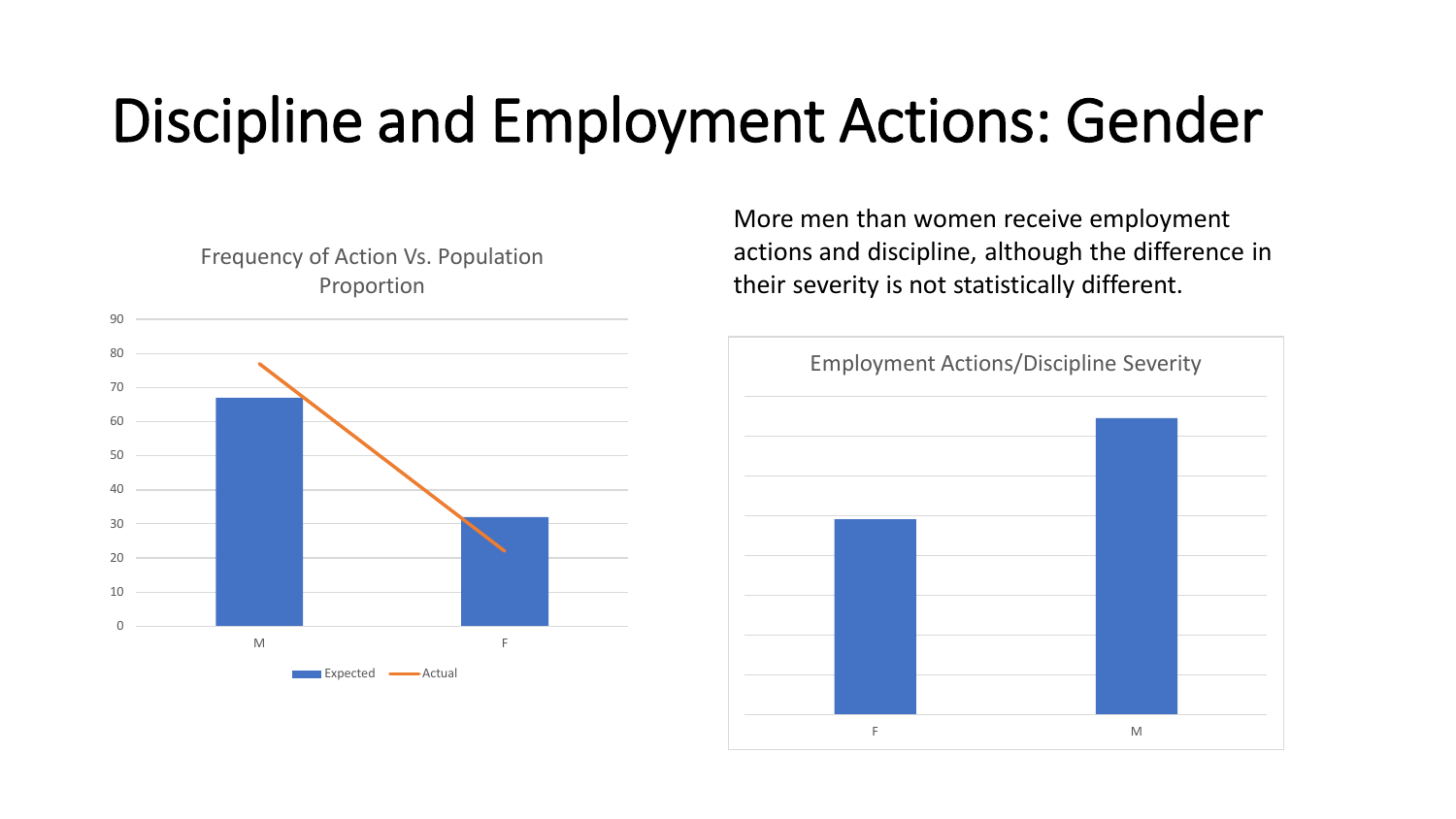### Separations by Ethnicity Jan 2019 – Mar 2022





involuntary turnover rates vary by ethnicity, as depicted.

Here, involuntary turnover includes Non-disciplinary Release, Death and Temporary Employment Limit in addition to Disciplinary Release and Dismissal/Termination.

No differences were found with gender (see appendix for details).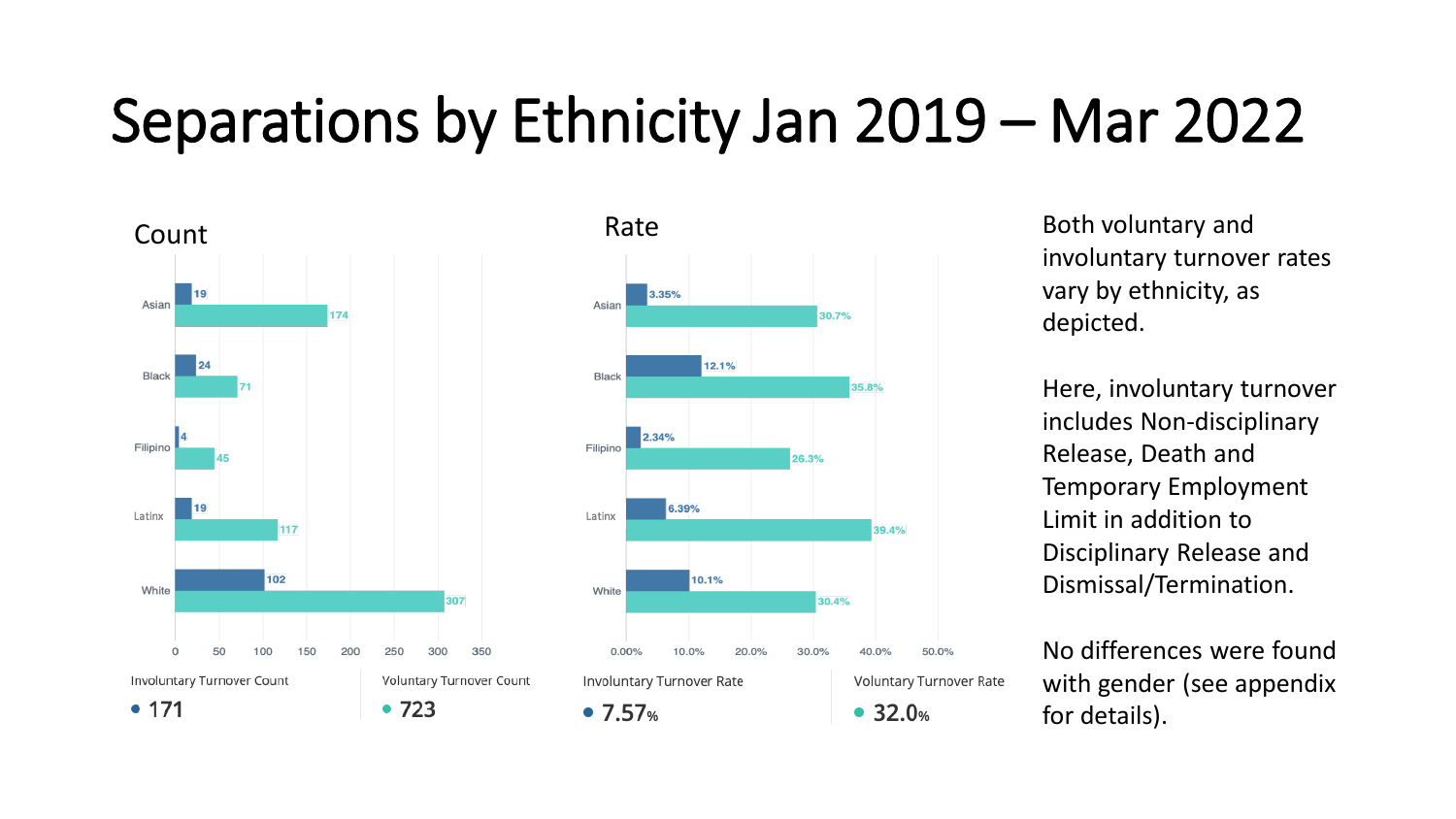# SFPUC Commissions

SFPUC Commission & Southeast Community Facility Commission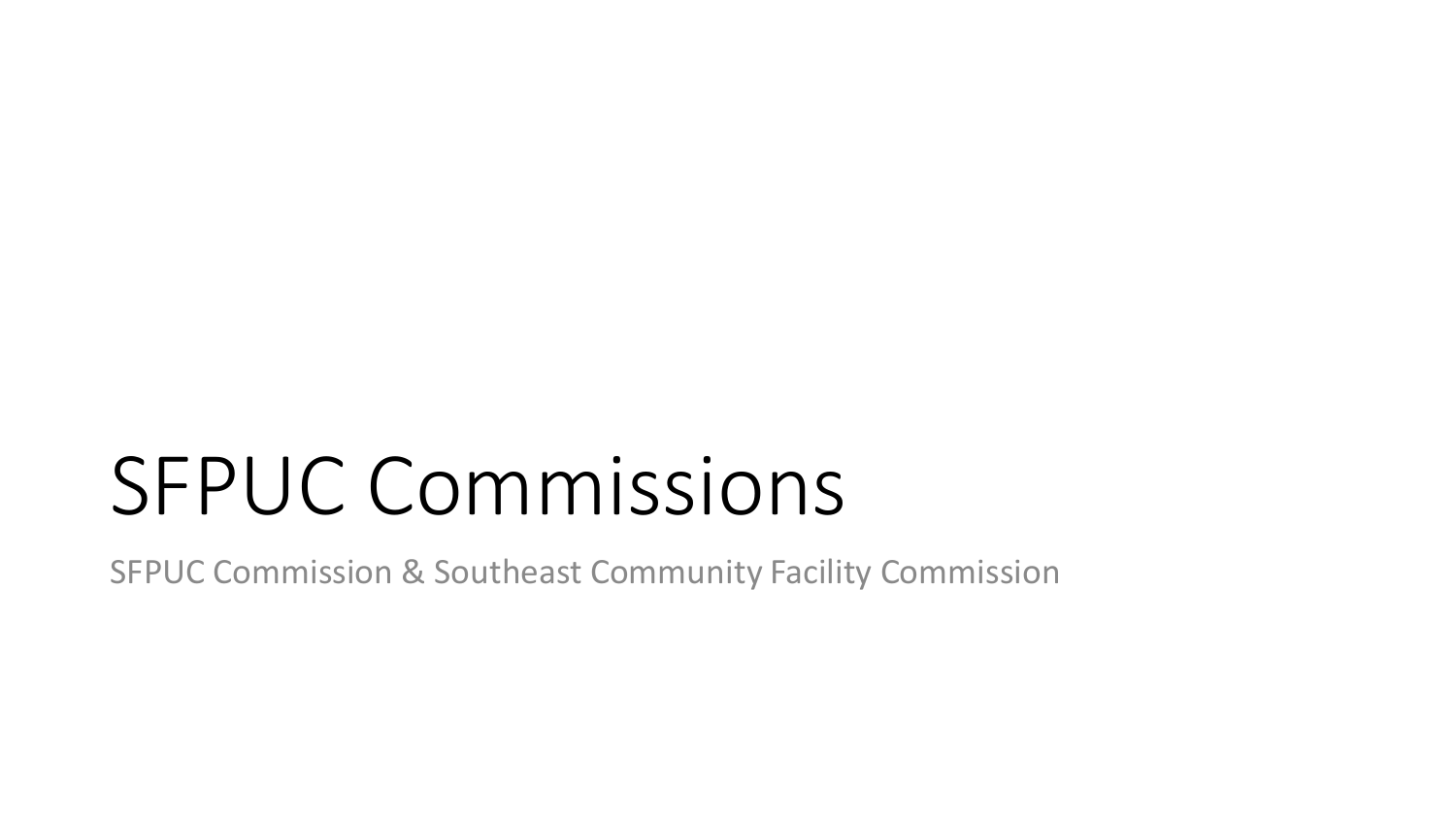### Overall Commission Demographics by Race/Ethnicity, 2021



The overall racial/ethnic makeup of the two SFPUC Commissions has been relatively stable over the 2021 calendar year, with no real change in

• White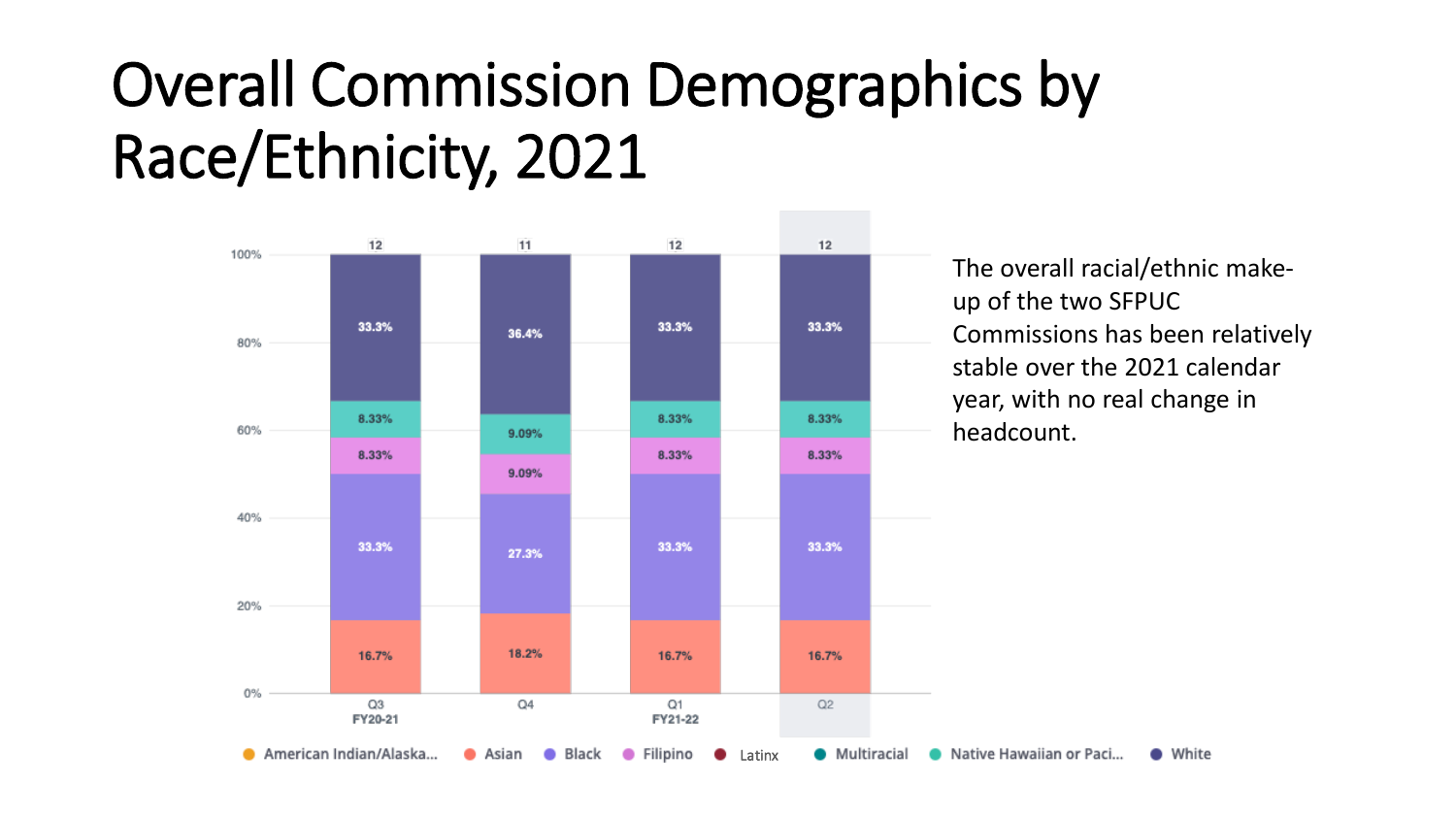### Overall Commission Demographics by Gender, 2021

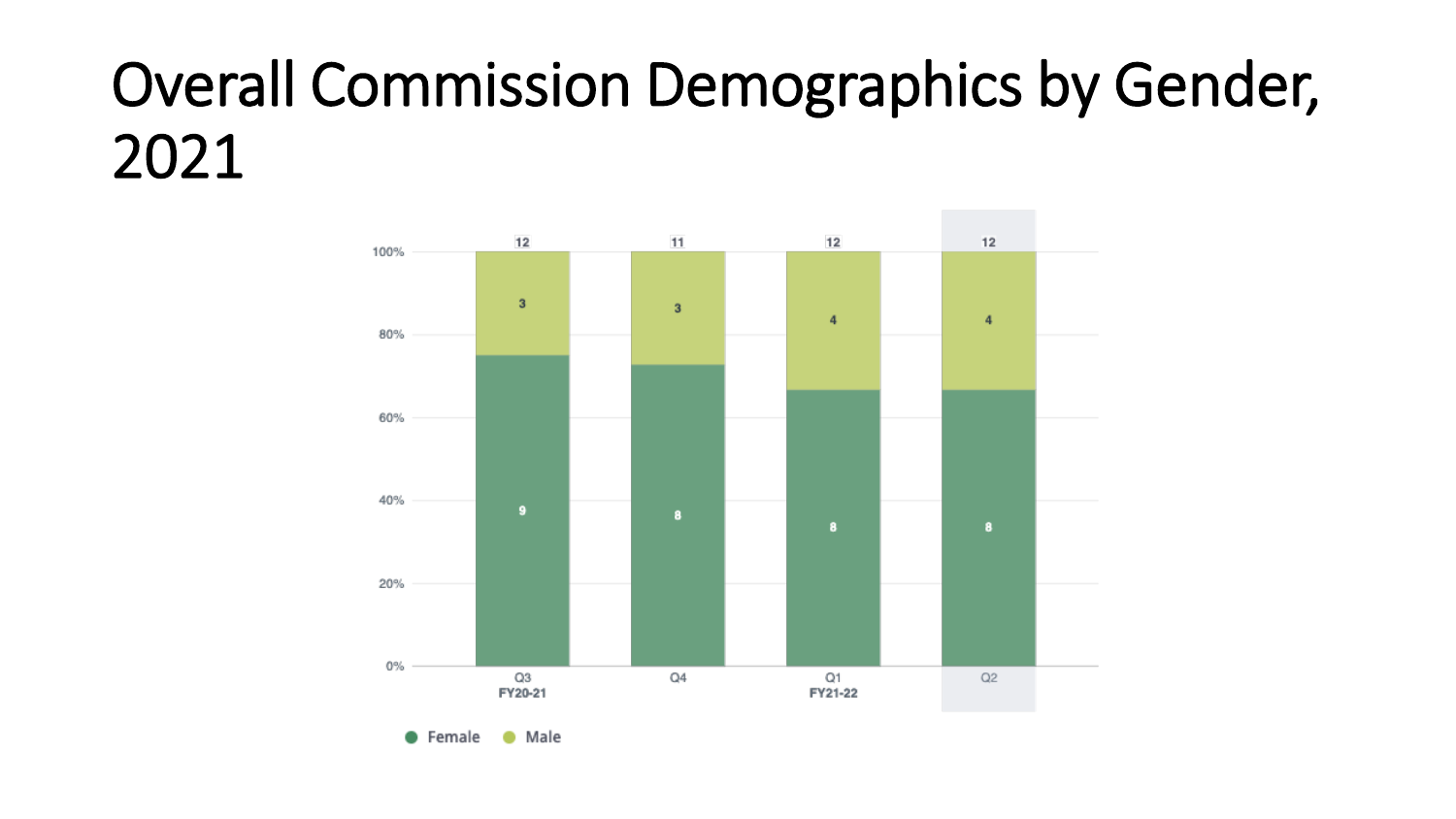#### **Department Inventory Tool: FY 21-22 Budget**

*ORE Version: Dec 31, 2021, with updates Feb 9, 2022 [For guidance and upcoming workshops, click here](https://docs.google.com/presentation/d/1lCfLM1iw5r1GpNomSKrKqgJzJOsd0vVCIa6uNcr4JLc/edit?usp=sharing)*

| About this worksheet                      |                   |                                                                                                                                                                                                                        |  |  |  |  |  |  |  |  |
|-------------------------------------------|-------------------|------------------------------------------------------------------------------------------------------------------------------------------------------------------------------------------------------------------------|--|--|--|--|--|--|--|--|
| Department name                           | Date last updated | <b>Notes</b>                                                                                                                                                                                                           |  |  |  |  |  |  |  |  |
| San Francisco Public Utilities Commission |                   | Initial inventory submitted as part of<br>department progress report, per guidance<br>29-Apr-22 from Office of Racial Equity. Will be further<br>refined during development of Phase Two<br>Racial Equity Action Plans |  |  |  |  |  |  |  |  |

| A. Department priority issue areas for improving racial equity or closing racial equity gaps, especially within its existing services |                                                                                                                                                                                |                                                                                                                                                                                     |  |  |  |  |  |  |  |  |  |
|---------------------------------------------------------------------------------------------------------------------------------------|--------------------------------------------------------------------------------------------------------------------------------------------------------------------------------|-------------------------------------------------------------------------------------------------------------------------------------------------------------------------------------|--|--|--|--|--|--|--|--|--|
| Issue area                                                                                                                            | <b>Brief description</b>                                                                                                                                                       | Notes or examples                                                                                                                                                                   |  |  |  |  |  |  |  |  |  |
| . Equitable access to utility services                                                                                                | Assess and develop strategies to address equity gaps in access to water,<br>DOWED OF SEWED SERVICES.                                                                           | Example: Prioritize the expansion of drink<br>tap stations in the public realm, with an<br>equity focus on locations to address<br>disparities in access to drinking water          |  |  |  |  |  |  |  |  |  |
| 2. Arrearages, debt forgiveness, and affordability issues                                                                             | Assess and develop strategies to address inequities in arrearages and utility<br>debt: maintain rate schedule that is affordable to all communities                            | Example: Secure federal and state funding<br>to help customers help pay off past-due<br>utility bills that accrued during the pandemic                                              |  |  |  |  |  |  |  |  |  |
| 3. Support for local communities impacted by operations                                                                               | Work to provide positive benefit to local communities in SFPUC's service areas,<br>with a focus on supporting communities disproportionately impacted by<br>SFPUC's operations | Example: Rebuild the Southeast Community<br>Center in Bayview to serve as a community<br><b>FRSQUICS</b>                                                                            |  |  |  |  |  |  |  |  |  |
| 4. Advance environmental and environmental justice practices                                                                          | Work to imbed environmental justice practices in our operations and support<br>community participation                                                                         | Example: Provide Urban Watershed<br>Stewardship Grants to schools and<br>nonprofit organizations to improve<br>watershed health and better manage<br>stormwater in the public realm |  |  |  |  |  |  |  |  |  |
| 5. Support local business and job training                                                                                            | Support connections to employment and contracts on SFPUC projects, in<br>partnership with building and construction trade unions                                               | Example: Achieve highest local hire and<br>apprentice hires rates in SF in partnership<br>with trade unions.                                                                        |  |  |  |  |  |  |  |  |  |

Please note for Section C "Overall Resources" below, the SFPUC's budget and financial systems are not able to track by activity, function or program. Where some resource information is available, it is<br>provided below.

|                                                                                         |                                                                                                                                                                                                                                                                                                                                                                                                                                                                                      |                                                                                                                               |                                               |                                                                                                                  |                                                                                                                     |                                                                                                                                   |                                                                                                                                                                   | E. Racial equity-related activity information                                                                                                                                                                                                                                                                                                                       |                                                                                                                               |                                                                                                                                                                                                                  |                                                                                                                                                                             |                                                                                       |                                                                                                                                                                 |                                                                               |                                                                                                                                                   |  |
|-----------------------------------------------------------------------------------------|--------------------------------------------------------------------------------------------------------------------------------------------------------------------------------------------------------------------------------------------------------------------------------------------------------------------------------------------------------------------------------------------------------------------------------------------------------------------------------------|-------------------------------------------------------------------------------------------------------------------------------|-----------------------------------------------|------------------------------------------------------------------------------------------------------------------|---------------------------------------------------------------------------------------------------------------------|-----------------------------------------------------------------------------------------------------------------------------------|-------------------------------------------------------------------------------------------------------------------------------------------------------------------|---------------------------------------------------------------------------------------------------------------------------------------------------------------------------------------------------------------------------------------------------------------------------------------------------------------------------------------------------------------------|-------------------------------------------------------------------------------------------------------------------------------|------------------------------------------------------------------------------------------------------------------------------------------------------------------------------------------------------------------|-----------------------------------------------------------------------------------------------------------------------------------------------------------------------------|---------------------------------------------------------------------------------------|-----------------------------------------------------------------------------------------------------------------------------------------------------------------|-------------------------------------------------------------------------------|---------------------------------------------------------------------------------------------------------------------------------------------------|--|
| <b>B.</b> Item name and description                                                     |                                                                                                                                                                                                                                                                                                                                                                                                                                                                                      |                                                                                                                               |                                               | <b>C. Overall resources</b>                                                                                      |                                                                                                                     |                                                                                                                                   | D. Racial equity alignment                                                                                                                                        | Complete only for line items that are aligned with a department priority equity issue area (D)<br>If data is not collected within department, enter "not available"<br>If data needs is collected but needs further analysis, enter "to be updated"<br>If any of this information exists in a separate report or document, please also include the link in the cell |                                                                                                                               |                                                                                                                                                                                                                  |                                                                                                                                                                             |                                                                                       |                                                                                                                                                                 |                                                                               |                                                                                                                                                   |  |
| Name of activity, function, program, service, or initiative<br>Suggest 10 words or less | <b>Brief description of purpose</b><br>Suggest 50 words or less. Note any intended demographics or communities                                                                                                                                                                                                                                                                                                                                                                       | <b>Activity/service type</b><br>Public-facing activity or service<br>- For other City departments<br>- Within department only | <b>Estimated FTEs and/or</b><br>budget amount | <b>Funding type</b><br>Note whether funding i<br>City general fund,<br>restricted government<br>source, or other | <b>Estimated number of</b><br>ontracted service<br>providers or<br>consultants for this<br>activity/service, if any | Names of 5 largest<br>contracted service<br>providers or consultants<br>for this activity/service, if<br>By total contract amount | Department priority equity issue<br><b>Areas</b><br>List any priority equity issue areas fron<br>(A) that are relevant to this activity. If<br>none, leave blank. | Locations<br>Note neighborhood(s) ii<br>which activity/service<br>facility is located. See<br>list on next tab for<br>examples                                                                                                                                                                                                                                      | Open to general<br>public or<br>application/referral<br>required<br>- General public<br>- Application or<br>referral required | people served<br>Suggest 10 words or                                                                                                                                                                             | Estimated number of Estimated racial/ethnic<br>demographics of people<br>Suggest 30 words or less                                                                           | of people served<br>Suggest 30 words or less.<br>See list on next tab for<br>examples | Additional demographics Community input and decision-<br>making opportunities<br>Suggest 30 words or less. See list on<br>next tab for examples. If none, leave | Estimated FTEs and/or<br>budget specifically for racial<br>quity improvements | Names of contracted providers<br>or consultants for racial equity<br>improvements, if any<br>Include as attachment if too many<br>to list in cell |  |
| Customer Assistance Arrearage Management Pilot Program (CAAMPP)                         | The SFPUC launched a pilot program testing the impact on payment behavior<br>of offering debt relief and large discounts to accounts in arrears, focused on 1 - Public-facing activity or service<br>accounts in zip codes 94124, 94134, 94112.                                                                                                                                                                                                                                      |                                                                                                                               |                                               |                                                                                                                  |                                                                                                                     |                                                                                                                                   |                                                                                                                                                                   | 94124, 94134, 94112                                                                                                                                                                                                                                                                                                                                                 | Application or<br>eferral required                                                                                            | 135 households<br>participated in the pilot<br>program; 35 received<br>standard discounts<br>(control group), 50<br>received increased<br>discounts, 50 increased<br>discounts plus \$1k debt<br>elief incentive | unknown                                                                                                                                                                     | Customers in arrears (debt) Participant survey                                        |                                                                                                                                                                 |                                                                               |                                                                                                                                                   |  |
| Federal Arrearage Relief                                                                | The SFPUC successfully applied for and processed federal relief funds<br>distributed through the state to pay down arrears accrued during COVID<br>emergency period, for Water and Power customers                                                                                                                                                                                                                                                                                   | - Public-facing activity or service                                                                                           | \$11 million                                  | Federal funds                                                                                                    |                                                                                                                     |                                                                                                                                   |                                                                                                                                                                   | San Francisco-wide                                                                                                                                                                                                                                                                                                                                                  | General public                                                                                                                | housands of<br>households and<br>mmercial customers                                                                                                                                                              | ınknown                                                                                                                                                                     | Customers in arrears (debt)                                                           |                                                                                                                                                                 |                                                                               |                                                                                                                                                   |  |
| Customer Assistance Program (CAP)                                                       | The SFPUC has run a long-standing discount program for Water, Wastewater<br>and Hetch Hetchy Power customers with household incomes below 200%<br>federal poverty line.                                                                                                                                                                                                                                                                                                              | - Public-facing activity or service                                                                                           |                                               |                                                                                                                  |                                                                                                                     |                                                                                                                                   |                                                                                                                                                                   | San Francisco-wide                                                                                                                                                                                                                                                                                                                                                  | General public                                                                                                                | 2100 Water/Wastewate<br>esidential accounts<br>enrolled as of March<br>2022                                                                                                                                      | inknown                                                                                                                                                                     | Low-income communities                                                                |                                                                                                                                                                 |                                                                               |                                                                                                                                                   |  |
| Drink-Tap Program                                                                       | SFPUC installed twelve permanent public water access points during the<br>pandemic (fountains and bottle/ jug filling stations) with a particular focus on<br>locations in proximity to unhoused San Franciscans. Three additional drink tap<br>stations were approved for FY 21-22 and are in the process of installation.                                                                                                                                                          | Public-facing activity or service                                                                                             |                                               |                                                                                                                  |                                                                                                                     |                                                                                                                                   |                                                                                                                                                                   | San Francisco<br>neighborhoods:<br>Tenderloin (3); Bayview<br>$(5)$ : Mission $(4)$                                                                                                                                                                                                                                                                                 | Application or<br>referral required                                                                                           | nknown                                                                                                                                                                                                           | unknown                                                                                                                                                                     | Unhoused residents                                                                    | Advisory                                                                                                                                                        |                                                                               |                                                                                                                                                   |  |
| Green Bond Reporting                                                                    | The SFPUC is committed to publicly communicating benefits from bond<br>proceeds, highlighting social and environmental benefits of capital projects and 1 - Public-facing activity or service<br>ensuring transparency to the public.                                                                                                                                                                                                                                                |                                                                                                                               |                                               |                                                                                                                  |                                                                                                                     |                                                                                                                                   |                                                                                                                                                                   | All SFPUC service<br>territory                                                                                                                                                                                                                                                                                                                                      | General public                                                                                                                | unknown                                                                                                                                                                                                          | unknown                                                                                                                                                                     |                                                                                       |                                                                                                                                                                 |                                                                               |                                                                                                                                                   |  |
| Green Infrastructure Grant Program                                                      | The SFPUC provides grants to public and private property owners for<br>stormwater management improvements on their sites (such as rain gardens,<br>permable pavement, cisterns and vegated roofs). Eligible grantees may include 1 - Public-facing activity or service<br>schools, parks, community centers, faith-based centers, large box retail stores,<br>and multi-family housing projects.                                                                                     |                                                                                                                               | 3 FTE: S6M                                    | Wastewater Capital                                                                                               |                                                                                                                     |                                                                                                                                   |                                                                                                                                                                   | 94134: 94112                                                                                                                                                                                                                                                                                                                                                        | Application or<br>referral required                                                                                           |                                                                                                                                                                                                                  | Two projects approved for<br>FY 21-22; both sites<br>located in EJ Areas; both<br>585 have diverse student body<br>populations; both sites are<br>more than 50% students of | schools                                                                               | projects are coming directly<br>from/delivered by the community                                                                                                 |                                                                               |                                                                                                                                                   |  |
| Urban Watershed Stewardship Grants                                                      | The SFPUC offers grants to community groups and non-profit organizations to<br>improve watershed health and better manage stormwater in the public realm.<br>Grants support the planning, design and construction of projects to harvest<br>and use rainwater, remove impervious surfaces, or implement other green<br>infrastructure like bioswales and rain gardens.                                                                                                               | - Public-facing activity or service                                                                                           | 0.5 FTE; \$200,000                            | Add-back + Wastewater<br>Operating                                                                               |                                                                                                                     |                                                                                                                                   |                                                                                                                                                                   | 94118.94107.94131.<br>94132, 94107                                                                                                                                                                                                                                                                                                                                  | - Application or<br>referral required                                                                                         | inknown                                                                                                                                                                                                          | unknown                                                                                                                                                                     |                                                                                       | projects are coming directly<br>from/delivered by the community                                                                                                 |                                                                               |                                                                                                                                                   |  |
| CleanPowerSF Rate Reduction                                                             | The SFPUC implemented a 16% rate reduction in January 2021, for all 385,000 1 - Public-facing activity or service<br>CleanPowerSF 385,000 customers in San Francisco                                                                                                                                                                                                                                                                                                                 |                                                                                                                               |                                               |                                                                                                                  |                                                                                                                     |                                                                                                                                   |                                                                                                                                                                   | San Francisco-wide                                                                                                                                                                                                                                                                                                                                                  | General public                                                                                                                | 885,000 CPSF                                                                                                                                                                                                     | unknown                                                                                                                                                                     |                                                                                       |                                                                                                                                                                 |                                                                               |                                                                                                                                                   |  |
| CleanPowerSF SuperGreen Saver Program                                                   | This program offers 100% renewable electricity at a 20% discount for<br>customers living on low incomes who reside in State-defined "disadvantaged<br>communities"; program is launching in May/June 2022. Disadvantaged<br>communities are areas disproportionately burdened by multiple sources of<br>pollution. SuperGreen Saver is expected to roll out to 1,200 customers and<br>aims to deliver the benefits of clean energy to communities most impacted by<br>air pollution. | - Public-facing activity or service                                                                                           |                                               |                                                                                                                  |                                                                                                                     |                                                                                                                                   |                                                                                                                                                                   | 2, 4 San Francisco-wide                                                                                                                                                                                                                                                                                                                                             | Application or<br>referral required                                                                                           | Will enroll estimated<br>1.200 customers                                                                                                                                                                         | unknown                                                                                                                                                                     |                                                                                       |                                                                                                                                                                 |                                                                               |                                                                                                                                                   |  |